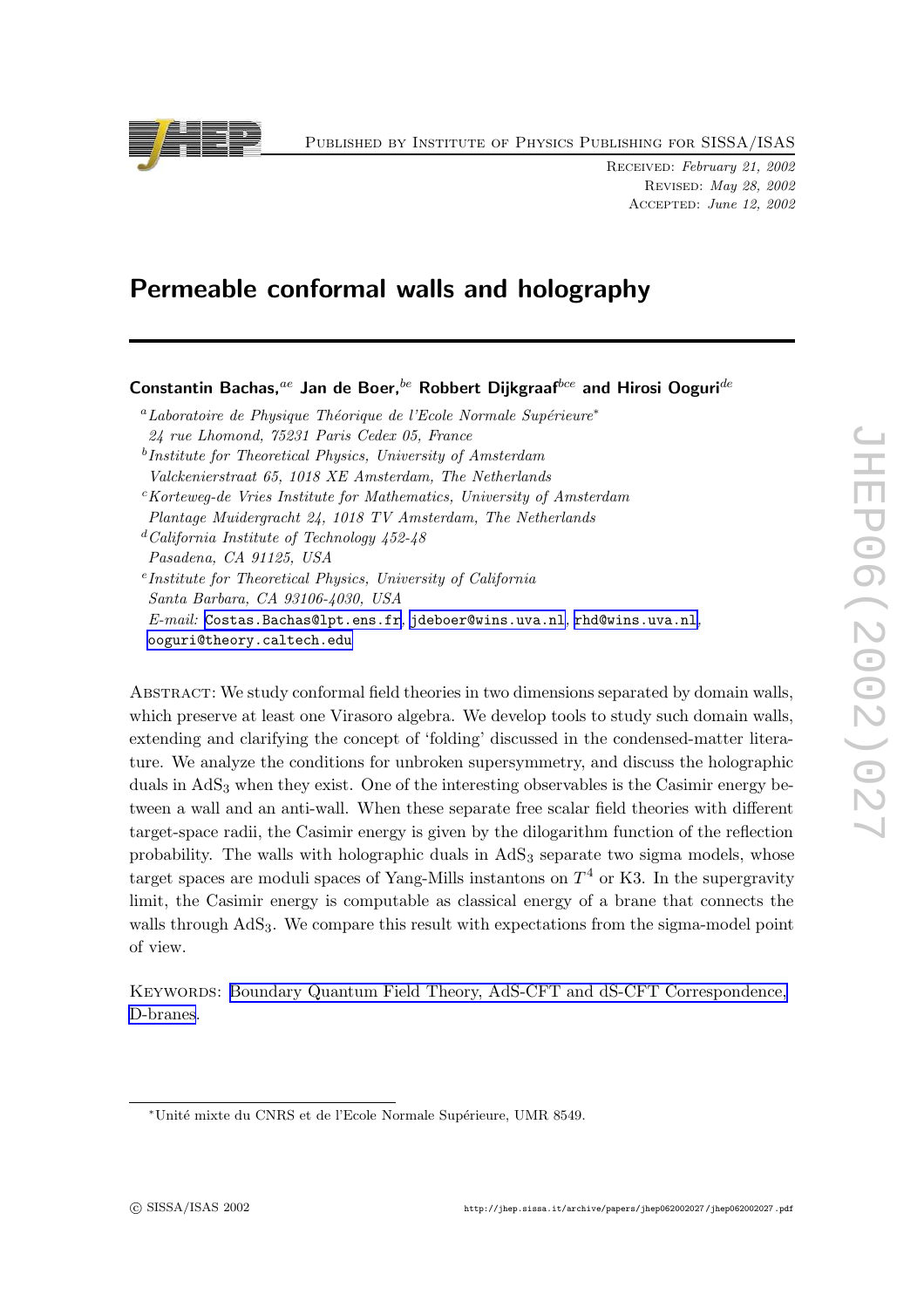# Contents

|    | 1. Introduction                   |                                              |                                          | $\mathbf{1}$   |
|----|-----------------------------------|----------------------------------------------|------------------------------------------|----------------|
| 2. | Free scalar field                 |                                              |                                          | 3              |
|    | 2.1                               |                                              | Gluing conditions                        | 3              |
|    | 2.2                               |                                              | S-matrix and Casimir energy              | $\overline{4}$ |
|    | 2.3                               |                                              | Folding trick                            | $\overline{7}$ |
| 3. | Supersymmetry and generalizations |                                              |                                          | 10             |
|    | 3.1                               |                                              | Fermions and supersymmetry               | 10             |
|    | $3.2\,$                           |                                              | Generalizations                          | 13             |
| 4. | The NS5/F1 system and holography  |                                              |                                          | 16             |
|    | 4.1                               | String theory setup                          | 16                                       |                |
|    | 4.2<br>Supergravity calculation   |                                              |                                          | 18             |
|    | 4.3                               | Symmetric product orbifolds and moduli flows |                                          | 21             |
|    |                                   | 4.3.1                                        | Fundamental strings                      | 22             |
|    |                                   | 4.3.2                                        | D-strings                                | 23             |
|    |                                   |                                              | 4.3.3 Domain walls and Nakajima algebras | 24             |
| 5. |                                   | Outlook                                      |                                          | 27             |
|    | A. Calculation of Casimir energy  |                                              |                                          | 28             |

# 1. Introduction

Starting with the pioneering work of Cardy [[1\]](#page-30-0), boundary conformal field theory (BCFT) has evolved into a rich subject of great physical interest. The subject is of obvious relevance to the study of critical phenomena in statistical mechanics. Furthermore, t wo-dimensional conformal boundary states have acquired new importance in recent years, as building blocks for the D(irichlet) branes of string theory [[2\]](#page-30-0). The interplay bet ween the algebraic approac h of Conformal Field Theory , and the complementary geometric viewpoin t of D-branes, has been the theme of many recent investigations (see e.g. [[3](#page-30-0), [4](#page-30-0)] and references therein).

The usual setting of BCFT is a space(time) ending on a boundary . In this setting all incident waves are reflected back,<sup>1</sup> because there is nothing they can transmit to on the other side. One may , ho wever, also consider a situation in whic h t w o (or more) non-trivial CFT's

<sup>1</sup>The language is somewhat loose, because strictly-speaking a CFT has no asymptotic particle states. A more accurate phrasing, in t w o dimensions, is that the boundary state maps holomorphic into antiholomorphic fields, in a way that commutes with the action of the Virasoro algebra.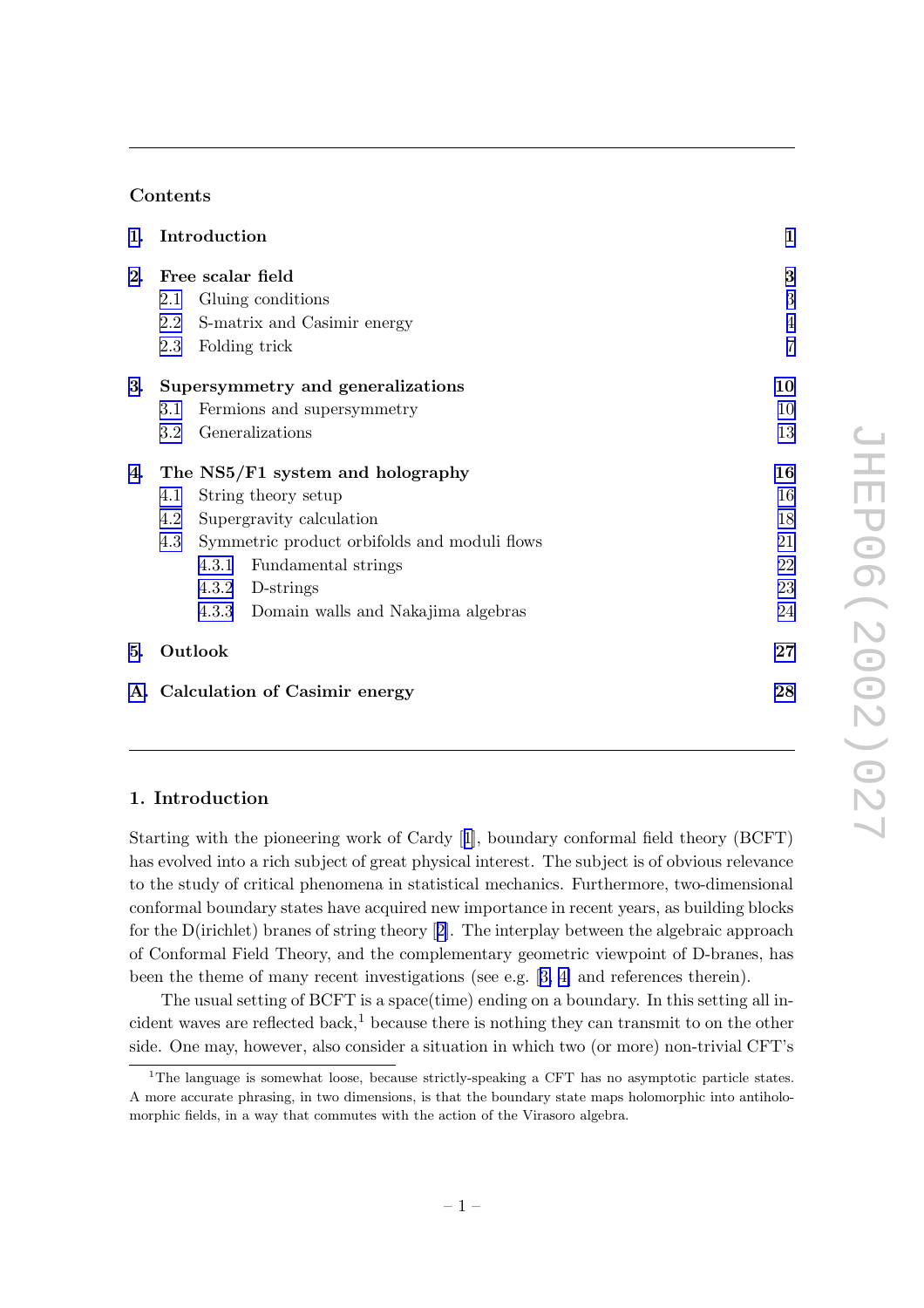are glued together along a common interface. The interface can b e permeable, meaning that inciden t w aves are partly reflected and partly transmitted. Examples of suc h boundaries (mostly bet ween identical CFT's) hav e been discussed in the condensed-matter literature, see for instance [[5](#page-30-0), [6](#page-31-0), [7](#page-31-0), [8\]](#page-31-0). One of our purposes in this work will be to analyze such permeable interfaces in general, and from a rather different, more geometric perspective.

Our interest in these questions was motivated b y an issue in holograph y . String theory in AdS<sub>3</sub> has static solutions describing infinitely-long  $(p, q)$  strings, which stretch between two points on the AdS<sub>3</sub> boundary [\[9\]](#page-31-0). In the dual spacetime CFT [[10\]](#page-31-0)–[[15](#page-31-0)] the endpoint of a  $(p, q)$  string is, as we will explain, an interface separating regions with different values of the central charge or differen t values of the moduli. Similar configurations hav e been also discussed in higher dimensions [\[16](#page-31-0), [17](#page-31-0)]. The force exerted by the stretched string on its endpoints translates, in the dual interpretation, to the Casimir force between two (or more, if one considers string net works) permeable interfaces. In this paper w e will calculate this Casimir force, both in the weak- and in the strong-coupling limits. The results w e find are in some w ays reminiscen t of the heavy quark-antiquark potential in four-dimensional  $N = 4$  super Yang-Mills [\[18](#page-31-0), [19\]](#page-31-0).

From a technical point of view, an interface between two CFTs is described by a regular boundary state in the tensor-product theory.<sup>2</sup> This is intuitively obvious since one can 'fold' space along the interface, so that both CFTs liv e on the same side [[5\]](#page-30-0). Permeable walls, in particular, are simply boundary states of the tensor product, that cannot b e expressed in terms of Ishibashi states of the factor theories. Their study does not, therefore, require drastically-new technology, but it leads to a host of novel questions and observables which are not usually considered in the standard BCFT setting. One example of suc h a new observable is the Casimir energy of a 'CFT bubble' whic h w e calculate.

The plan of this paper is as follows. In section [2](#page-3-0) w e introduce the main ideas of 'conformal gluing' in the simplest context of a free scalar field theory , and explain ho w this is related to con ventional conformal boundary states. We calculate the Casimir energy for t w o identical interfaces, separating regions with differen t target-circle radii, and sho w that it is given by the dilogarithm function of the reflection probability. In section [3](#page-10-0) we generalize these considerations in several directions. We sho w ho w superconformal in variance of the walls can be guaranteed by the continuity of appropriately-defined 'half' superfields, in a manifestly supersymmetric formalism. We also calculate the fermionic contribution to the Casimir energy , and then go on to discuss general properties of permeable interfaces and some more examples. In section [4](#page-16-0) w e turn our attention to interfaces of t wo-dimensional CFTs which admit holographic  $AdS_3$  duals. We calculate the classical energy of a  $(p, q)$ string as a function of its tension, Neveu-Schwarz-charge and of the separation of its two endpoints. We discuss the validit y of this calculation, and interpret it as Casimir energy in the dual spacetime sigma model. We poin t out an intriguing analogy with operator algebras on instanton moduli spaces defined in the mathematics literature [[20](#page-31-0) , [21](#page-31-0) , [22\]](#page-31-0). We conclude, in section [5](#page-27-0) , with some comments on future directions.

<sup>&</sup>lt;sup>2</sup>More precisely, the tensor product of the theory on one side and of the 'conjugate' theory, with left-and right-mo vers interchanged, on the other side.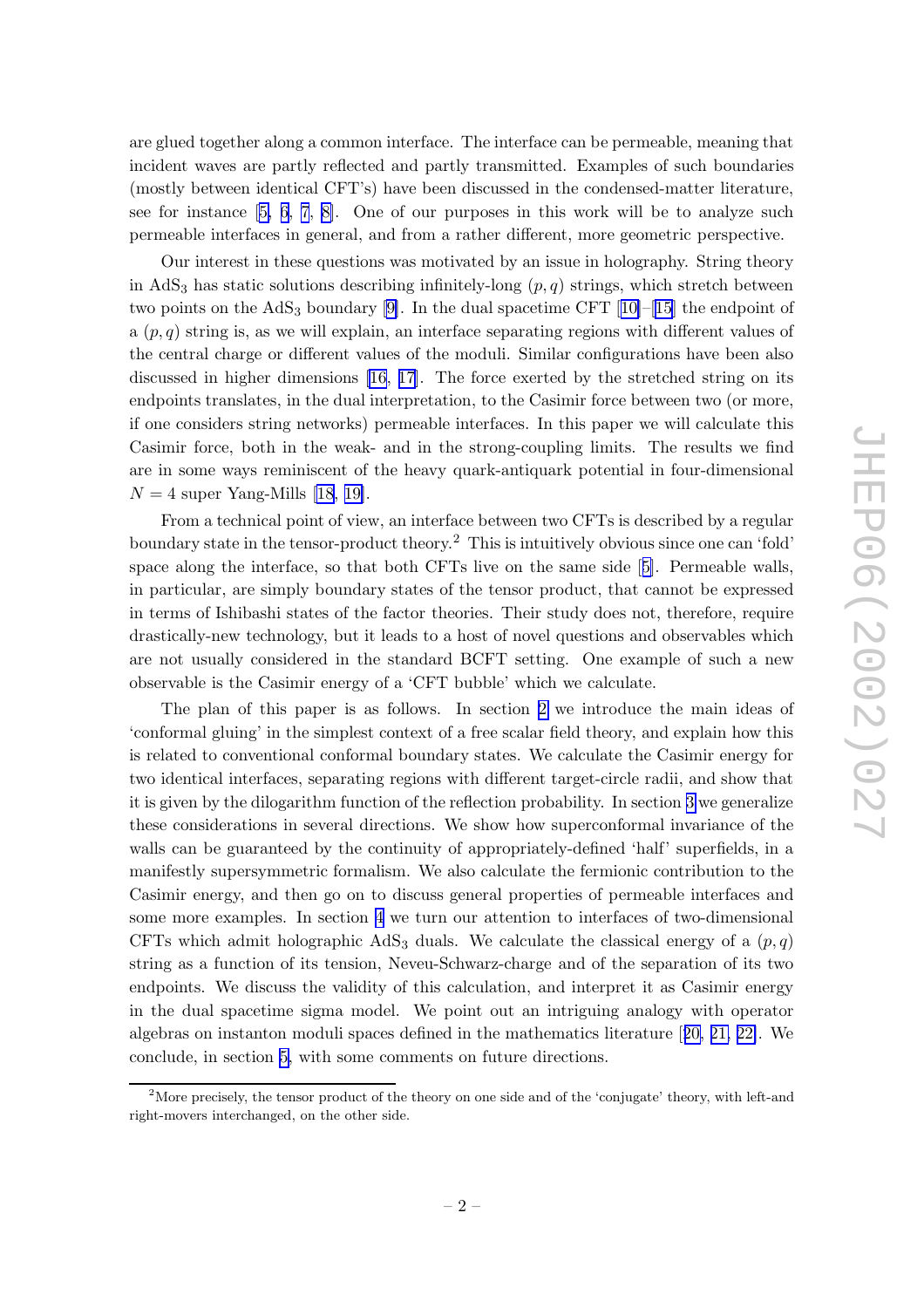<span id="page-3-0"></span>

**Figure 1:** Conformal Ward identities are obtained by inserting  $\oint_C [Tf(z)dz - \bar{T}f(\bar{z})d\bar{z}]$  in correlation functions. In deforming the contour from  $C_1$  to  $C_2$  we pick up contributions from the broken-line segments. These cancel out provided  $T - \bar{T}$  is continuous. The crosses in the figure stand for local field insertions.

# 2. Free scalar field

In this section we discuss conformal 'permeable' walls for a single free scalar field  $\phi$ . This is the simplest setting in whic h to illustrate the main ideas and calculation tricks, whic h w e will then apply and extend to other contexts.

#### 2.1 Gluing conditions

Consider a free massless scalar field in  $1+1$  dimensions,  $\phi(x,t)$ . We are interested in scaleinvariant defects described by the 'gluing' conditions:

$$
\left(\frac{\partial_x \phi}{\partial_t \phi}\right)_{x=-0} = M \left(\frac{\partial_x \phi}{\partial_t \phi}\right)_{x=-0}
$$
\n(2.1)

where  $\pm 0$  denote points just to the left or right of the wall, which is located at  $x = 0$ , and M is a constant  $2 \times 2$  matrix. Energy conservation requires that<sup>3</sup>

$$
T_{xt} = T_{++} - T_{--} = \partial_x \phi \partial_t \phi \tag{2.2}
$$

b e continuous across the defect. Alternatively , notice that the conformal transformations which leave invariant the  $x = 0$  worldline, are generated by the operators  $[f(x^+)T_{++}$  $f(x^-)T_{--}$ . In the Wick-rotated theory, we can obtain the corresponding Ward identities by inserting a contour integral of these operators in correlation functions. Continuity of (2.2 ) ensures that one can deform the contour, so as to only pic k contributions from field insertions. This is illustrated in figure 1 .

<sup>&</sup>lt;sup>3</sup>The light-cone coordinates are taken to be  $x^{\pm} = t \pm x$ , so that  $\partial_{\pm} = \frac{1}{2}(\partial_t \pm \partial_x)$ .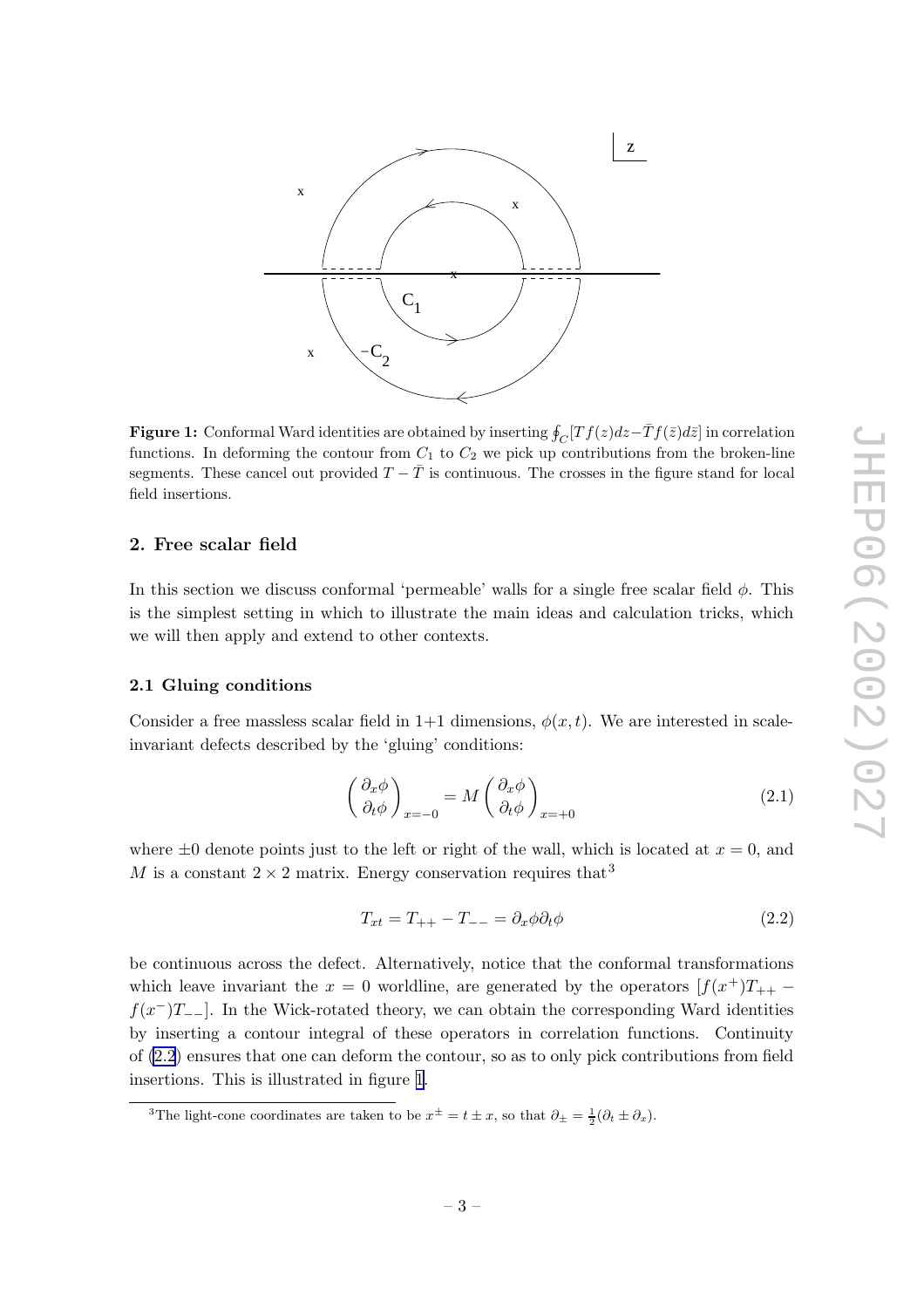<span id="page-4-0"></span>The continuity of  $T_{xt}$  implies that M must be an element of  $O(1,1)$ . This group has four disconnected components,

$$
M = \pm \begin{pmatrix} \lambda & 0 \\ 0 & \lambda^{-1} \end{pmatrix} \quad \text{or} \quad M' = \pm \begin{pmatrix} 0 & \lambda \\ \lambda^{-1} & 0 \end{pmatrix}, \tag{2.3}
$$

with  $\lambda$  a real positive number. We will 'compactify' the group by allowing also the singular values 0 and  $\pm \infty$ , so that  $\lambda$  runs over the entire compactified real line. As a result, the four disconnected components merge into t wo, whic h can b e parametrized as follows:

$$
M(\theta)
$$
 and  $M'(\theta)$ , with  $\theta \equiv \arctan \lambda \in \left[-\frac{\pi}{2}, \frac{\pi}{2}\right]$ .

We will see in the following subsections that this parametrization is natural.

The singular values of  $\lambda$  correspond to *perfectly reflecting* defects, for which the fields on either side don't communicate. Gluing derivatives with  $M(0)$ , for example, implies that  $\partial_t \phi(+0) = \partial_x \phi(-0) = 0$ . This is a standard Neumann condition for the field to the left of the wall, and a Dirichlet condition for the field on the right. Let us denote it b y 'ND' (not to b e confused with the mixed boundary conditions one often writes for the annulus). As can be, likewise, easily checked,  $M(\pm \pi/2)$ ,  $M'(0)$  and  $M'(\pm \pi/2)$  correspond, respectively, to DN, NN and DD boundary conditions.

At the opposite extreme of the spectrum one has the four *perfectly transmitting* cases, corresponding to the special values  $|\lambda| = 1$ . Clearly,  $M(\pi/4) = 1$  gives continuous derivatives — there is no defect in this special case. Gluing with  $M(-\pi/4)$  makes  $\phi$  jump to  $-\phi$ , but both left- and right-moving w aves are still fully transmitted. The same is true for the two 'chiral defects'  $M'(\pm \pi/4)$ . For one of them left-moving waves are continuous across the wall, while right-moving waves pick a minus sign. For the other, the roles of left and right are reversed. If we were to let  $x$  be an angle coordinate, the four perfectly-transmitting walls would give rise to PP, AA, PA and AP boundary conditions for  $(\partial_+\phi, \partial_-\phi)$ .

The general defects interpolate bet ween these standard cases. They are 'permeable', i.e. partially-reflecting and partially-transmitting. The t w o disconnected components of their moduli space are exhibited as two half-circles in figure [2](#page-5-0). Sending  $\lambda \to 1/\lambda$  exchanges, as can b e easily seen, x - and t-derivatives on both sides. This is, therefore, the action of a T-dualit y transformation on the 'permeable defects.

## 2.2 S-matrix and Casimir energy

The defects in the first connected component of  $O(1,1)$  have a simple realization as discontinuities in the radius of compactification of the scalar field. Indeed, let the field  $\tilde{\phi} \equiv \tilde{\phi} + 2\pi$ be continuous in the entire plane, but have a discontinuous action

$$
I = 2r_1^2 \int_{x<0} \partial_+ \tilde{\phi} \partial_- \tilde{\phi} + 2r_2^2 \int_{x>0} \partial_+ \tilde{\phi} \partial_- \tilde{\phi}.
$$
 (2.4)

Varying  $I$  gives the boundary conditions at  $x = 0$ :

$$
r_1^2 \partial_x \tilde{\phi} \Big|_{-0} = r_2^2 \partial_x \tilde{\phi} \Big|_{+0} \,. \tag{2.5}
$$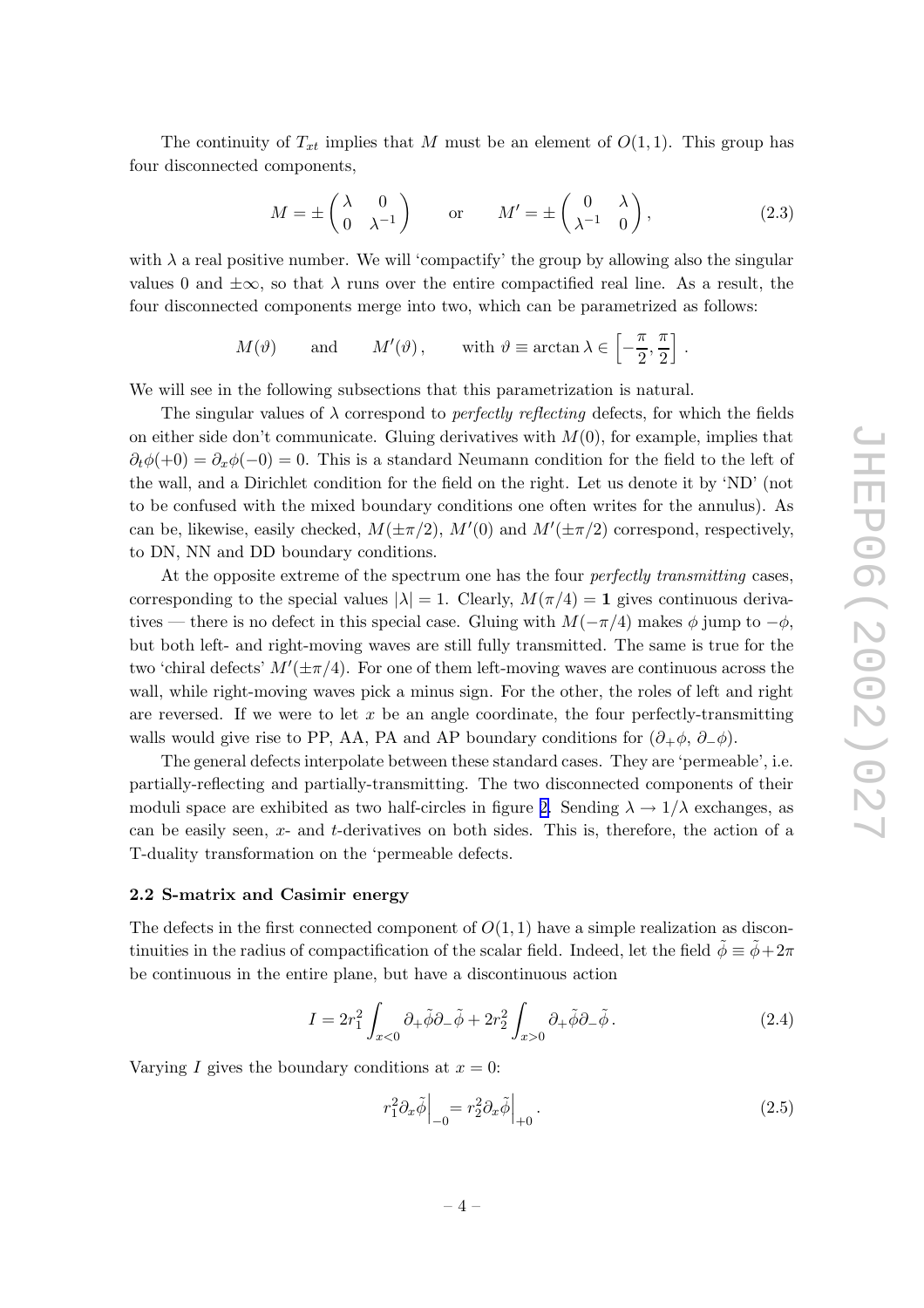<span id="page-5-0"></span>

Figure 2: The moduli space of gluing matrices,  $M(\vartheta)$  on the left and  $M'(\vartheta)$  on the right, where  $\vartheta = \arctan \lambda \in [-\pi/2, \pi/2]$ . Perfectly-reflecting walls are labeled by the two boundary conditions, Dirichlet (D) or Neumann (N), on either side of the defect. Totally-transmitting defects are labeled by the periodicity properties of  $(\partial_+\phi, \partial_-\phi)$  when x is compactified on a circle.

Redefining the scalar field so as to normalize its energy-momentum tensor,

$$
\phi \equiv \begin{cases} r_1 \tilde{\phi} & x < 0 \\ r_2 \tilde{\phi} & x > 0 \end{cases}
$$

leads precisely to the discontinuity equation  $(2.1)$  $(2.1)$ , where the argument of the gluing matrix  $M(\vartheta)$  obeys

$$
\tan \vartheta = \lambda = \frac{r_2}{r_1}.
$$
\n(2.6)

Thus, the parameter  $\lambda = \tan \vartheta$  is related to the multiplicative discontinuity of the compactification radius across the wall. We will see the geometric significance of this fact in the following subsection.

Another useful characterization of the defects is in terms of a 'scattering matrix', from whic h one can read directly the reflection and transmission coefficients. Let us, for ease of notation, call  $\phi^1$  the field to the left of the wall, and  $\phi^2$  the field to the right. Then  $\partial_-\phi^1$  and  $\partial_+\phi^2$  can be expanded in terms of 'incoming waves', while  $\partial_+\phi^1$  and  $\partial_-\phi^2$ can b e expanded in terms of 'outgoing w aves' (as illustrated in figure 3). Strictly-speaking one cannot define asymptotic states for a massless 2d field, but this will not b e importan t for our discussion here.

With the help of some linear algebra, w e can write the gluing conditions  $(2.1)$  $(2.1)$  $(2.1)$  in the equivalent



Figure 3: The incoming and outgoing waves can be related by the matrix S.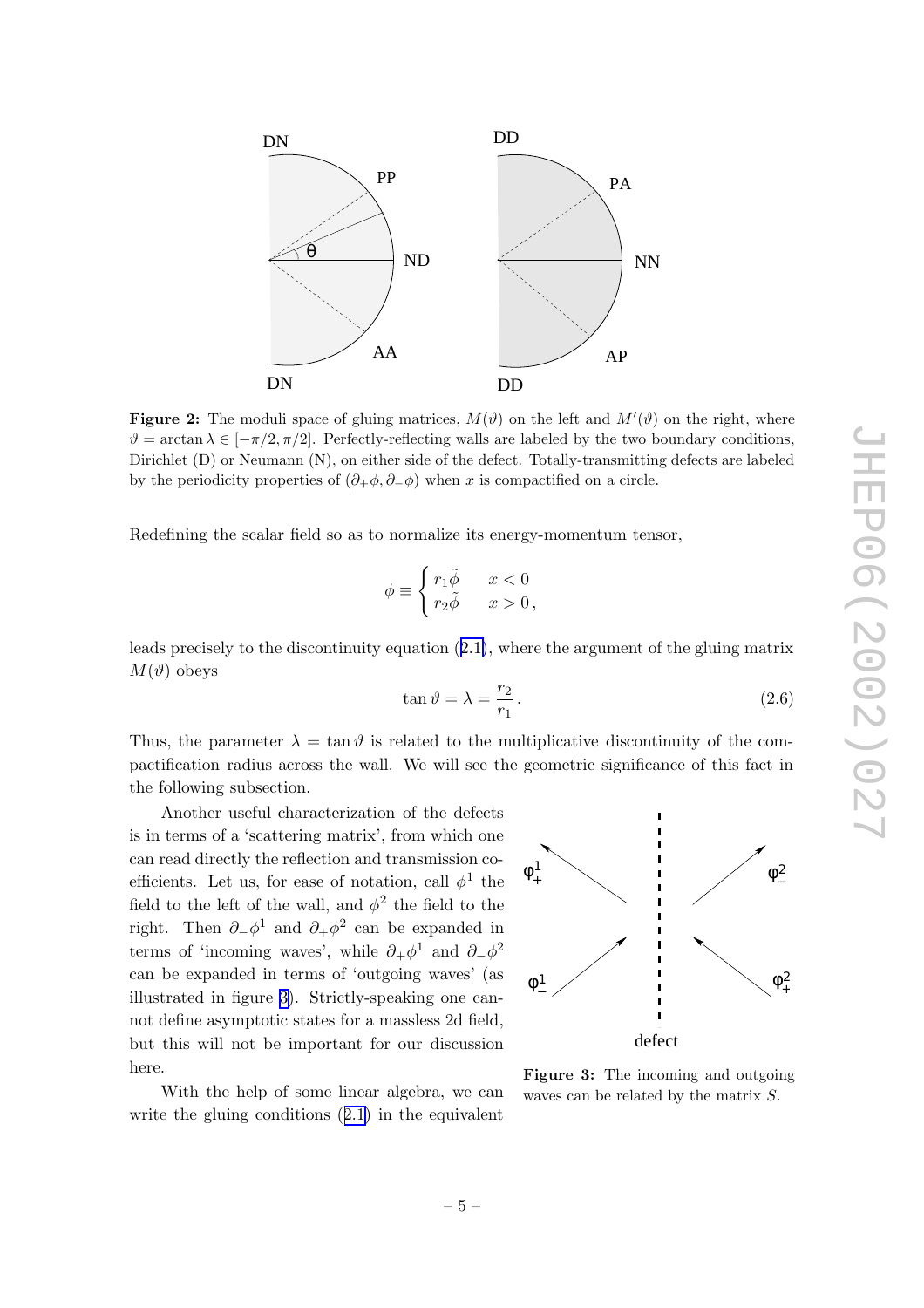<span id="page-6-0"></span>

**Figure 4:** The region of rescaled radius ( $r_2 = \lambda r_1$ ) bounded by a defect and an anti-defect. Time runs in the up ward direction. The interfaces feel an attractiv e Casimir force.

form

$$
\begin{pmatrix} \partial_- \phi^1 \\ \partial_+ \phi^2 \end{pmatrix} = S \begin{pmatrix} \partial_+ \phi^1 \\ \partial_- \phi^2 \end{pmatrix},
$$
\n(2.7)

where

$$
S = \begin{pmatrix} \cos 2\vartheta & \sin 2\vartheta \\ \sin 2\vartheta & -\cos 2\vartheta \end{pmatrix} \quad \text{and} \quad S' = \begin{pmatrix} \cos 2\vartheta & -\sin 2\vartheta \\ \sin 2\vartheta & \cos 2\vartheta \end{pmatrix}.
$$
 (2.8)

The orthogonal matrices  $S$  and  $S'$  relate incoming to outgoing waves at the defect. They are independen t of the w ave-frequency , as required b y conformal in variance. Furthermore, they are off-diagonal for  $\vartheta = \pm \pi/4$ , corresponding to a perfectly-transmitting defect, and diagonal for  $\vartheta$  a multiple of  $\pi/2$ , which corresponds to total reflection (see figure [2\)](#page-5-0).

One simple observable, that can b e expressed in terms of the scattering matrix, is the Casimir force bet ween a defect and an anti-defect. Consider, to b e specific, an interval inside which the radius of the scalar field jumps from  $r_1$  to  $r_2$ ,

$$
I = \left(2r_1^2 \int_{-\infty}^{-d} + 2r_2^2 \int_{-d}^{d} + 2r_1^2 \int_{d}^{\infty}\right) \partial_- \tilde{\phi} \partial_+ \tilde{\phi} \,. \tag{2.9}
$$

We assume that  $\tilde{\phi}$  is continuous in the entire plane. It follows from our previous discussion, that there is a defect  $M(\vartheta)$  located at  $x = -d$ , and an anti-defect with gluing matrix  $M(\pi/2 - \vartheta)$  at  $x = d$ , where  $\vartheta$  is given by equation ([2.6\)](#page-5-0). The setup is illustrated in figure 4 .

In order to calculate the zero-point energy, we put the configuration in a larger box of size 2 L so as to discretize the allo wed frequencies. The presence of the defects in the middle induces a *d*-dependent shift in these frequencies, thereby modifying the zero-point sum. Taking  $L \to \infty$  removes the dependence on the precise boundary conditions in the larger b ox, whic h can thus b e chosen at will for con venience. What is left behind is a Casimir energy describing the interaction of the wall and antiwall. The calculation is rather subtle, because of the need to regularize the ultraviolet, and can be found in appendix [A](#page-28-0).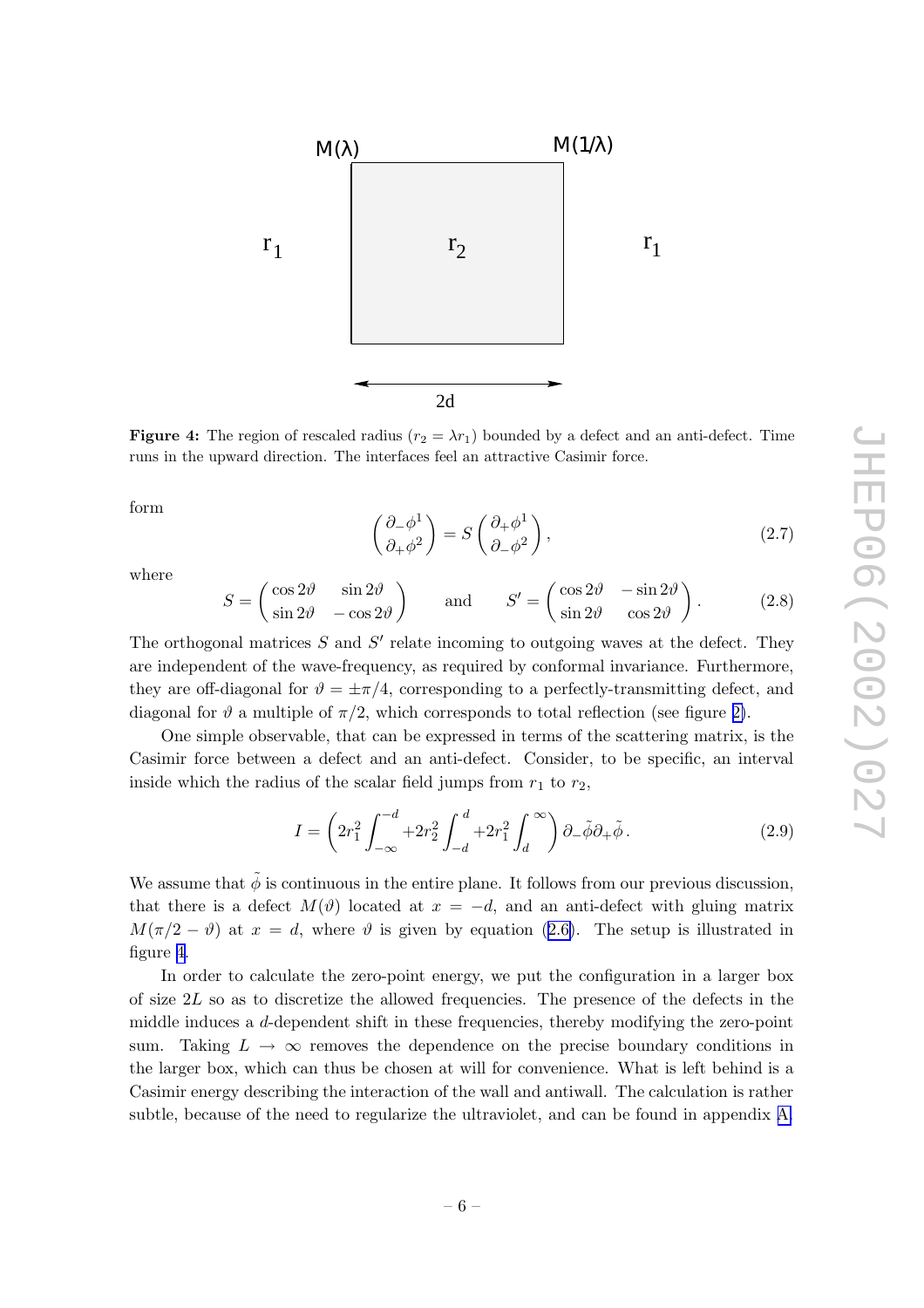<span id="page-7-0"></span>The result is

$$
\mathcal{E} = -\frac{1}{8\pi d} \operatorname{Li}_2(\mathcal{R}^2),\tag{2.10}
$$

where  $Li_2(x) = \sum_{1}^{\infty} x^n/n^2$  is the dilogarithm function [[23\]](#page-31-0), and R is the reflection amplitude,

$$
\mathcal{R} = \cos 2\vartheta = \frac{1 - \lambda^2}{1 + \lambda^2}.
$$
\n(2.11)

For weak reflection the energy vanishes (as it should) quadratically:

$$
\mathcal{E} \simeq -\frac{\mathcal{R}^2}{8\pi d} + o(\mathcal{R}^4) \ . \tag{2.12}
$$

Total reflection, on the other hand, corresponds to  $\mathcal{R} = \pm 1$ . Since Li<sub>2</sub>(1) =  $\pi^2/6$ , one recovers the standard Casimir energy for a massless scalar field in a box in this special case.

## 2.3 Folding tric k

The permeable defects of the previous sections can b e described as regular D-branes, after 'folding' the plane along the defect line. This simple but powerful trick is well-known in the condensed-matter literature, and has been used for instance in the study of fracture lines for the Ising model [[5\]](#page-30-0). To b e more precise, let us define a 'conjugate' field in the left-half plane b y mirror reflecting the field on the right,

$$
\hat{\phi}^2(x,t) \equiv \phi^2(-x,t) \qquad \text{for } x \le 0. \tag{2.13}
$$

The gluing conditions ([2.1](#page-3-0)) with gluing matrix  $M(\vartheta)$  read:

$$
\left. \partial_t (\cos \vartheta \phi^1 - \sin \vartheta \hat{\phi}^2) \right|_0 = \left. \partial_x (\sin \vartheta \phi^1 + \cos \vartheta \hat{\phi}^2) \right|_0 = 0. \tag{2.14}
$$

These are the boundary conditions for a D1-brane stretching along the direction  $\vartheta$  in the  $(\phi^1, \hat{\phi}^2)$  plane. The parametrization of the defects in terms of an angle variable can now be recognized as most natural. Note that bosonic D-branes are unoriented, which is why  $\vartheta$  runs only over half a circle. Note also that the relation ([2.6](#page-5-0)) between  $\vartheta$  and the radii, in the case of periodically-identified fields, ensures that the D1-brane is compact. These facts are illustrated in figure [5](#page-8-0) .

To see the p o wer of the folding trick, let us no w rederiv e the Casimir energy of the previous subsection. We will need the conformal boundary state (see [[24](#page-31-0) , [25](#page-31-0) ] for nice reviews) that describes the D1-brane (2.14 ) in the closed-string language,

$$
|\vartheta\rangle\rangle = \mathcal{N} \prod_{n=1}^{\infty} \exp\left(-\frac{1}{n} a_{-n}^{i} \tilde{a}_{-n}^{j} S_{ij}\right) |0; \varphi_{\perp}, w_{\parallel}\rangle. \tag{2.15}
$$

Here  $a_n^{1,2}$  are the canonically-normalized left-moving oscillators for the fields  $\phi^1$  and  $\hat{\phi}^2$ , and  $\tilde{a}_n^{1,2}$  are the corresponding right-moving oscillators. Note that these are the oscillators in the closed-string channel, where the roles of space and time are interchanged (w e need of course to Wic k rotate the coordinate t and to compactify it on a circle). The matrix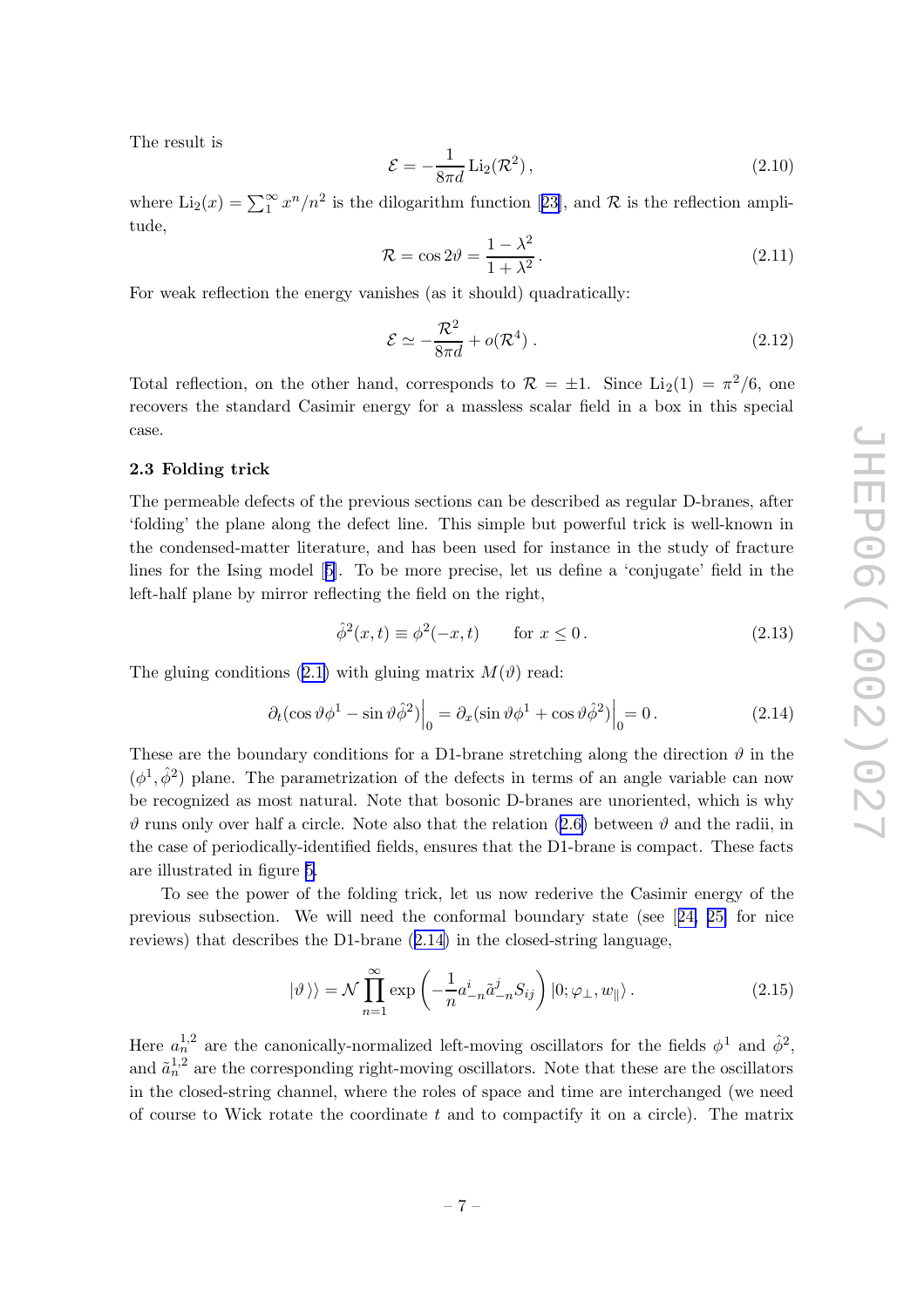<span id="page-8-0"></span>

Figure 5: Folding the plane along the defect line leads to a description of the permeable defects as regular D-branes in a t wo-dimensional target space.

S is given by equation ([2.8\)](#page-6-0), and N is a normalization factor. Finally,  $|0; \varphi_{\perp}, w_{\parallel}\rangle$  is the oscillator ground state, also characterized by the transverse position  $\varphi_{\perp}$  of the D1-brane, and by the Wilson line  $w_{\parallel}$  on its worldvolume. To simplify notation, we will suppress the dependence on these zero modes in what follows. Neither the normalization  $\mathcal N$  nor the zero modes will, in an y case, contribute to the Casimir energy that interests us here. The reader can verify easily that

$$
(a_n^i + S_{ij}\tilde{a}_{-n}^j)|\vartheta\rangle\rangle = 0, \qquad (2.16)
$$

which are the standard gluing conditions for the diagonal D-brane of figure 5 in the closedstring channel [[24,](#page-31-0) [25](#page-31-0)].

In order to calculate the Casimir energy let us periodically identify  $x \equiv x + 2L$ . This differs from the Dirichlet conditions used in appendix [A](#page-28-0), but the difference will go away in the limit of infinite L. We also let the time coordinate have period  $T$ . The vacuum energy for the configuration of figure [4](#page-6-0) can b e written as follows in the closed-string channel:

$$
\mathcal{E} = \lim_{T \to \infty} -\frac{1}{T} \log \langle \langle \vartheta | e^{-H^1 4\pi (L - d)/T} e^{-H^2 4\pi d/T} | \vartheta \rangle \rangle, \qquad (2.17)
$$

with  $H^1$  and  $H^2$  the free-field hamiltonians of  $\phi^1$  and  $\hat{\phi}^2$ . The limit  $L \to \infty$  projects onto the ground state of  $\phi^1$ , so that only the  $\hat{\phi}^2$  oscillators should be kept in the expression [\(2.15](#page-7-0) ) for the boundary state. The ab o v e matrix elemen t thus becomes

$$
\langle 0|\prod_{n=1}^{\infty} \exp\left(-\frac{1}{n}a_n^2\tilde{a}_n^2\cos 2\vartheta\right)e^{-H^2 4\pi d/T} \prod_{n=1}^{\infty} \exp\left(-\frac{1}{n}a_{-n}^2\tilde{a}_{-n}^2\cos 2\vartheta\right)|0\rangle =
$$
  

$$
= \mathcal{N}^2 \prod_{n=1}^{\infty} \left(1 - \cos^2 2\vartheta \ e^{-n8\pi d/T}\right)^{-1} . \quad (2.18)
$$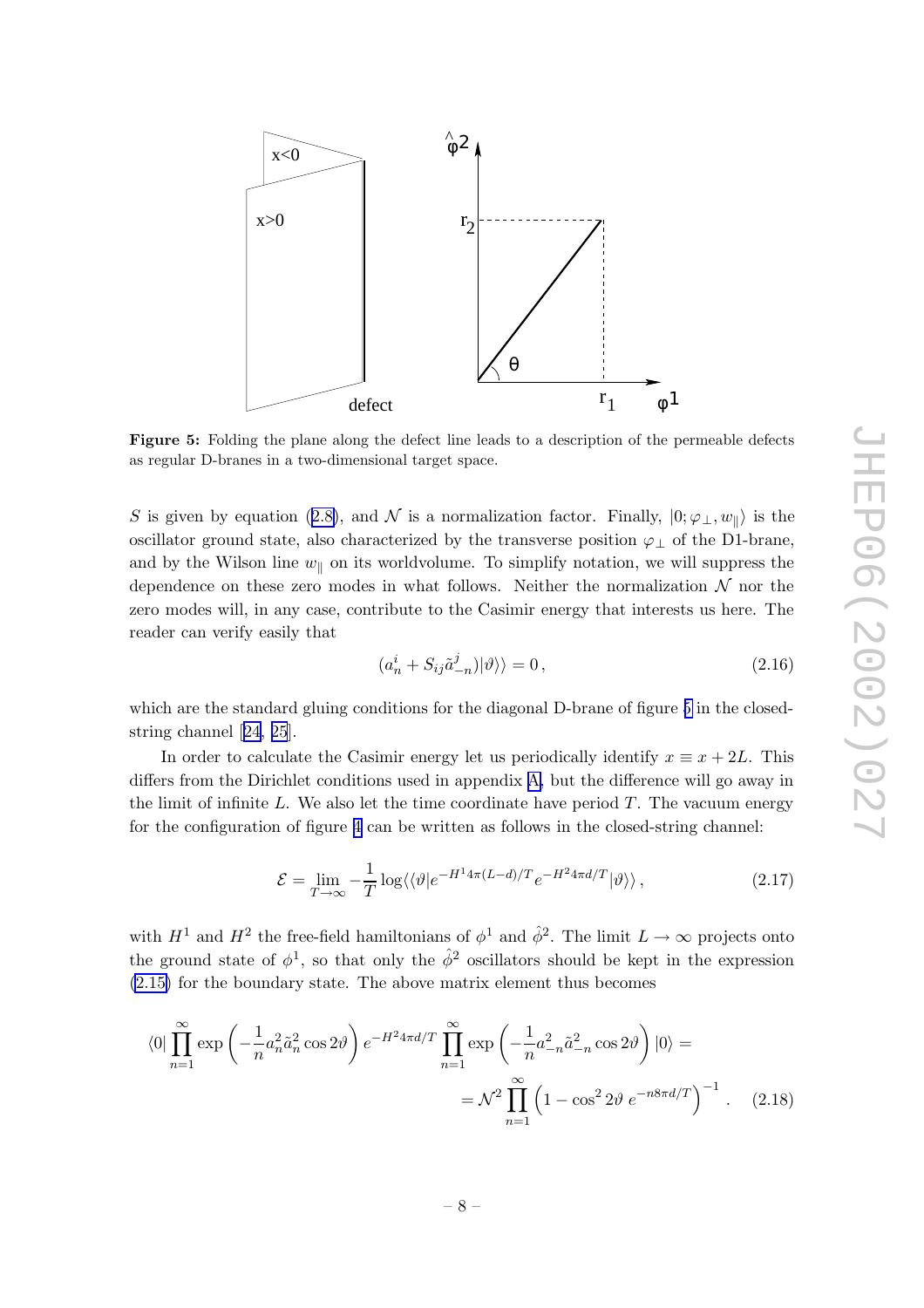Taking the logarithm converts the product into a sum, which in the limit  $T \to \infty$  reduces to a continuous integral,

$$
\mathcal{E} = \frac{1}{8\pi d} \int_0^1 \frac{dy}{y} \log(1 - y \cos^2 2\vartheta). \tag{2.19}
$$

Using, finally , the integral representation of the dilogarithm function [[23\]](#page-31-0),

$$
\int_{O}^{z} \frac{dw}{w} \log(1 - w) = -\text{Li}_2(z),\tag{2.20}
$$

w e reco ver precisely the result ([2.10](#page-7-0) ) of appendix [A](#page-28-0) . The dilogarithm function has appeared before in the CFT literature [[26](#page-31-0)], but the presen t context is, in our opinion, particularly simple. The expression ([2.18](#page-8-0) ) for the matrix elemen t has also appeared in the literature before, under the name 'quantum dilogarithm' [[27](#page-32-0) , [28\]](#page-32-0).

We can also evaluate ([2.17](#page-8-0)) for L finite. If we denote  $q_1 = \exp(-4\pi d/T)$  and  $q_2 =$  $\exp(-4\pi(L-d)/T)$ , then the relevant matrix element reads:

$$
\mathcal{N}^2 \prod_{n=1}^{\infty} \left[ 1 - \left( q_1^{2n} + q_2^{2n} \right) \cos^2 2\vartheta - 2q_1^n q_2^n \sin^2 2\vartheta + q_1^{2n} q_2^{2n} \right]^{-1} . \tag{2.21}
$$

Sending  $q_2 \to 0$  gives back the expression ([2.18](#page-8-0)) as expected. When  $d = L/2$ , on the other hand, the matrix element reduces to  $\mathcal{N}^2 \prod_{n=1}^{\infty} (1 - q^{2n})^{-2}$ , where  $q = q_1 = q_2$ . The Casimir energy is independent of  $\vartheta$  in this special case. This is consistent with the fact that the mass subtraction for a closed string (corresponding to  $\vartheta = \pi/4$ ) is twice the subtraction for an open string (which corresponds to  $\vartheta = 0$  or  $\pi/2$ ).

We conclude this section with a brief discussion of other gluing conditions, and in particular those corresponding to the matrices  $M'(\vartheta)$ . Let  $\pi^*\phi^2$  be the field T-dual to  $\hat{\phi}^2$ , which obeys  $\partial_t^* \phi^2 = \partial_x \hat{\phi}^2$  and  $\partial_x^* \phi^2 = \partial_t \hat{\phi}^2$ . It follows from the relation

$$
M'(\vartheta) = M(\vartheta) \begin{pmatrix} 0 & 1 \\ 1 & 0 \end{pmatrix}, \tag{2.22}
$$

that the M' gluing condition describes a D1-brane in the direction  $\vartheta$  on the  $(\phi^1, *_{\phi^2})$ plane. The T-duality that takes us back to the  $(\phi^1, \hat{\phi}^2)$  plane, transforms this D1-brane into a D2-brane with a non-vanishing worldvolume magnetic flux [[29\]](#page-32-0). In the simplest case of a compact scalar and a diagonal D1-brane, as in figure [5](#page-8-0) , the T-dual configuration is characterized b y one unit of magnetic flux. We should stress, ho wever, that the relation [\(2.6](#page-5-0)) between the angle  $\vartheta$  and the radii is consistent, but by no means unique. It was derived from the hypothesis that the field  $\tilde{\phi}$  of section [2.2](#page-4-0) should be continuous across the wall. A more general consistent hypothesis is that  $\tilde{\phi}(-0) = n\tilde{\phi}(+0)$ , leading to the relation

$$
\tan \vartheta = \lambda = \frac{r_2}{nr_1} \,. \tag{2.23}
$$

This corresponds (after folding) to a D1-brane that winds  $n$  times around dimension 1, but only a single time around dimension 2. The T-dual configuration is a D2-brane carrying n units of magnetic flux. As will become in fact clear in the following section, any consistent D-brane configuration on the two-torus can be 'unfolded' to a conformally-invariant interface of the one-scalar theory .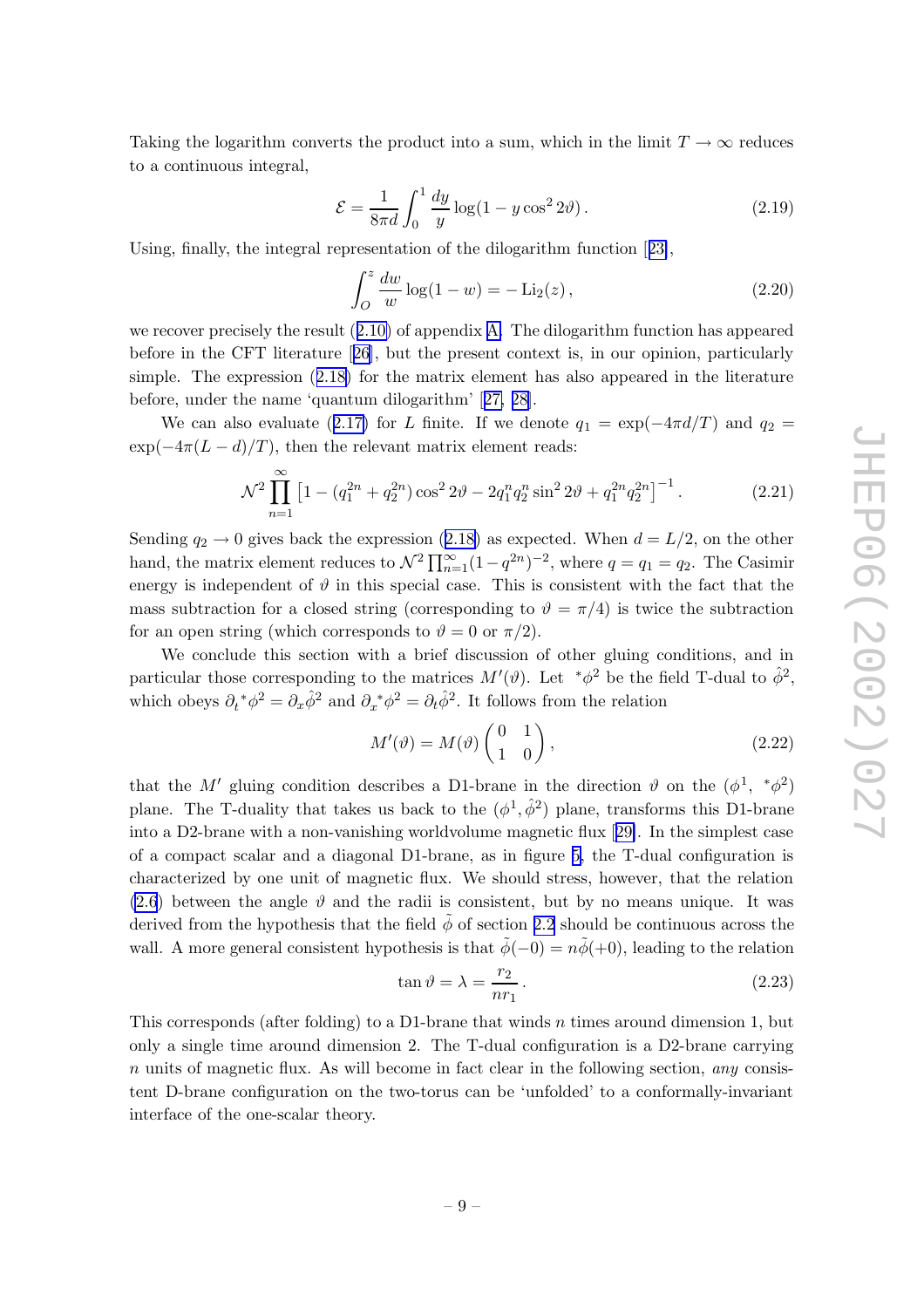# <span id="page-10-0"></span>3. Supersymmetry and generalizations

The analysis of the previous section can b e extended in several directions. One may consider abstract gluings of conformal theories, mutliple interfaces or junctions, Calabi-Yau sigma models, or orbifold theories. Another importan t question concerns the supersymmetry properties of the walls. In this section w e will elaborate on some of these various issues.

## 3.1 Fermions and supersymmetry

The  $N = (1, 1)$  supersymmetric extension of the free-scalar model has a pair  $(\psi_+, \psi_-)$  of Weyl-Majorana fermions, which are the superpartners of the field  $\phi$ . Conformal invariance requires continuity of  $(T_{++} - T_{--})$  for the fermions. Supersymmetry, on the other hand, further requires that

$$
(G_{+} + \eta G_{-})|_{-0} = \pm (G_{+} \pm \eta G_{-})|_{+0}, \qquad (3.1)
$$

where  $G_{\pm}$  are the left and right supercurrents, and  $\eta = \pm 1$ . For a single wall, the three sign ambiguities in this condition can b e absorbed in redefinitions of the fermion fields. The signs in volving only the fields on the same side of the wall are basically irrelevan t (except possibly if  $x$  is compactified) and we will henceforth take them to be positive. The third sign,  $\eta$ , on the other hand, involves fields on both sides of the wall, and will therefore be important when two or more interfaces are present. As we will see,  $\eta$  distinguishes an interface from an anti-interface.

In order to make the supersymmetry manifest, we will show how these boundary conditions arise directly in superspace. Consider the general  $N = (1, 1)$  supersymmetric sigma model with action

$$
I = \int dx \, dt \, d^2\theta \left[ G_{IJ}(\Phi) + B_{IJ}(\Phi) \right] D_+ \Phi^I D_- \Phi^J , \qquad (3.2)
$$

where

$$
D_{\pm} = \frac{\partial}{\partial \theta^{\pm}} + \theta^{\pm} \left( \frac{\partial}{\partial t} \pm \frac{\partial}{\partial x} \right). \tag{3.3}
$$

If this sigma model is the CFT on the left of the domain wall, w e need to find the variation of the action, and match it to the corresponding variation on the right side of the wall. We assume here, as w e did until now, that the domain wall does not support an y independen t degrees of freedom.

The variation of the action (3.2 ) yields the following boundary term:

$$
\delta I = -\int dt \left[ \frac{1}{2} \Sigma_J \delta (D_+ \Phi^J + D_- \Phi^J) + \frac{1}{2} (D_+ + D_-) \Phi^J \delta \Sigma_J - \delta \Phi^J (D_+ + D_-) \Sigma_J \right]_{x = -0, \theta = 0},
$$
\n(3.4)

where

$$
\Sigma_J = [G_{JK} + B_{JK}]D_+\Phi^K - [G_{JK} + B_{JK}]D_-\Phi^K.
$$
\n(3.5)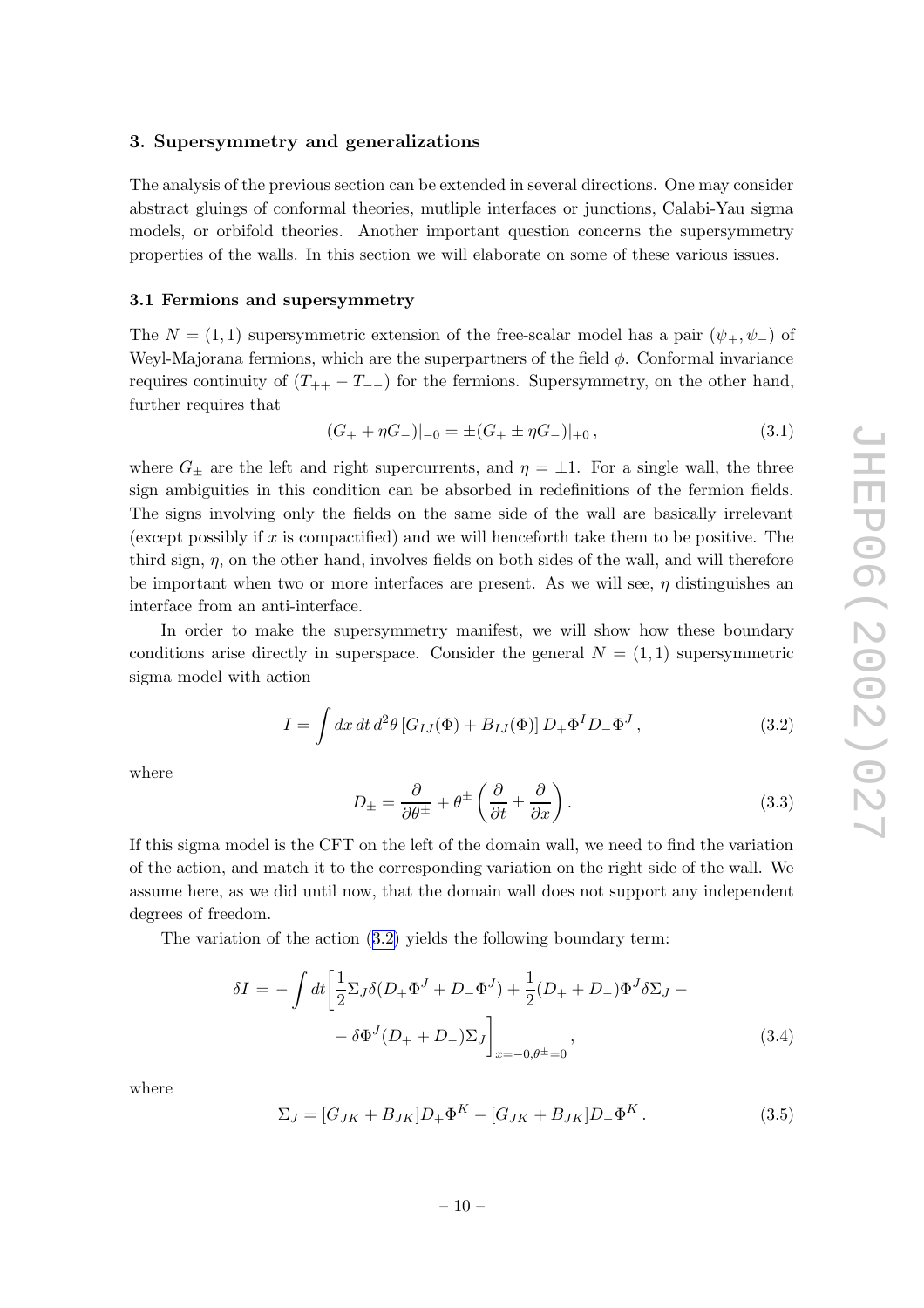<span id="page-11-0"></span>In deriving equation  $(3.4)$  $(3.4)$  we used the equation of motion for the auxiliary field, which is the top component of the superfield  $\Phi$ . In addition, we have dropped the variation of a pure boundary term,  $-\delta I_b$ , with

$$
I_b = \frac{1}{2} \int dt B_{IJ}(\Phi) \left( D_+ \Phi^I D_+ \Phi^J + D_- \Phi^I D_- \Phi^J \right). \tag{3.6}
$$

This is of course absent for  $B_{IJ} = 0$ , and in particular if there is only one superfield. More generally , w e should hav e included this boundary term in the action ([3.2](#page-10-0) ) in order to arriv e at the ab o v e variation.

The form of the variation  $(3.4)$  $(3.4)$  $(3.4)$  suggests that we introduce two 'half' superfields [[30](#page-32-0)] as follows: 4

$$
\tilde{\Phi}^{J}(x,t,\theta) = \Phi^{J}\Big|_{\theta^{+}=\theta^{-}=\theta} \quad \text{and} \quad \tilde{\Sigma}_{J}(x,t,\theta) = \Sigma_{J}\Big|_{\theta^{+}=\theta^{-}=\theta}.
$$
 (3.7)

For example, in flat space and for zero  $B_{IJ}$  we find:

$$
\tilde{\Phi}^J = \phi^J + \theta(\psi_+^J + \psi_-^J) \quad \text{and} \quad \tilde{\Sigma}_J = (\psi_+^J - \psi_-^J) + 2\theta \partial_x \phi^J. \tag{3.8}
$$

One can no w verify easily that, if these half superfields are continuous across the wall, then the variations [\(3.4](#page-10-0) ) of the left and righ t CFTs will precisely cancel out eac h other. In addition, a manifest  $N = 1$  supersymmetry will be preserved, since everything can b e expressed in terms of half superfields. The superderivate in this half superspace is defined as:

$$
D \equiv D_+ + D_- = \partial_\theta + 2\theta \partial_t, \qquad (3.9)
$$

and since it does not contain a derivative of  $x$ , it acts indeed along the interface. Another way of arriving at the above conclusion, is by constructing the superfield combination

$$
\Theta \equiv \frac{1}{8} \left[ D^2 \tilde{\Phi}^J \tilde{\Sigma}_J + D \tilde{\Phi}^J D \tilde{\Sigma}_J \right] = G_+ + G_- + \theta (T_{++} - T_{--}). \tag{3.10}
$$

From this one sees immediately that continuity of the half superfields  $(3.7)$  across the wall implies, indeed, the boundary conditions given in  $(3.1)$  $(3.1)$ , with  $\eta$  (and all the other signs) chosen to b e positive.

The choice  $\eta = -1$  corresponds to another set of half-superfields, which are obtained by setting  $\theta^+ = -\theta^- = \theta$ . The combination (3.10), with  $D \equiv D_+ - D_-$ , has now  $G_+ - G_$ as its lowest component (and the same upper component as above). Continuity of this new set of half-superfields respects, therefore, the  $\eta = -1$  superconformal-invariance conditions. Two interfaces with opposite values of  $\eta$  break completely all the supersymmetry.

If there are more than one superfield, the vanishing of  $(3.4)$  $(3.4)$  $(3.4)$  is guaranteed by the more general boundary conditions

$$
\left(\frac{\tilde{\Sigma}_J}{D\tilde{\Phi}^J}\right)_{x=-0} = M\left(\frac{\tilde{\Sigma}_J}{D\tilde{\Phi}^J}\right)_{x=+0},\tag{3.11}
$$

<sup>&</sup>lt;sup>4</sup>See also [[31](#page-32-0)] for a recent detailed analysis of supersymmetry-preserving boundary conditions in general  $N = (1, 1)$  sigma-models.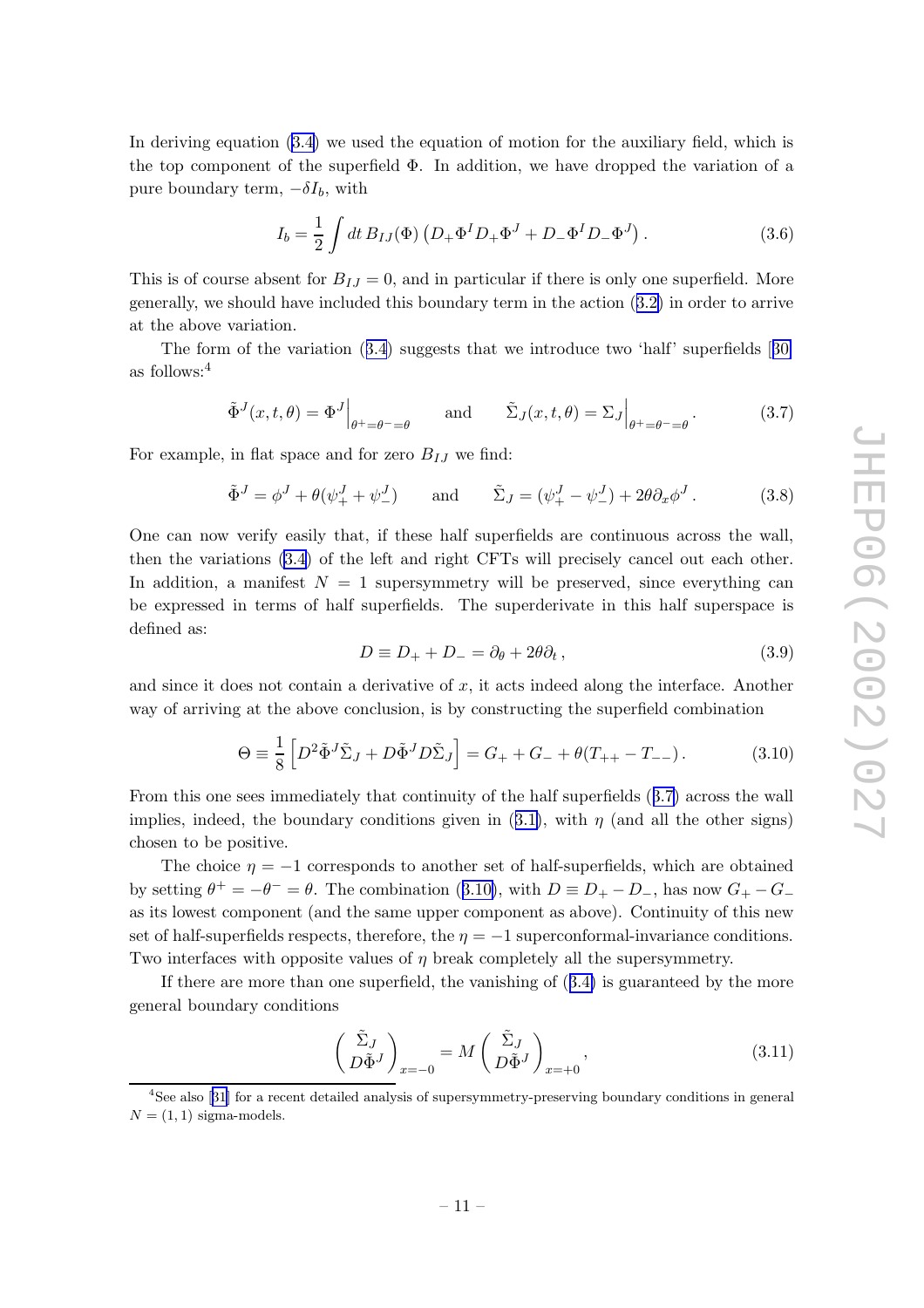with the constant matrix  $M \in O(d, d)$ . Of course, our discussion here is entirely classical, and superconformal symmetry could b e broken b y quantum corrections. Furthermore, one needs to check compatibility of the above conditions with the global structure of the target space of the sigma model. Thus, in general, only a limited subset of  $O(d, d)$  gluings will be allo wed.

The calculation of the Casimir energy of the previous section can b e extended easily to the superconformal case. The gluing conditions for the fermionic fields that supersymmetrize equation ([3.11\)](#page-11-0) are:

$$
\begin{pmatrix} \psi_-^1\\ \psi_+^2 \end{pmatrix} = S(\eta) \begin{pmatrix} \psi_+^1\\ \psi_-^2 \end{pmatrix},\tag{3.12}
$$

where

$$
S(\eta) = \begin{pmatrix} \eta \cos 2\vartheta & \sin 2\vartheta \\ \sin 2\vartheta & -\eta \cos 2\vartheta \end{pmatrix},
$$
\n(3.13)

with a similar expression for S'. The factors of  $\eta$  in the gluing matrix follow from the fact that changing  $\eta$  is the same as flipping the sign of the  $\psi_-^j$  $\frac{J}{\cdot}$ . The fermionic part of the boundary state that imposes these gluing conditions is

$$
|\vartheta,\eta\rangle\rangle_F = \mathcal{N}' \prod_{r>0} \exp\left(i\psi^i_{-r}\tilde{\psi}^j_{-r}S_{ij}(\eta)\right)|0\rangle. \tag{3.14}
$$

The factor of  $i$  in the exponent arises in going from the open to the closed-string chan-nel [[25\]](#page-31-0), and  $\mathcal{N}'$  is a (irrelevant for us) normalization. The frequencies r can be either integer or half-integer, depending on whether w e are in the Ramond or Neveu-Sc h warz sector of the closed-string.

Proceeding as in section [2.3](#page-7-0) we obtain the following expression for the Casimir energy:

$$
\mathcal{E} = \lim_{T \to \infty} -\frac{1}{T} \log \frac{\prod_r (1 - \eta_L \eta_R \cos^2 2\theta e^{-r8\pi d/T})}{\prod_n (1 - \cos^2 2\theta e^{-n8\pi d/T})}.
$$
(3.15)

Since  $T \to \infty$ , the result does not depend on the choice of integer or half-integer r. What does mak e a difference is whether the left and righ t interfaces are of the same or of opposite type:  $\eta_L \eta_R = +1$  or  $-1$ . In the first case supersymmetry is preserved and the Casimir energy is zero. In the second case one finds that

$$
\mathcal{E} = -\frac{1}{8\pi d} \left[ \text{Li}_2(\mathcal{R}^2) - \text{Li}_2(-\mathcal{R}^2) \right] = -\frac{1}{8\pi d} \left[ 2 \text{Li}_2(\mathcal{R}^2) - \frac{1}{2} \text{Li}_2(\mathcal{R}^4) \right].
$$
 (3.16)

The last equality follows from a standard dilogarithmic identity. Writing  $\mathcal E$  in this form shows that in the case of total reflection  $(R = \pm 1)$  the result is 3/2 times the bosonic contribution. This is indeed the vacuum energy of a superfield with con ventional Neveu-Schwarz boundary conditions. For weak reflection, on the other hand, the bosonic and fermionic contributions to the Casimir energy are equal.

Let us finally discuss  $N = (2, 2)$  sigma models with a target space that is a Kähler manifold. In this case, the sigma-model action takes the form

$$
I = \int dx dt d^4\theta K(\Phi^i, \bar{\Phi}^{\bar{i}}), \qquad (3.17)
$$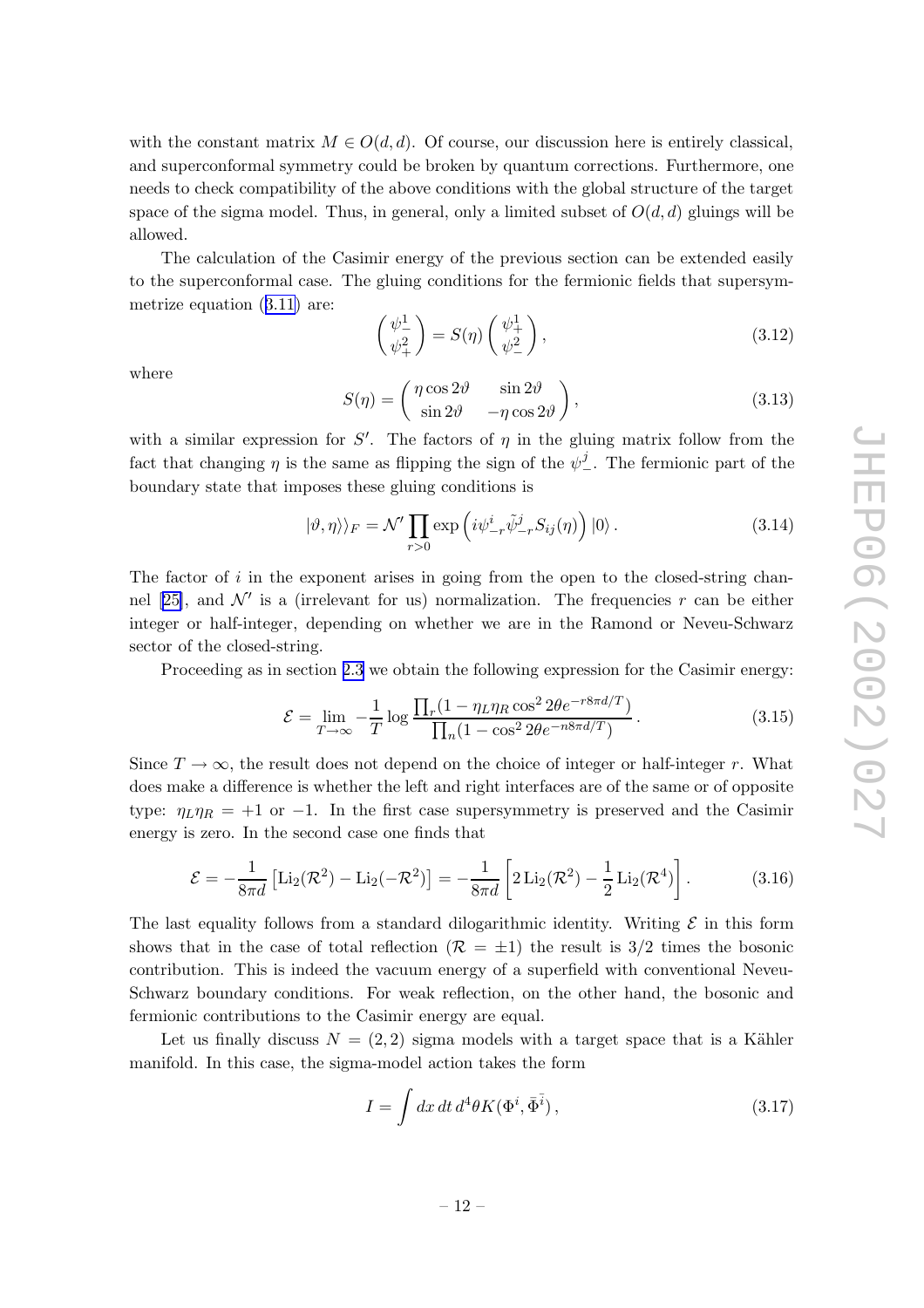<span id="page-13-0"></span>where  $\Phi$ ,  $\bar{\Phi}$  are (anti)chiral superfields that satisfy  $\bar{D}_{\pm} \Phi^i = D_{\pm} \bar{\Phi}^{\bar{i}} = 0$ . The superderivatives are:

$$
D_{\pm} = \frac{\partial}{\partial \theta^{\pm}} + 2\bar{\theta}^{\pm} \partial_{\pm} , \qquad \bar{D}_{\pm} = \frac{\partial}{\partial \bar{\theta}^{\pm}} + 2\theta^{\pm} \partial_{\pm} . \tag{3.18}
$$

Repeating our previous analysis, w e find that the variation of the action can b e written again in terms of half superfields. The relevan t half superfields no w are:

$$
\varphi^{i}(x, t, \theta, \bar{\theta}) = \Phi^{i} \Big|_{\theta^{+} = \theta^{-} = \theta, \ \bar{\theta}^{+} = \bar{\theta}^{-} = \bar{\theta}},
$$
  
\n
$$
\bar{\varphi}^{\bar{i}}(x, t, \theta, \bar{\theta}) = \bar{\Phi}^{\bar{i}} \Big|_{\theta^{+} = \theta^{-} = \theta, \ \bar{\theta}^{+} = \bar{\theta}^{-} = \bar{\theta}},
$$
  
\n
$$
\Lambda_{i}(x, t, \theta, \bar{\theta}) = \partial_{i} \partial_{\bar{j}} K(\bar{D}_{+} - \bar{D}_{-}) \bar{\Phi}^{\bar{j}} \Big|_{\theta^{+} = \theta^{-} = \theta, \ \bar{\theta}^{+} = \bar{\theta}^{-} = \bar{\theta}},
$$
  
\n
$$
\bar{\Lambda}_{\bar{i}}(x, t, \theta, \bar{\theta}) = \partial_{i} \partial_{\bar{j}} K(D_{+} - D_{-}) \Phi^{i} \Big|_{\theta^{+} = \theta^{-} = \theta, \ \bar{\theta}^{+} = \bar{\theta}^{-} = \bar{\theta}}.
$$
\n(3.19)

The half-superspace coordinates are  $\theta$  and  $\bar{\theta}$ , with derivatives  $D = (\partial_{\theta} + 2\bar{\theta}\partial_t)$  and  $\bar{D} =$  $(\partial_{\bar{\theta}} + 2\theta \partial_t)$ . By requiring the above half superfields to be continuous accross the domain wall, we automatically preserve one  $N=2$  algebra. The generators of this algebra are the components of the half superfield

$$
(D\varphi^i)\Lambda_i + \bar{\Lambda}_{\bar{i}}\bar{D}\bar{\varphi}^{\bar{i}}\,. \tag{3.20}
$$

These are clearly continuous across the wall, once the fields in (3.19 ) are themselves continuous. Note that the lowest component of (3.20) is the difference of the left- and right-moving  $U(1)$  currents.

More generally, if the target space is d-complex-dimensional, there is an  $O(d, d, \mathbb{C})$ family of candidate boundary conditions. The subgroup  $GL(d, \mathbb{C}) \subset O(d, d, \mathbb{C})$  has a simple interpretation in terms of holomorphic branes in  $\mathcal{M}_L \times \mathcal{M}_R$ , where  $\mathcal{M}_{L,R}$  are the two target manifolds on either side of the interface. Indeed, let  $v^i$  be complex coordinates for  $\mathcal{M}_L$  and  $w^i$  complex coordinates for  $\mathcal{M}_R$ . Then  $v^i = A_j^i w^j$  defines, in a local patch, a holomorphic d-complex dimensional brane. When this brane can b e defined globally (w e will discuss such an example in the following subsection) then it gives rise to a  $N=2$  superconformal interface. Since holomorphic branes are BPS, w e expect them to surviv e in the quantum theory , at least in the large-volume limit.

## 3.2 Generalizations

The folding tric k allows us to discuss conformal-field-theory gluings more abstractly . Start with the tensor product of two conformal theories,  $CFT_1 \otimes CFT_2$ , defined on the euclidean half plane,  $\text{Im } z \geq 0$ . The two theories need not be identical, nor even have equal central charges. Conformal boundary conditions are described by a boundary state  $|\mathcal{B}\rangle$ , which satisfies

$$
\left(L_n^{(1)} + L_n^{(2)} - \bar{L}_{-n}^{(1)} - \bar{L}_{-n}^{(2)}\right)|\mathcal{B}\rangle = 0.
$$
\n(3.21)

Here  $L_n^{(1)}$  and  $\bar{L}_n^{(1)}$  are the left-moving, respectively right-moving Virasoro generators of  $CFT<sub>1</sub>$ , in the closed-string channel, and similarly for  $CFT<sub>2</sub>$  (we drop the tildes for ease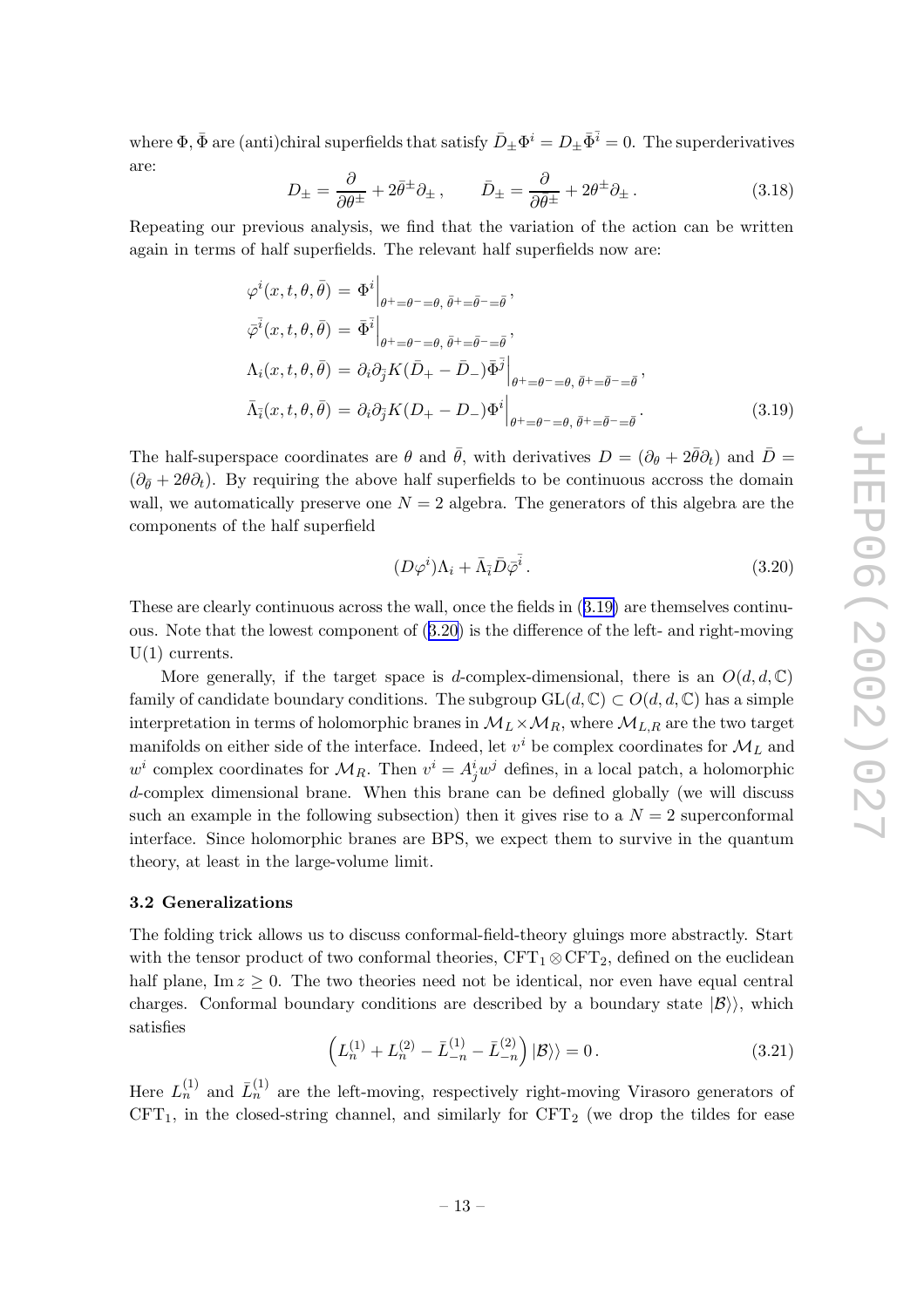of notation). If we 'unfold'  $CFT_2$  unto the lower half-plane,  $Im z \leq 0$ , the roles of its holomorphic and antiholomorphic fields are interchanged. Condition  $(3.21)$  $(3.21)$  $(3.21)$  then precisely ensures the continuity of  $T_{zz} - \bar{T}_{\bar{z}\bar{z}}$  on the real axis. In this way, any conformal boundary state in the tensor-product theory can b e unfolded into a conformal interface, and vice-

versa.<br>A trivial situation arises whenever the boundary state can be factorized,

$$
|B\rangle\rangle_{\text{reflect}} = |B_1\rangle\rangle \otimes |B_2\rangle\rangle. \tag{3.22}
$$

In this case  $L_n - \bar{L}_{-n}$  vanish for each theory separately, so that  $T_{xt}$  is zero at the interface. There can, therefore, b e no transfer of energy across the wall, and the t w o conformal field theories are decoupled. 5 A t the opposite end of the spectrum are the perfectly-transmitting defects, for whic h

$$
\left(L_n^{(1)} - \bar{L}_{-n}^{(2)}\right)|\mathcal{B}\rangle\rangle_{\text{transmit}} = \left(L_n^{(2)} - \bar{L}_{-n}^{(1)}\right)|\mathcal{B}\rangle\rangle_{\text{transmit}} = 0. \tag{3.23}
$$

Such states obviously exist when the two CFTs are identical, but not only. For instance, for the scalar field of section [2](#page-3-0) one may consider a D1 brane at  $45^o$ , even if the radii on the t w o sides of the interface are not the same. Generic permeable defects are those for whic h the boundary state  $|B\rangle\rangle$  is of neither of the above two special types.

As well-known, the Virasoro gluing equations ([3.21](#page-13-0) ) must b e supplemented, in general, b y global consistency conditions (for reviews and references see [[32](#page-32-0) , [33](#page-32-0) , [34\]](#page-32-0)). For instance, the annulus diagram must b e a partition function with integer multiplicities in the open channel [\[1\]](#page-30-0). Such conditions should be obeyed automatically by defects described by a local action principle, lik e those w e hav e considered up to now. From a more algebraic poin t of view, it should be sufficient to ensure that the state  $|\mathcal{B}\rangle\rangle$  in the tensor-product theory is consistent. The consistency of the bulk and boundary operator algebra can be, indeed, verified before the procedure of 'unfolding'. The boundary operators, that are consisten t with the sewing constraints in the tensor theory, will 'unfold' into local operators that live on the interface.

These considerations can b e generalized easily to an y num ber of adjacen t parallel defects. One must fold along the interfaces repeatedly, as illustrated in figure [6](#page-15-0)a, so as to mak e an annulus with man y sheets. The boundary conditions at the folds are boundary states of the product theory  $CFT_1 \otimes CFT_2 \otimes \cdots CFT_k$ , where  $CFT_m$  is the theory on the mth sheet and for even  $m$  the left- and the right-movers must be exchanged. Note that one can introduce extra folds with purely-transmitting boundary conditions. One can also consider multiple junctions of CFTs, as illustrated in figure [6](#page-15-0) b (for an earlier study of field theories on string junctions see [[35](#page-32-0)]). Extending the calculations of the previous section in suc h contexts is a straightforward exercise that w e do not pursue.

The construction of permeable interfaces of strongly-interacting CFTs is a very interesting question, to which we hope to return in future work. Here, we want to conclude

<sup>5</sup>Any linear combination of states of type (3.22) will, likewise, give perfect reflection. By an abuse of language, w e keep refering to suc h states as 'factorizable', since the t w o conformal theories don t talk, except possibly via correlated boundary conditions.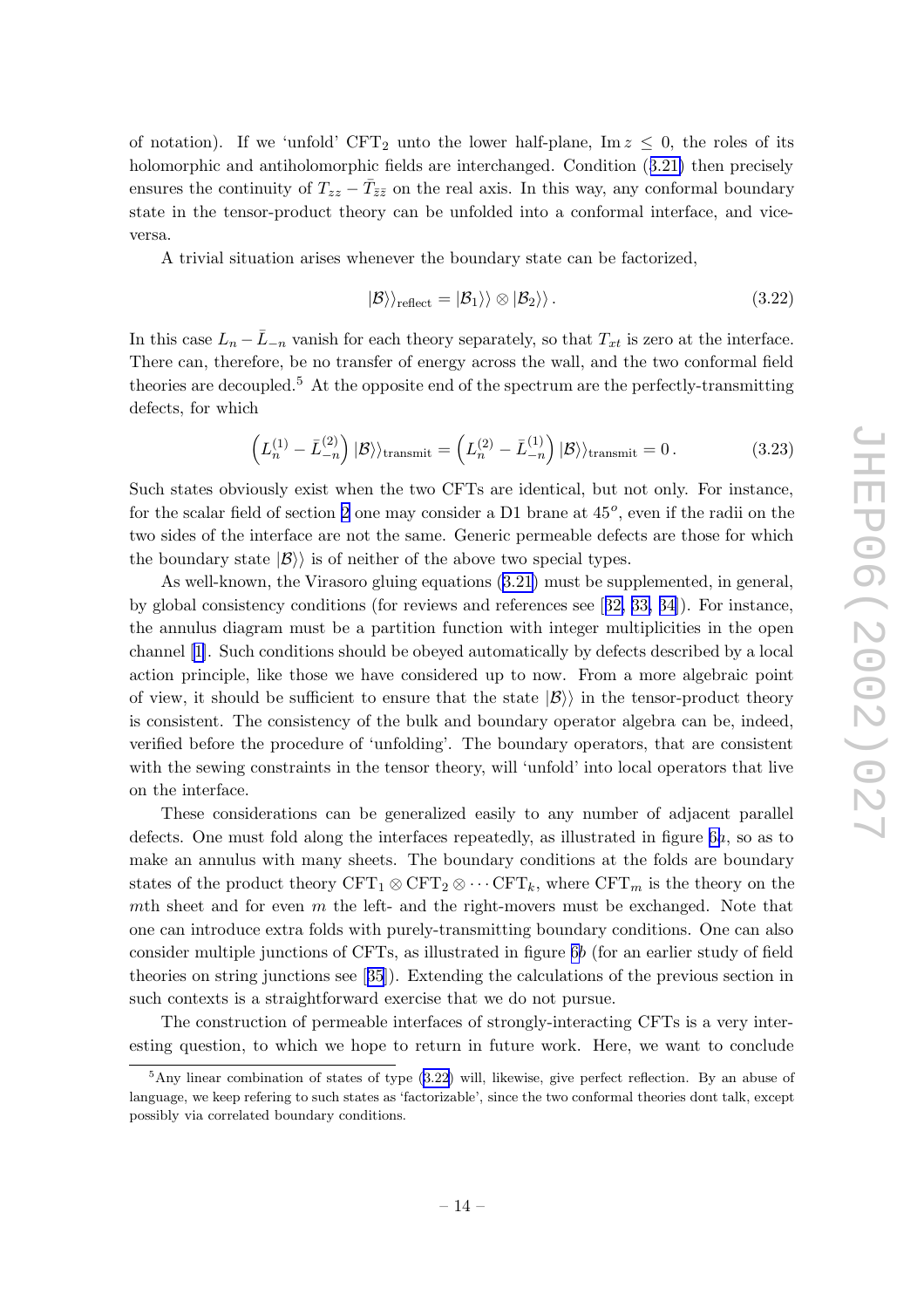<span id="page-15-0"></span>

**Figure 6:** The folding of  $(a)$  two neighbouring interfaces, and  $(b)$  a triple junction of conformal theories.

our discussion with a few more simple examples of domain walls. First, let us consider the case of several free scalar fields,  $n_1$  on the left and  $n_2$  on the right of the interface. The boundary states are (combinations) of planar branes in  $n_1 + n_2$  dimensions, which are generically at angles and can carry a magnetic flux. If the scalar fields have canonically normalized stress tensors, the gluing conditions will be of the same form as  $(2.7)$ , with S an orthogonal matrix that we write in terms of  $n_i \times n_j$  blocks:

$$
S = \begin{pmatrix} S_{11} & S_{12} \\ S_{21} & S_{22} \end{pmatrix} . \tag{3.24}
$$

Repeating the Casimir-energy calculation of section [2](#page-3-0) gives:

$$
\mathcal{E} = -\frac{1}{8\pi d} \text{Tr} \left[ \text{Li}_2(S_{22}^2) \right]. \tag{3.25}
$$

Notice that the pressure on the walls only depends, as should be expected, on the reflection amplitudes of the conformal theory  $CFT_2$  that lives in the space in between these walls.

For a less trivial example, let us discuss orbifolds. Consider the case where on either side of the interface lives a  $c = 1$  orbifold theory, so that the tensor product CFT has target space  $S^1/Z_2 \times S^1/Z_2$ . A D1 brane winding once around each of the two covering circles has the generic form shown in figure [7.](#page-16-0) It is an inscribed parallelogram, with sides parallel to the two diagonals of the target space. There is, furthermore, a four-fold Chan-Paton multiplicity, corresponding to the four images of the D-brane in the covering torus. Marginal deformations change the shape of the parallelogram, while keeping its four angles fixed, and also turn on a Wilson line. At special point $(s)$  of this moduli space, where the parallelogram collapses along a diagonal of target space, as in figure [7,](#page-16-0) the D1-brane decomposes into two, more elementary, fractional D-branes [[36,](#page-32-0) [37,](#page-32-0) [38\]](#page-32-0). These are the basic branes of the tensor-product theory which, in the limit of equal radii  $(r_1 = r_2)$ , unfold into perfectly-transmitting interfaces.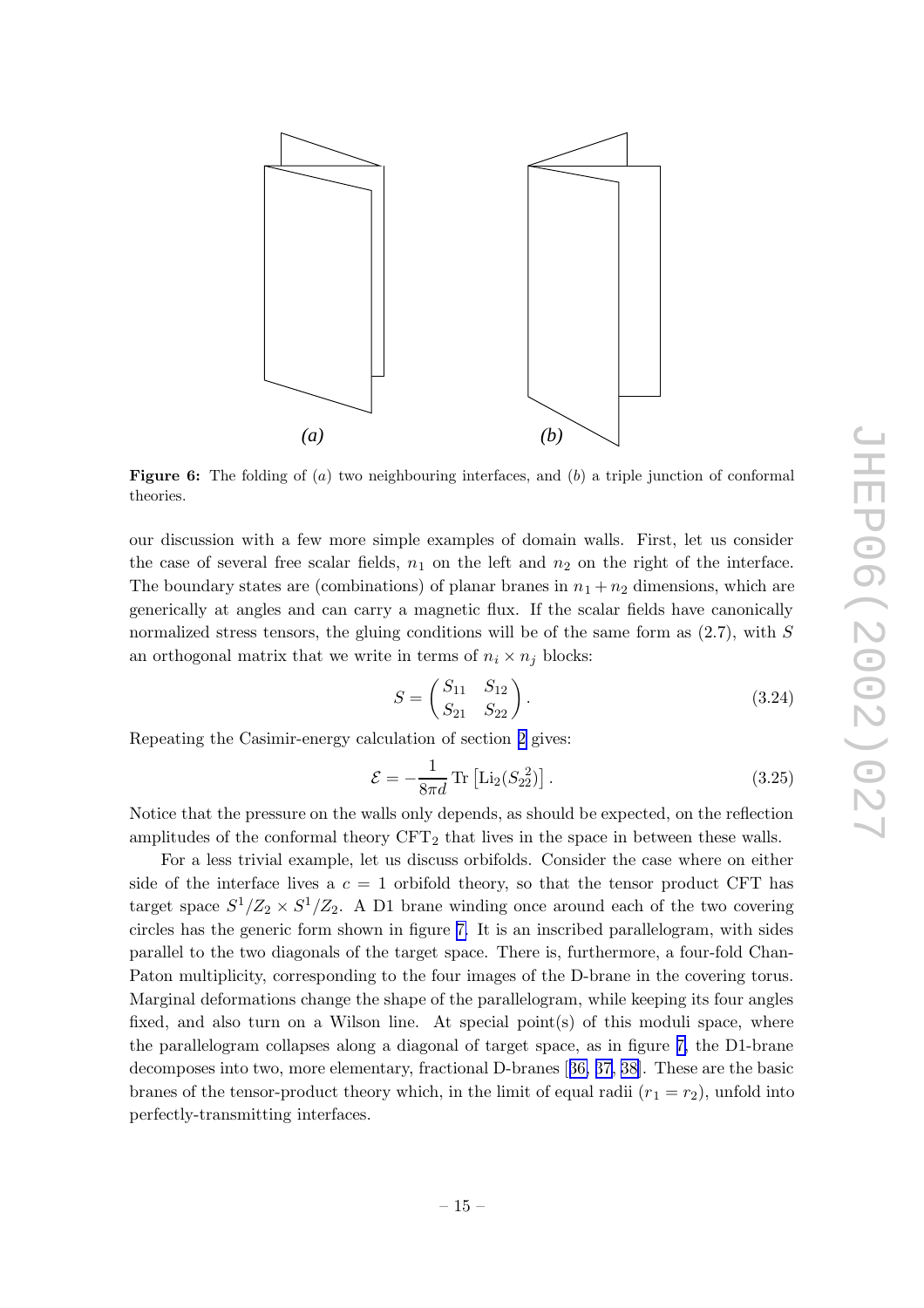<span id="page-16-0"></span>

**Figure 7:** A regular D1-brane of the  $S^1/Z_2 \times S^1/Z_2$  orbifold theory that winds once around each of the co vering circles (left). When forced to go through the origin, this D-brane has a single, rather than three, images under reflections (right). In this case it can decompose (assuming also vanishing Wilson line) into t wo, more elementary , fractional branes.

We can extend the above discussion to  $N = (2, 2)$  supersymmetric sigma models on orbifold spaces, like  $T^4/Z_2$  or  $T^6/Z_3$ . Consider the latter example which is a (singular) Calabi-Yau surface with a unique complex structure and 36 Kähler moduli. Varying the nine un twisted moduli separately , for the t w o sigma models of the tensor product, will lead to diagonal branes that describ e permeable interfaces. Vaying the 27 twisted moduli will blow up some of the orbifold fixed points. Since the complex structure is here unique, we expect the middle-dimensional holomorphic branes described in section [3.1](#page-10-0) to survive.

# 4. The NS5/F1 system and holograph y

We will now apply the ideas of CFT domain walls to branes in  $AdS_3$ . Of special interest to us are the static one-branes extending all the way to spatial infinity [[9\]](#page-31-0). Since these are codimension-one in the bulk, they separate t w o differen t supergravit y vacua, distinguished by their charges. Correspondingly on the boundary we find  $0+1$  dimensional domain walls separating two different CFTs, that a priori can have different central charges. Since the stable one-branes are supersymmetric and hav e AdS <sup>2</sup> geometry [\[9\]](#page-31-0), the corresponding domain walls should b e superconformal.

One w ay of trying to test this correspondence is b y comparing the Casimir energy of the walls, both from the supergravit y and from the CFT viewpoints. This is the t wodimensional analogue of the Wilson loop calculation [[18,](#page-31-0) [19\]](#page-31-0) in four dimensions. It is also one version of the more general Karch-Randall setup [[16](#page-31-0) ] in whic h t w o n-dimensional CFT's are glued together with a  $(n-1)$ -dimensional CFT.

# 4.1 String theory setup

Our starting point is the type-IIB string compactification on a four-manifold  $M^4$ , which is either a four-torus or a K3 surface. The resulting six-dimensional theory contains a variety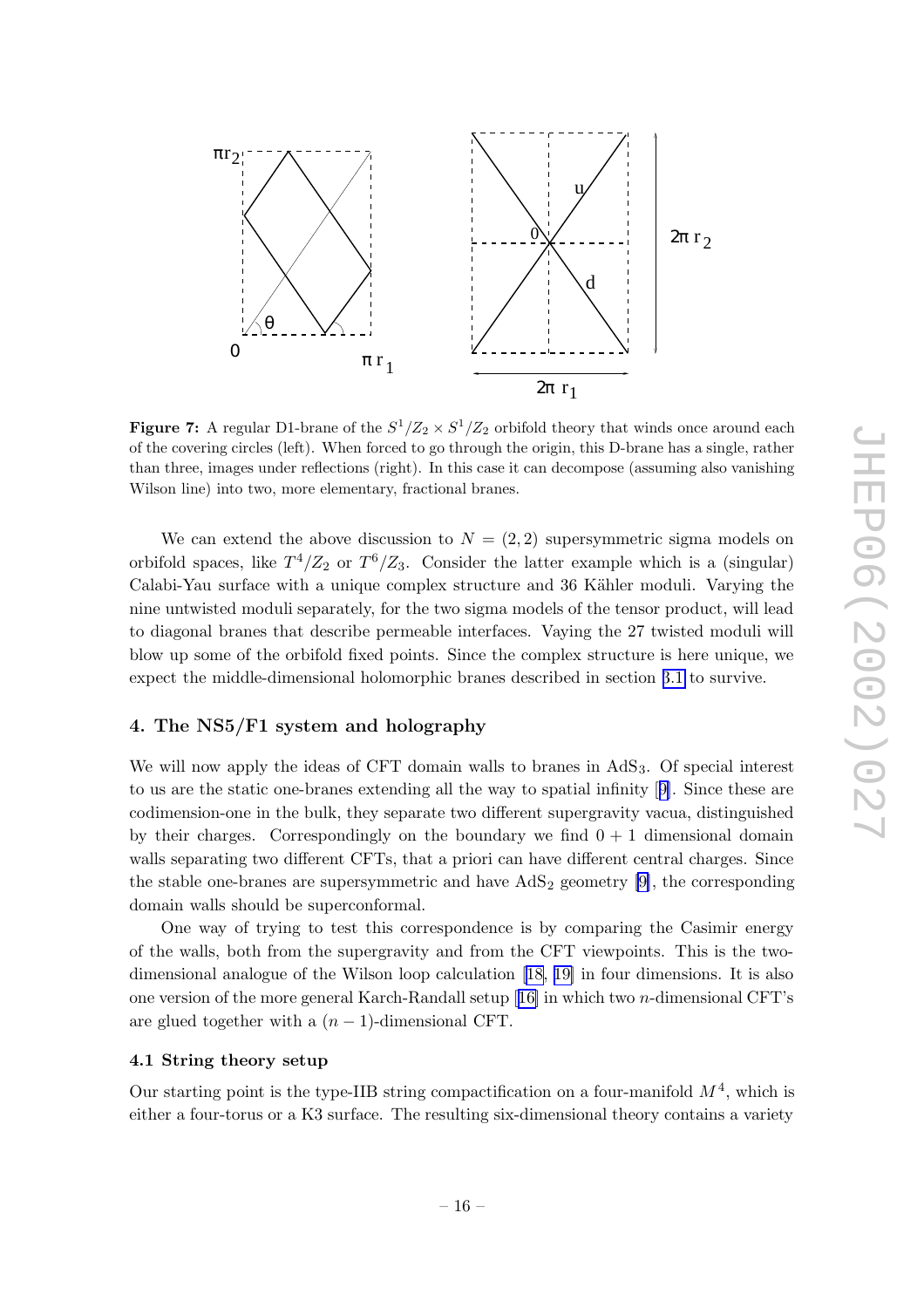of strings. Besides the fundamental string and D-string of the uncompactified IIB theory , there are also D3 branes wrapping the various two cycles of  $M^4$ , as well as D5 and NS5 branes wrapping the entire manifold. The strings are labeled by a charge vector  $\vec{q}$  in the lattice  $\Gamma^{5,5+n}$ , where  $n=0$  for  $M^4=T^4$  and  $n=16$  for  $M^4=K3$ . Furthermore, there is a  $O(5, 5 + n, \mathbb{Z})$  duality group which permutes the different charges, keeping the invariant length  $\vec{q}^2$  fixed. The moduli space of this string compactification is

$$
O(5, 5 + n, \mathbb{Z}) \setminus O(5, 5 + n) / O(5) \times O(5 + n). \tag{4.1}
$$

We can distinguish two classes of BPS strings. First, those with a (primitive) charge vector of zero length,  $\vec{q}^2 = 0$ , which lie in the U-duality orbit of the fundamental string. Such objects are weakly coupled in some corner of the moduli space, and can be chosen as the fundamental quanta in a perturbative expansion. Secondly, there are strings with  $\vec{q}^2$ positive.<sup>6</sup> These can be always mapped, by a U-duality transformation, to a bound state of  $Q_1$  fundamental strings and  $Q_5$  NS fivebranes, where

$$
\bar{q}^2 = 2Q_1 Q_5 \,. \tag{4.2}
$$

If the charge vector  $\vec{q}$  is furthermore primitive,  $Q_1$  and  $Q_5$  are relatively prime and we have a well-defined bound state. We wan t to study the near-horizon decoupling limit for suc h a configuration. The relevant geometry is  $AdS_3 \times S_3 \times M^4$ , and the dual supersymmetric CFT has total central charge  $6N = 6Q_1Q_5$ .

Picking a particular charge vector  $\vec{q}$ , reduces the duality group and moduli space. The remaining U-dualities, that are realized as T-dualities in the CFT, are given by the 'little group'  $O(4, 5+n, \mathbb{Z})$  that preserves the charge vector  $\vec{q}$ . By the attractor mechanism [[39](#page-32-0), [40](#page-32-0)] some of the scalar fields that parametrize the moduli space tak e specific fixed values in the near-horizon region. More explicitly, if we use the Narain decomposition  $\vec{q} = \vec{q}_L + \vec{q}_R$  with  $\vec{q}^2 = \vec{q}_L^2 - \vec{q}_R^2$ , the attractor equation gives<sup>7</sup>  $\vec{q}_R = 0$ . The moduli space of the supergravity solution is then reduced to the homogeneous space

$$
O(4, 5 + n, \mathbb{Z}) \setminus O(4, 5 + n) / O(4) \times O(5 + n). \tag{4.3}
$$

Note that  $|\vec{q}_L|$  is the tension of the background string. Note also that the full parameter space of the dual (spacetime) CFT includes man y copies of the 'fundamental domain' (4.3), and has an intricate global structure [\[41](#page-32-0)].

This six-dimensional theory contains various string junctions where a string with charge  $\vec{q}_1$  absorbs a string with charge  $\vec{q}_2$  to form a string with charge  $\vec{q}_1 + \vec{q}_2$ . The superconformal walls are holographic duals of such junctions. We will choose a duality frame where the background  $\vec{q}_1$  is built out of only fundamental strings and NS fivebranes. Its near-horizon

<sup>&</sup>lt;sup>6</sup>For  $M^4 = T^4$  the negative  $\vec{q}^2$  strings are also supersymmetric.

<sup>&</sup>lt;sup>7</sup>There are two natural bases for the charge vector: one with integer entries (counting different branes), and one giving the couplings to normalized 6d gauge fields. Our left-righ t decomposition uses the latter basis, whic h depends on the asymptotic values of the moduli in flat space. In a string junction the charge vector is of course conserved in either basis, but not after one imposes the attractor conditions  $\vec{q}_R = 0$ , since these may fix the moduli differently near the horizon of the individual strings.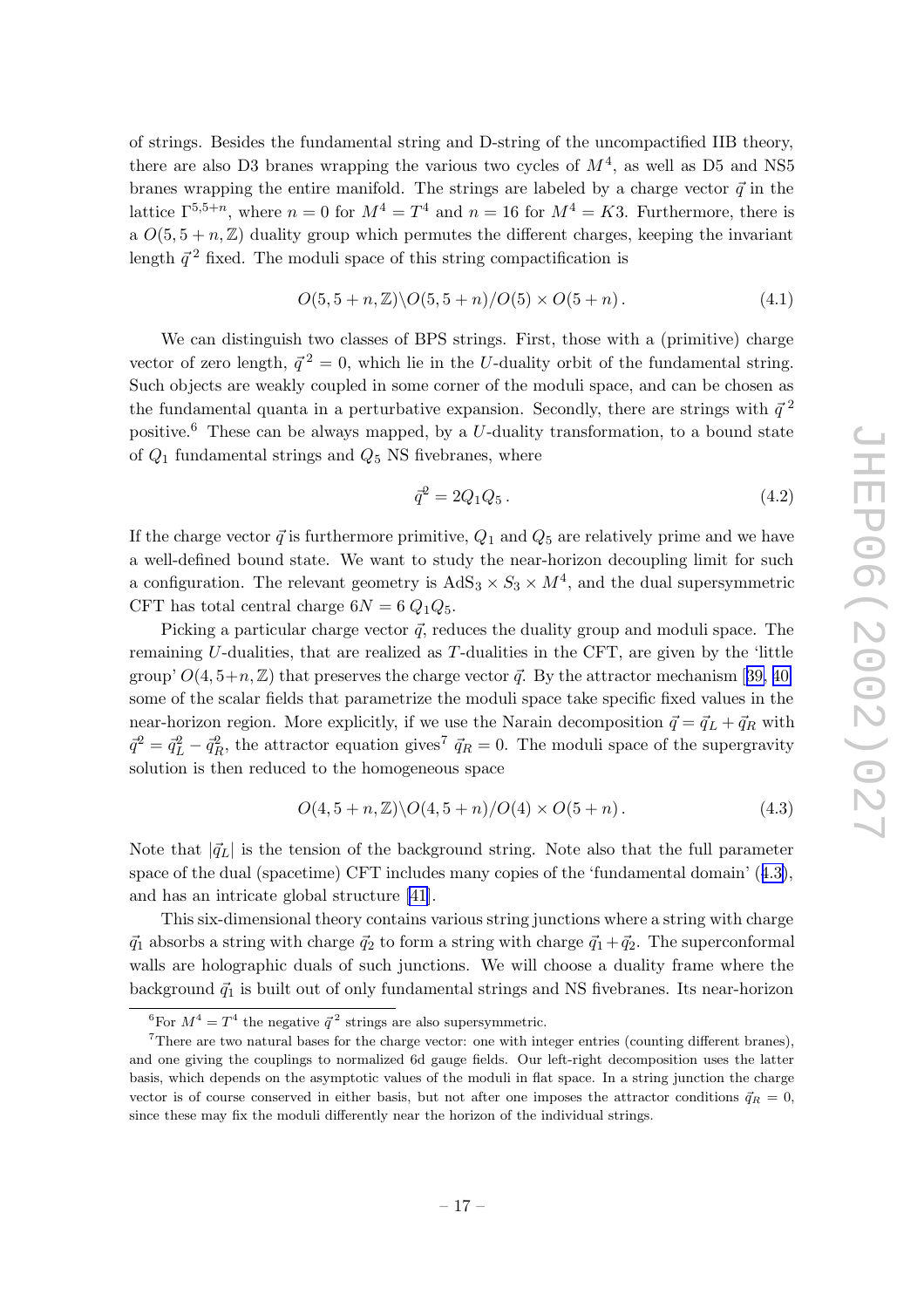<span id="page-18-0"></span>

Figure 8: Stretched string bet ween a wall and an antiwall.

geometry carries, therefore, Neveu-Sc h warz fluxes only . The full type-IIB string theory can be described in this case by a Wess-Zumino-Witten model on the group manifold  $\text{SL}(2,\mathbb{R})\times$  $SU(2)$ , together with a sigma model with  $M^4$  target space. The  $Q_1$ -dependence appears through the six-dimensional string coupling, whic h is fixed b y the attractor mechanism to b e

$$
\frac{1}{g_6^2} = \frac{Q_1}{Q_5}.
$$
\n(4.4)

For a reliable supergravity approximation one needs therefore  $Q_1 \gg Q_5 \gg 1$ .

Let us consider now a second string with charge vector  $\vec{q}_2$ , stretching between two points,  $x = 0$  and  $x = 2R$ , on the AdS<sub>3</sub> boundary as in figure 8. In the dual holographic field theory the string endpoints are a wall and an antiwall, separating two different CFTs. With the use of T-dualities we can map this second string to a configuration that does not contain D3-branes. Although we will mostly work with  $(p, q)$  strings below, the most general configuration can also in volv e D5- and NS5-branes. The U-dualities that preserv e the vector  $\vec{q}_1$  are, in general, insufficient to always map  $\vec{q}_2$  to only fundamental strings and D-strings.

A  $(p, q)$  string like the one of figure 8 will only equilibrate if one applies a force to keep its t w o endpoints from collapsing. From the holographic poin t of view, this force is the Casimir attraction of the walls. We will no w compute it in the supergravit y approximation. In order to do a reliable calculation we assume that the tension  $T_{(p,q)}$  of the probe string is much smaller than the tension  $T(\vec{q}_1)$  of the background string, so that backreaction can b e consistently neglected.

The calculation is similar in spirit to the Wilson-loop calculation in the supergravity limit of  $N = 4$  super-Yang-Mills [[18](#page-31-0), [19\]](#page-31-0). The string coupling to the background B-field introduces, ho wever, a new parameter at the technical level.

## 4.2 Supergravit y calculation

The metric and B-field backgrounds of the  $SL(2,\mathbb{R})$  WZW model in Poincaré coordinates are

$$
ds^{2} = L^{2} \left[ \frac{du^{2}}{u^{2}} + u^{2} (dx^{2} - dt^{2}) \right] \quad \text{and} \quad B = L^{2} u^{2} dx \wedge dt \,. \tag{4.5}
$$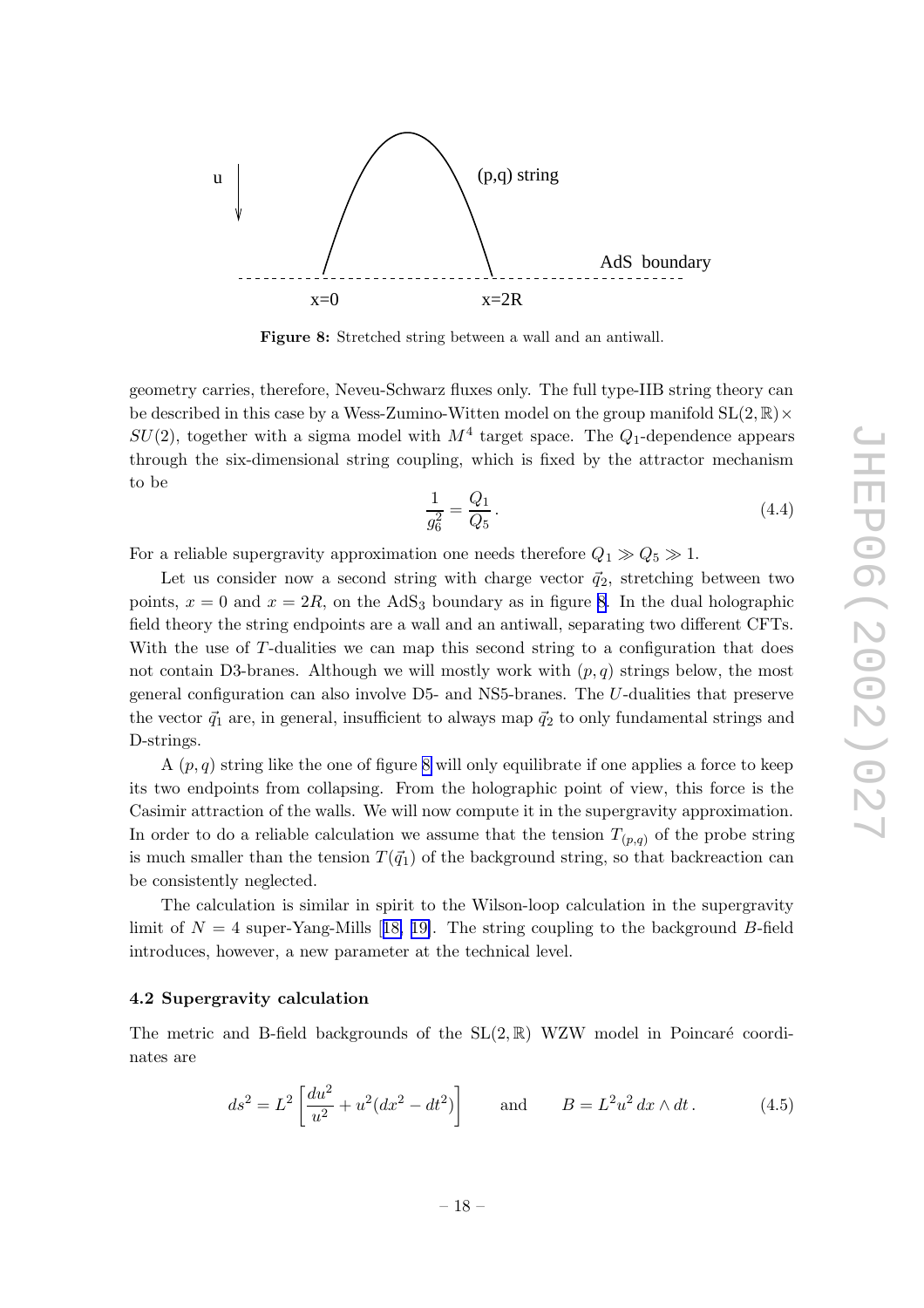<span id="page-19-0"></span>We denote, for short, by T and  $\rho$  the tension and NS charge density of the  $(p, q)$  string. Its energy, as measured by an observer sitting at radial position  $u = 1$ , takes the form [[9](#page-31-0)]

$$
\mathcal{E} = 2L \int_0^R dx \left[ T \sqrt{u^4 + u'^2} - \rho u^2 \right],
$$
\n(4.6)

with  $u' = du/dx$ . Extremizing leads to the constant of motion

$$
\left[\frac{T u^4}{\sqrt{u^4 + u'^2}} - \rho u^2\right] \equiv \rho C. \tag{4.7}
$$

Setting  $C = 0$  corresponds to free boundary conditions at the endpoints. The string falls, in this case, towards the Poincaré horizon and never comes back. Its worldsheet has  $AdS_2$ geometry. More generally,  $C$  and  $R$  are related implicitely by

$$
R = \int_0^R dx = \int_{\infty}^{u_0} \frac{du}{u'},
$$
\n(4.8)

where  $u_0$  is the minimum value of u, corresponding to  $u' = 0$ . Solving (4.7) for u', and making the change of variables  $w \equiv 1/u^2$ , gives

$$
R = \frac{1}{2} \int_0^{w_0} \frac{dw}{\sqrt{w}} \frac{Cw + \rho}{\sqrt{(T + \rho + Cw)(T - \rho - Cw)}},
$$
\n(4.9)

with  $w_0 = \frac{T-\rho}{C}$  $\frac{-\rho}{C}$ . Performing the integrations we find

$$
\sqrt{C} = \frac{\sqrt{2T}}{R} \left( \mathbf{E}(k) - \frac{1}{2} \mathbf{K}(k) \right), \qquad (4.10)
$$

where  $E$  and  $K$  are the complete elliptic integrals,

$$
\mathbf{E}(k) = \int_0^{\frac{\pi}{2}} da \sqrt{1 - k^2 \sin^2 a}, \quad \text{and} \quad \mathbf{K}(k) = \int_0^{\frac{\pi}{2}} \frac{da}{\sqrt{1 - k^2 \sin^2 a}}. \quad (4.11)
$$

The argument of these integrals is a function of the tension and the NS-charge density of the prob e string,

$$
k^2 = \frac{T - \rho}{2T} \,. \tag{4.12}
$$

Equation  $(4.10)$  expresses the integration constant C in terms of the separation of the string endpoints.

Let us next evaluate the energy. Substituting  $u'$  in equation  $(4.6)$  and changing again variables to  $w = 1/u^2$ , leads to the expression:

$$
\mathcal{E} = L \int_{\epsilon^2}^{w_0} \frac{dw}{w\sqrt{w}} \frac{T^2 - \rho^2 - C\rho w}{\sqrt{(T + \rho + Cw)(T - \rho - Cw)}}.
$$
\n(4.13)

The integral diverges in the  $w \to 0$  limit (near the boundary of AdS) and has been therefore cutoff at  $u = 1/\epsilon$ . Performing the integration gives the following result for the energy:

$$
\mathcal{E} = -L\sqrt{2TC} \Big[ 2\mathbf{E}(k) - \mathbf{K}(k) \Big] + \frac{2L}{\epsilon} \sqrt{T^2 - \rho^2} \,. \tag{4.14}
$$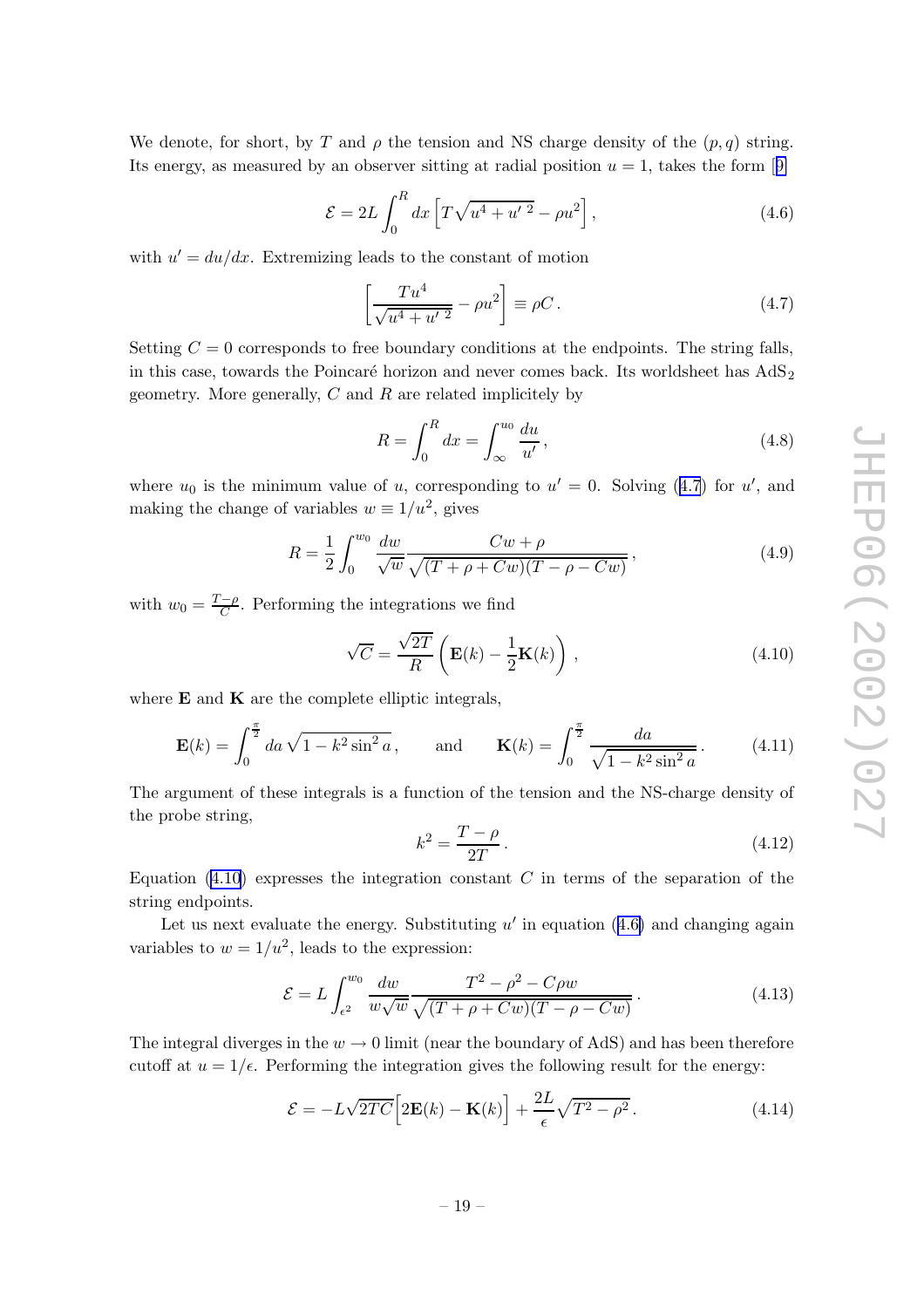<span id="page-20-0"></span>The divergen t second term is independen t of the distance bet ween the string endpoints. It could be removed by adding a boundary term to the DBI action, and can be anyway considered as a renormalization of the 'mass' of the domain wall. Removing this divergen t term, and plugging in the expression [\(4.10](#page-19-0) ) for the integration constant, leads to the final expression for the renormalized energy:

$$
\mathcal{E}_{\text{ren}} = -\frac{LT}{R} \Big[ 2\mathbf{E}(k) - \mathbf{K}(k) \Big]^2.
$$
 (4.15)

Notice that it has the correct  $1/R$  scaling behaviour of a Casimir energy. This is reassuring, though hardly surprising.

The really interesting story in the above expression is its non-trivial dependence on  $p$ and q . This is due to the fact that the brane has non-trivial coupling to the background flux. In the standard conventions in which the ratio of the F-string to the D-string tension is the string coupling,  $g_s$ , one finds for the argument of the elliptic integrals:

$$
2k^2 = 1 - \frac{qg_s}{\sqrt{p^2 + g_s^2 q^2}}.
$$
\n(4.16)

There are two instructive limits one can consider. First, the limit  $q \to \infty$  (or equivalently  $p \to 0$ ) where the brane is basically a collection of q pure fundamental strings, and  $k \to 0$ . In this limit, the Casimir energy reads

$$
\mathcal{E}_{\rm ren} = -\frac{\pi}{8LR} \, qQ_5 \,, \tag{4.17}
$$

where we have used the relation between the background radius and the number of NS fivebranes,  $L^2 = Q_5 \alpha'$ . This is the Casimir energy of a CFT with central charge  $6qQ_5$ , confined to an interval of size  $LR$ . We will explain in the following subsection why this agrees with the naiv e sigma-model expectation.

The second interesting limit, that of pure D-strings, is the natural starting point of a perturbative expansion at weak string coupling. From equation  $(4.16)$  we get:

$$
k = \frac{1}{\sqrt{2}} \left[ 1 - \frac{q g_s}{2|p|} + o(g_s^3) \right].
$$
 (4.18)

Expanding out the expression for the Casimir energy , and using the special values of the complete elliptic integrals at  $k = \frac{1}{\sqrt{2}}$ , one finds:

$$
\mathcal{E}_{\text{ren}} = -\frac{2\pi^2}{\Gamma(\frac{1}{4})^4 L R} \frac{pQ_5}{g_s} - \frac{qQ_5}{4LR} + o(g_s). \tag{4.19}
$$

The leading term should b e compared to the holographic Wilson loop computation in four-dimensional Yang-Mills theory . With our con ventions of measuring the energy , the result for the quark/antiquark potential is [\[18](#page-31-0) , [19](#page-31-0) ]

$$
\mathcal{E}_{q\bar{q}} = -\frac{2\pi^2 \sqrt{4\pi g_{\rm YM}^2 N}}{\Gamma(\frac{1}{4})^4 L R}.
$$
\n(4.20)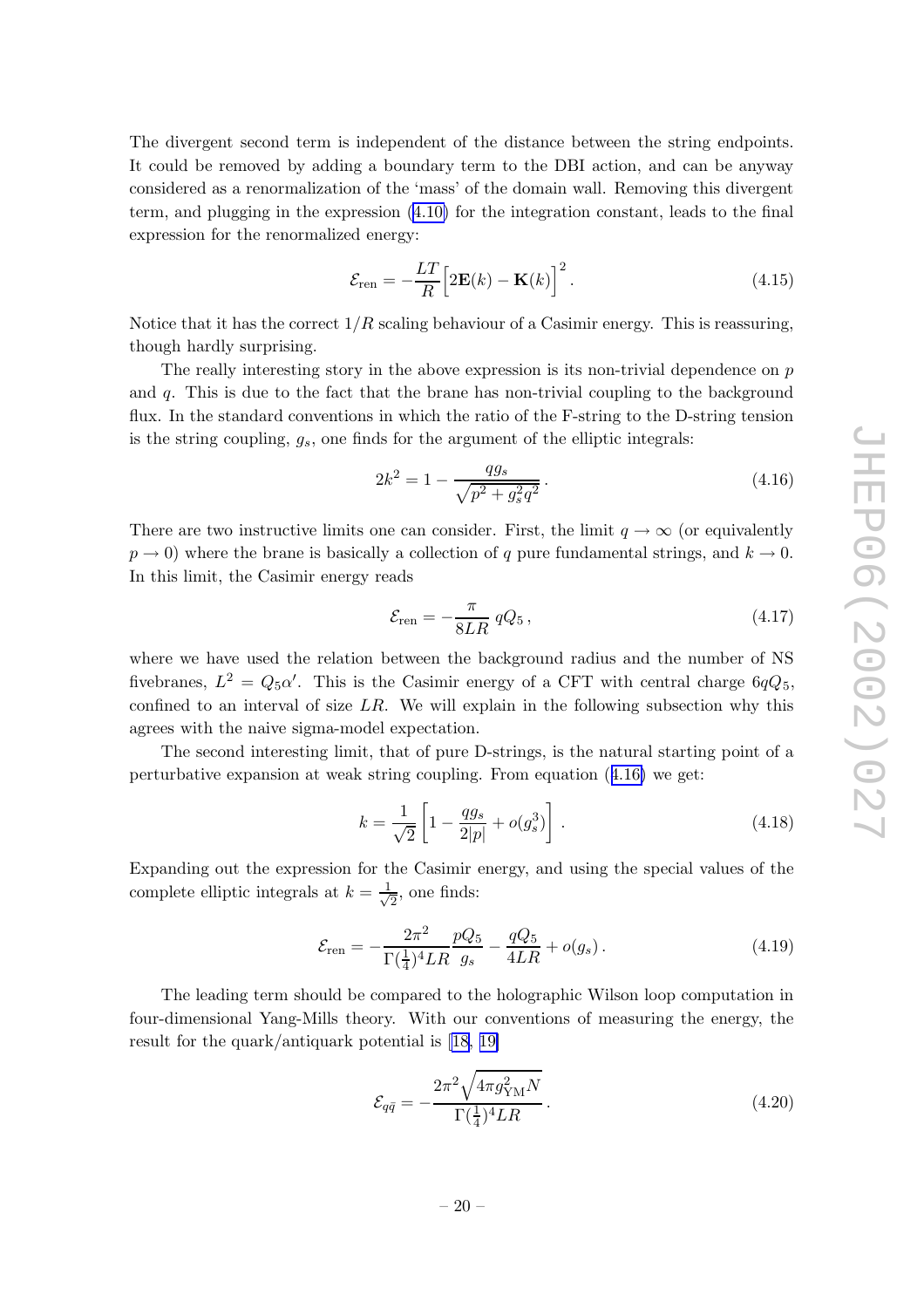<span id="page-21-0"></span>The two results are identical if one notes that the radius of  $AdS_5$  is given (in string units) by  $L^4 = 4\pi g_{\text{YM}}^2 N$ , whereas for AdS<sub>3</sub> it is determined by  $L^2 = Q_5$ . This is no surprise since both calculations minimize a pure tensiv e energy , whic h is proportional to the geometric length of the string. From the sigma-model poin t of view this Casimir energy is harder to understand, as w e will explain in the next subsection. Note, finally , that the second term in the expansion ([4.19](#page-20-0) ) looks lik e a renormalized contribution to the central charge.

## 4.3 Symmetric product orbifolds and moduli flows

We will now consider this computation from the point of view of the space-time CFT. We will here mak e a series of remarks, leaving the more detailed comparison for future work. Before taking the near-horizon limit, the configuration is described by a string junction built out of the strings with charges  $\vec{q}_1$ ,  $\vec{q}_2$  and  $\vec{q}_3 = \vec{q}_1 + \vec{q}_2$ . We assume that the string  $\vec{q}_1$ , and therefore also the string  $\vec{q}_3$ , are much heavier than the string  $\vec{q}_2$ . Geometrically this implies that the "probe string"  $\vec{q}_2$  is perpendicular to both  $\vec{q}_1$  and  $\vec{q}_3$ , which are parallel.

We now take the usual AdS/CFT decoupling limit. From the bulk point of view we obtain the supergravity configuration of the previous section, where the light string  $\vec{q}_2$  is treated as a probe brane. From the boundary point of view the two heavy strings  $\vec{q}_1$  and  $\vec{q}_3$  each flow to a conformal field theory in the infrared. The two conformal field theories are glued together along the string junction.

What is the fate of the string  $\vec{q}_2$ ? Since we take the near-horizon limit in the direction perpendicular to the heavy strings, in this approximation there is no non-trivial decoupling limit of the light string  $\vec{q}_2$ . Its worldsheet excitations are in the perpendicular direction. Therefore in the IR limit holography dictates that the zero modes of the  $\vec{q}_2$  string survive as moduli of the space-time CFT. There are no separate degrees of freedom living at the intersection point of the string junction. The junction is basically a junction of  $(p, q)$  strings in the background of fivebranes. A junction of  $(p, q)$  strings can be thought of as a single M-theory M2 brane wrapping a suitable one cycle of a t wo-torus. Since this is a smooth membrane configuration there should b e no localized degrees of freedom at the intersection. Thus the final space-time theory consists of two CFT's on a half cylinder, separated by domain walls of the typ e w e hav e been discussing so far.

It remains to discuss the w ay in whic h the t w o CFTs are glued together along the defect line. By general principle the CFT labeled by the charge  $\vec{q}$  can be identified with a  $\mathcal{N} = (4, 4)$  sigma model with target space  $M_N$ . Here  $M_N$  is a hyper-Kähler manifold that is a deformation of the symmetric product  $S^{N}M = M^{N}/S_{N}$  with  $N = \bar{q}^{2}/2$  for  $M = T<sup>4</sup>$  and  $N = \frac{\bar{q}^2}{2} + 1$  for  $M = K3$ . In general this deformation is determined by the charge vector  $\vec{q}$  and the original moduli of the string theory background. It will include both metric deformations and sigma model B-fields. The metric deformations will include turning on twist fields in the orbifold description of the symmetric product. The CFT B-fields correspond to space-time RR backgrounds.

The naive supergravity dual will have  $B = 0$  and will be strongly coupled, in the sense of both small target space volume and large twist field hyper-Kähler deformations. T-dualities do not in general suffice to relate small volume to large volume sigma models. The weakly coupled space-time CFT — the analogue of perturbativ e Yang-Mills theory in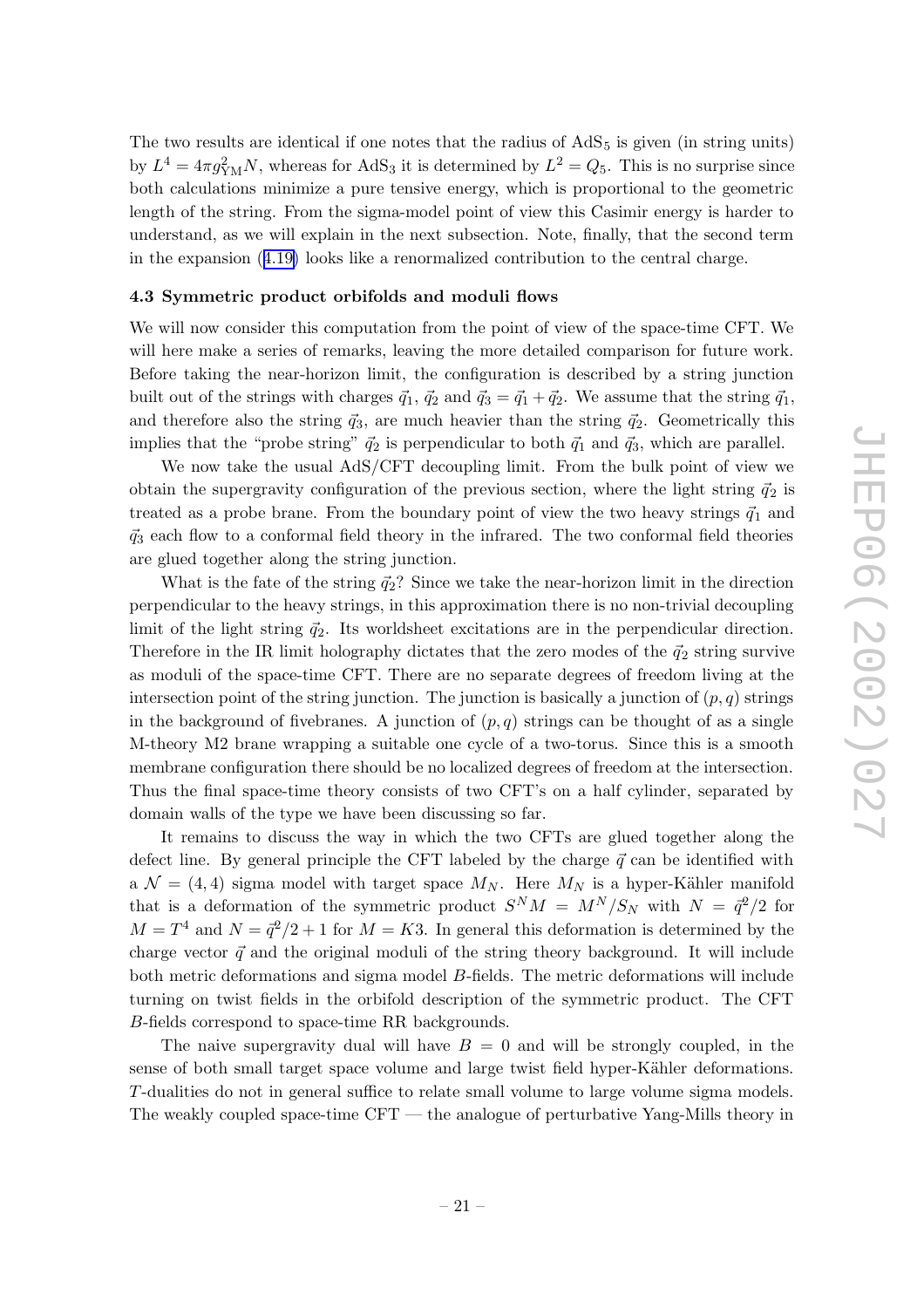<span id="page-22-0"></span>four dimension — is given by the orbifold CFT on  $S^{N}M$  at large volume. In this regime the supergravity becomes a string theory with large RR fields (since  $B_{CFT} = 1/2$ ) and large (ten-dimensional) string coupling constant.

Therefore, as alw ays, the supergravit y and weak-coupling CFT computations are in disjunct regimes. We will see that they indeed giv e qualitatively differen t behaviour for the domain walls. This is to b e expected in view of the four-dimensional Wilson loop computations, where one observes a similar discrepancy. Alternatively, notice that a weakly-coupled CFT should hav e operators of arbitrary spin in its spectrum, and hence cannot b e described b y pure supergravit y .

In the case of general charge vectors  $\vec{q}_1$  and  $\vec{q}_3 = \vec{q}_1 + \vec{q}_2$  the two CFTs will have different central charges and will be described by sigma models with target spaces of different topology  $M_{N_1}$  and  $M_{N_3}$ . In a semi-classical regime the gluing of the two sigma models will be given by a D-brane  $Y \subset M_{N_1} \times M_{N_3}$ . (Locally such a brane can be given by the graph of a function  $\varphi: M_{N_1} \times M_{N_3}$ . Globally, we are dealing with a generalized function, know mathematically as a correspondence.)

We will simplify no w the discussion to the case where the emitted string is either a pure fundamental string or a pure D-string. In both cases w e will compare the CFT with the supergravit y computation.

## 4.3.1 Fundamental strings

Let us start with the case where the string  $\vec{q}_2$  is a fundamental string. In this case we are always dealing with a bound state of  $Q_5$  NS 5-branes and  $Q_1$  fundamental strings. This system is dual to the famous D1-D5 system that has been studied extensively . In this case the space-time CFT is well-known. It is given b y a sigma model on the target space  $\mathcal{M}_{Q_5,Q_1}$  — the moduli space of charge  $Q_1$  instantons in a  $\mathrm{U}(Q_5)$  Yang-Mills theory on the four-manifold  $M^4 = T^4, K3$ . For relative prime  $(Q_1, Q_5)$  this moduli space is indeed a hyper-Kähler deformation of the symmetric product  $S^{N}M$  with  $N = Q_{1}Q_{5}$ .

We will be considering a string junction with  $\vec{q}_1 = (Q_1, Q_5), \, \vec{q}_2 = (q, 0)$  and  $\vec{q}_3 = (Q_1 +$  $q, Q_5$ ). Physically the process whereby q fundamental strings are absorbed corresponds to addition of q extra pointlik e instantons in the Yang-Mills theory . The gluing map

$$
\varphi: \ \mathcal{M}_{Q_5, Q_1} \to \mathcal{M}_{Q_5, Q_1 + q} \tag{4.21}
$$

can be described informally as follows. Place  $q$  coincident pointlike instantons at a point x in the four-manifold M and add this solution to the smooth  $Q_1$ -instanton. This map depends on the choice of point  $x \in M$ . The map  $\varphi$  gives an isometric embedding of  $\mathcal{M}_{Q_5,Q_1}$ into  $\mathcal{M}_{Q_5,Q_1+q}$ . This can be easily seen in a local computation of instantons on  $\mathbb{R}^4$  where the ADHM construction can be used. We will give a more precise analysis of the geometry in section 4.3.3.

The corresponding D-brane that describes the gluing with the use of the folding construction is now given geometrically by the graph of the map  $\varphi$  in the product of the two instanton moduli spaces. It has dimension  $4Q_1Q_5$ .

Let us sketch now an argument why the Casimir energy of two such domain walls should b e straightforward to compute in this regime. We hav e Neumann boundary conditions for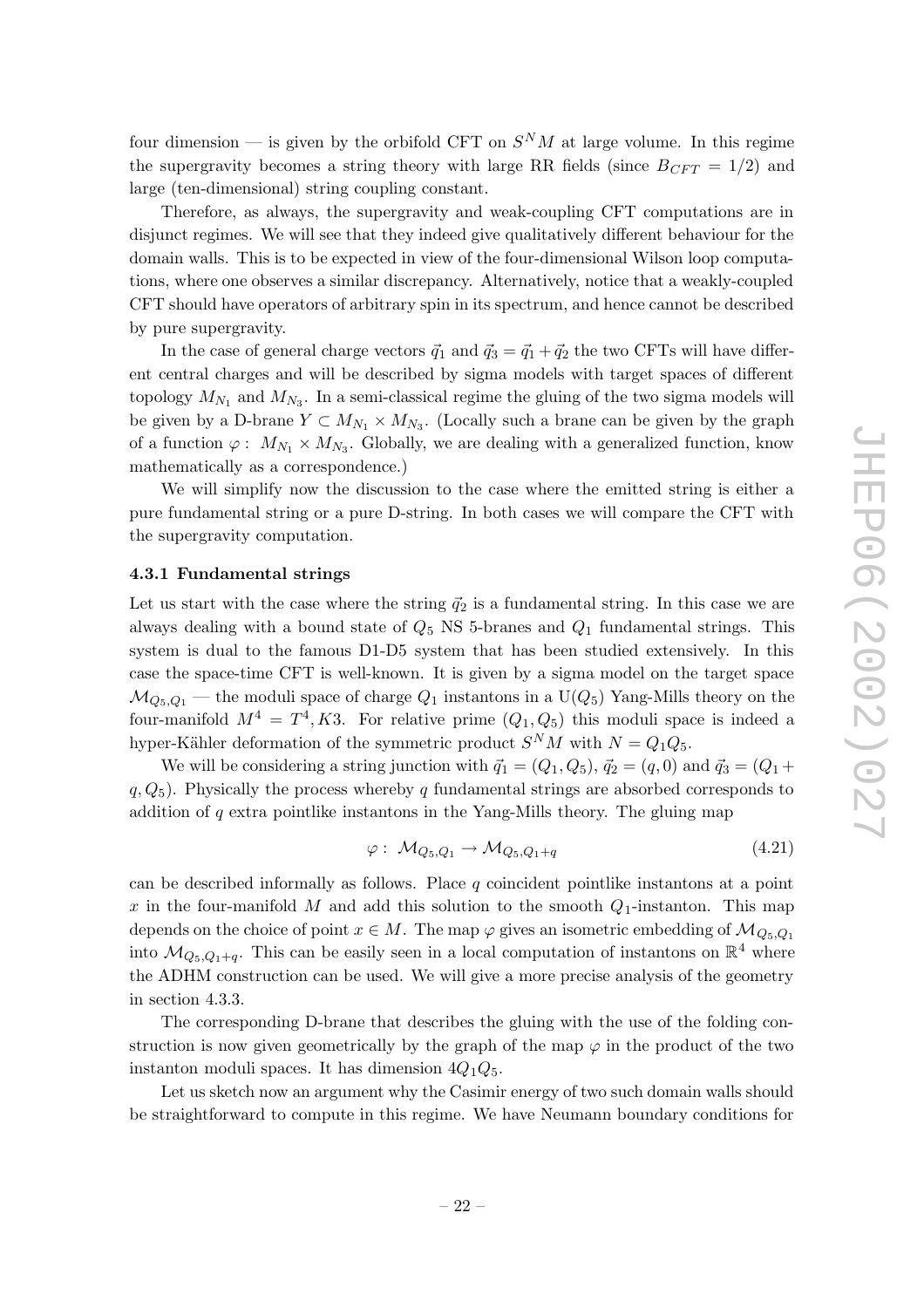<span id="page-23-0"></span> $4Q_1Q_5$  bosons and fermions. The remaining  $4qQ_5$  bosons and fermions that describe the normal directions to  $\mathcal{M}_{Q_5,Q_1}$  will have Dirichlet boundary conditions. Because of the isometric embedding there will be no jump in the CFT moduli, once we have canonically normalized the kinetic terms in the sigma models. So in this case the sole contribution to the Casimir energy will b e the jump in the central charge

$$
\Delta c = 6qQ_5. \tag{4.22}
$$

If we separate the two domain walls over a distance  $2\ell$ , this gives a Casimir energy

$$
\mathcal{E} = -\frac{\pi}{48\ell} \Delta c = -\frac{\pi}{8\ell} qQ_5. \qquad (4.23)
$$

This answer coincides with the supergravity computation ([4.17](#page-20-0)) if we use  $\ell = LR$  for the domain size.

#### 4.3.2 D-strings

Let us no w concentrate on the other limit where the absorbed string is a pure D-string with charge p. In this case the interpretation in terms of instanton moduli spaces is less clear. If w e dualize the NS 5-brane to a D5-brane to obtain a gauge theory formulation, the addition of a D-string is equivalen t to adding a fundamental string. This is represented b y an electric flux tub e in the gauge-theory instanton background. From the gauge-theory poin t of view this description of the CFT limit is not well understo od.

In this case the string charge vectors  $\vec{q}_1$  and  $\vec{q}_3$  will satisfy

$$
\vec{q}_1^2 = \vec{q}_3^2. \tag{4.24}
$$

Therefore the t w o sigma models hav e equal central charge and are in fact topologically isomorphic. Both are given by a deformation of the symmetric product  $S^{N}M$ . They only differ in the value of the deformation moduli. One w ay to understand this is that there is a U-duality transformation  $U \in O(5, 5 + n; \mathbb{Z})$  that maps  $\vec{q}_1$  to  $\vec{q}_3$ 

$$
U(\vec{q}_1) = \vec{q}_3. \tag{4.25}
$$

By definition the transformation U does not leave the charge vector  $\vec{q}_1$  invariant. Therefore it does not descend to a T-dualit y of the sigma model.

We can understand this change in the moduli as follows. We start with a string with charge  $\vec{q}_1$ . In the IR limit the moduli of the CFT are obtained from the moduli of the string theory background through the attractor formalism. That is, the scalars flo w to wards their fixed values at the horizon where they satisfy  $\vec{q}_{1,R} = 0$ .

Abstractly, if  $\mathcal N$  represents the full string theory moduli space, then  $\mathcal N$  contains a sublocus  $\mathcal{N}_{\vec{q}_1}$  that represent the fixed scalars for the charge vector  $\vec{q}_1$ . The moment we absorb the D-string, the charge vector changes to  $\vec{q}_3 = \vec{q}_1 + \vec{q}_2$ , and no longer satisfies the fixed scalar condition. The moduli will now start to run along the attractor flow lines to the new fixed point locus  $\mathcal{N}_{\vec{q}_3}$  where  $\vec{q}_{3,R} = 0$ .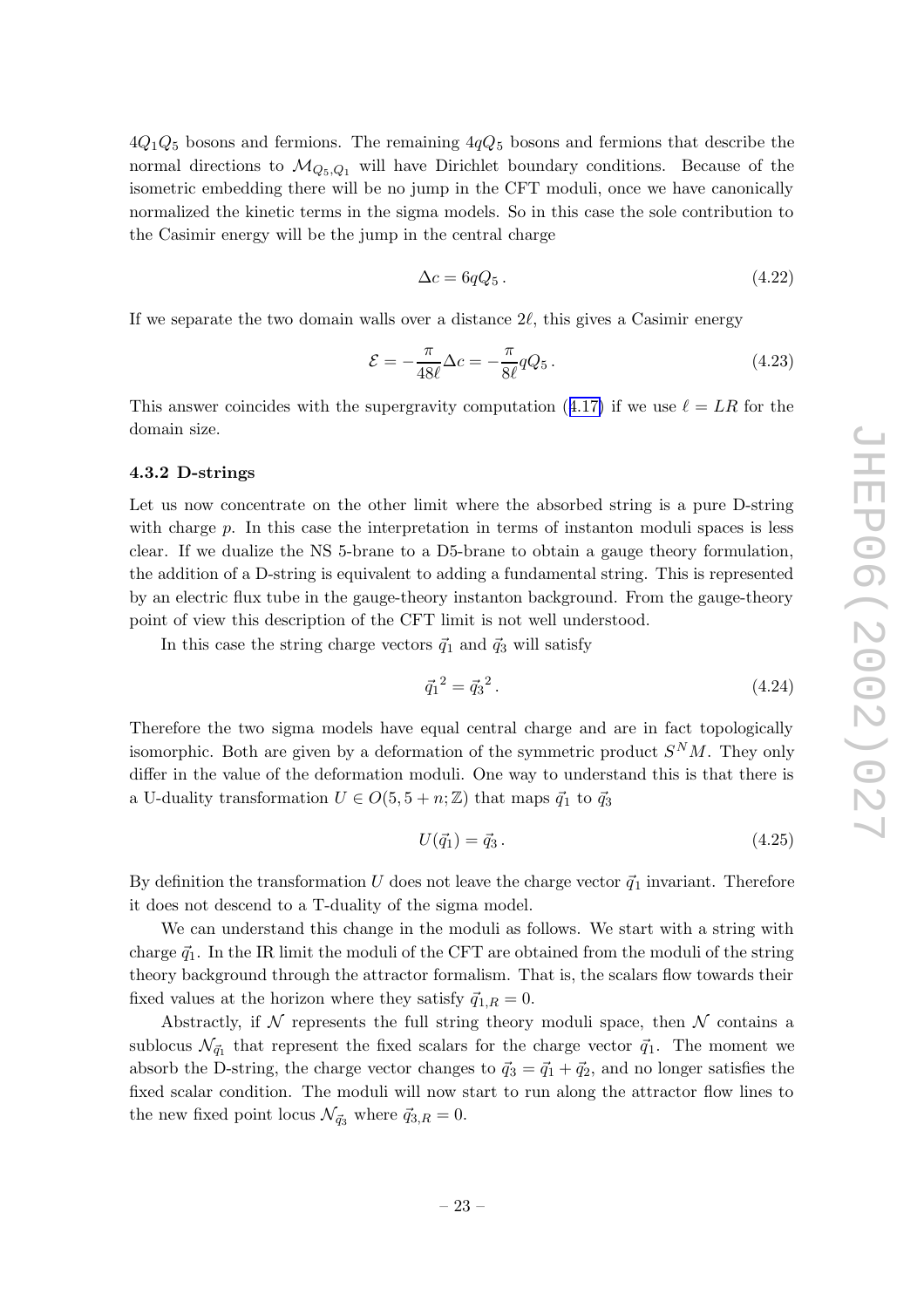<span id="page-24-0"></span>Note that the U-duality transformation U will map the fixed point locus  $\mathcal{N}_{\vec{q}_1}$  to the fixed point locus  $\mathcal{N}_{\vec{q}_3}$ . We can therefore globally compare the values of the moduli of the t w o spacetime CFTs.

The flo w in the moduli can b e computed exactly using for instance the formalism developed b y Mikhailo v [\[42](#page-32-0)]. Here w e just mention the first order effect in the D-brane charge p . The leading flo w in the moduli is a contribution to the RR 0-form and 4-form fields.whic h are of the form

$$
\delta(\text{RR-moduli}) \sim \frac{p}{g_s Q_1} \,. \tag{4.26}
$$

At the symmetric product point we would expect that we can use a free field theory computation with order  $Q_1Q_5$  free fields. To get an idea what the answer will look like we can first do the calculation in case the target space is an n-dimensional torus with constan t metric  $G_{\mu\nu}$  and B-field  $B_{\mu\nu}$ . If we normalize B in such a way that it has integral periods, and assume that the domain wall separates t w o CFT's with equal metric, but with B-fields B and  $B + \delta B$ , the Casimir energy is proportional to

$$
\mathcal{E} \sim -\frac{1}{L} G^{\alpha\beta} G^{\gamma\delta} \delta B_{\alpha\gamma} \delta B_{\beta\delta} \,. \tag{4.27}
$$

If w e apply the same equation to the symmetric product CFT, w e obtain qualitatively the following result. Since the volume of  $S^{N}M$  is of the form  $f(Q_1, Q_5)V^{N}$ , the Casimir energy must b e of the form

$$
\mathcal{E} \sim -\frac{1}{L} \frac{g(Q_1, Q_5)}{V} \left(\frac{p}{g_s Q_1}\right)^2.
$$
\n(4.28)

The fact that the B-field in question is dual to a two-cycle with self-intersection  $Q_1Q_5$ suggests that  $g(Q_1, Q_5)$  is proportional to  $Q_1Q_5$  up to a factor of order unity, but a more careful analysis is required to mak e this precise. In an y case, there will never b e a precise agreemen t bet ween the supergravit y answer and the CFT calculation, because the first one is proportional to p, and the second one is proportional to  $p^2$ . This mismatch is similar to the disagreement found in  $N = 4$  SYM, where the supergravity answer is proportional to  $\sqrt{g_{\rm YM}^2 N}$ , whereas the answer at weak coupling obtained in the gauge theory is proportional to  $g_{\text{YM}}^2 N$ .

## 4.3.3 Domain walls and Nakajima algebras

Let us first make a mathematical remark. If we have a map  $f: X_1 \to X_2$  then there is of course the induced pull-back map  $f^*$ :  $H^*(X_2) \to H^*(X_1)$  on the level of cohomology. Now the graph of the map f gives a subspace Y in the product space  $X_1 \times X_2$  of points  $(x_1, x_2)$  that are related by  $x_2 = f(x_1)$ . In general if we just have a subspace Y in  $X_1 \times X_2$ w e speak of a correspondence instead of a map. Suc h a correspondence also gives rise to natural linear maps on the level of cohomology. More precisely, if  $\pi_1, \pi_2$  are the projections of the product space on the two factors  $X_1$ ,  $X_2$ , and if  $\delta_Y$  denotes the cohomology class Poincaré dual to  $Y$ , then the maps are defined as

$$
f_Y: H^*(X_2) \to H^*(X_1), \qquad f_Y(\alpha) = \pi_{1,*}(\pi_2^* \alpha \wedge \delta_Y) \tag{4.29}
$$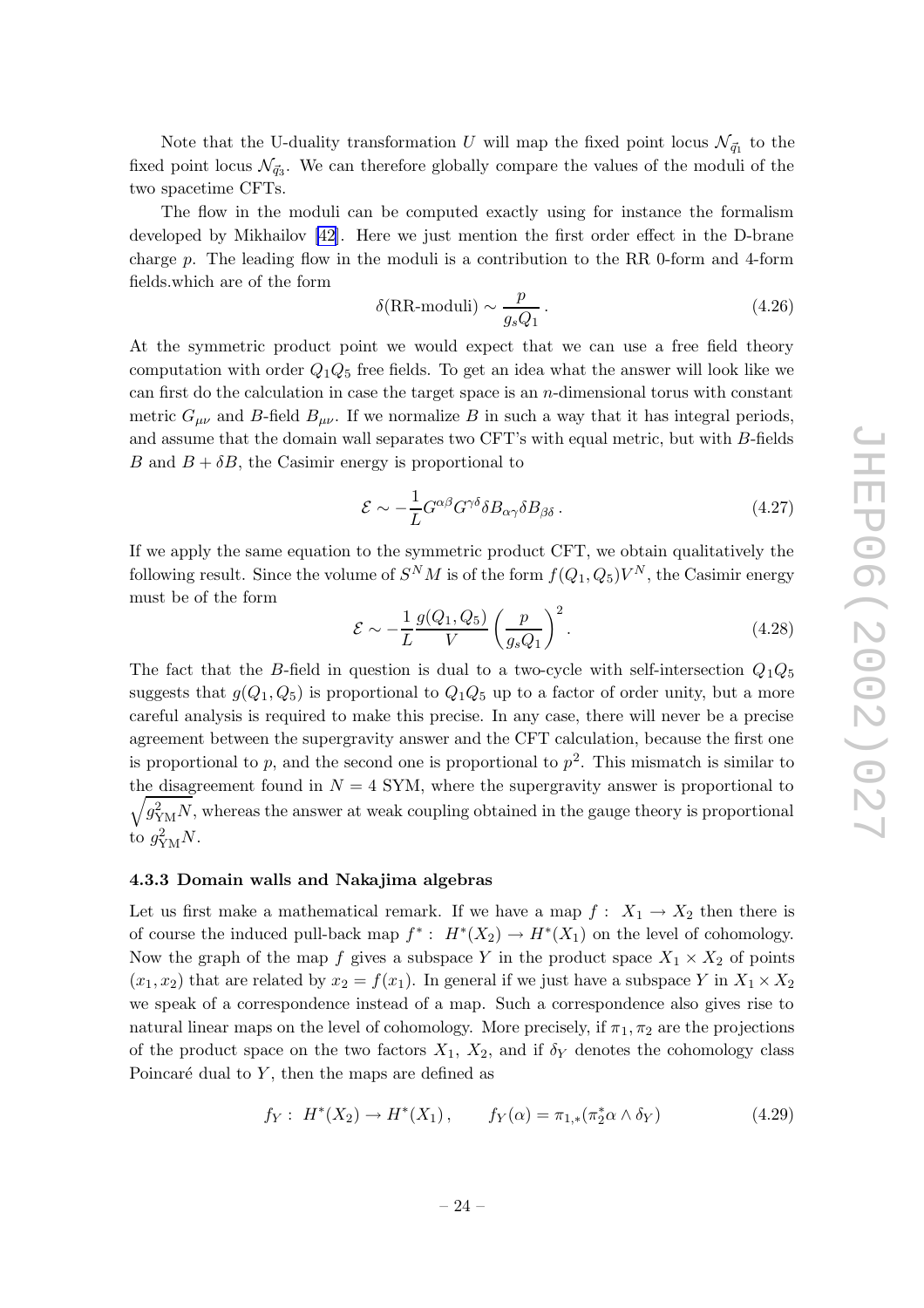<span id="page-25-0"></span>and the adjoin t map is

$$
f_Y^{\dagger}: H^*(X_1) \to H^*(X_2), \qquad f_Y^{\dagger}(\beta) = \pi_{2,*}(\pi_1^* \beta \wedge \delta_Y). \tag{4.30}
$$

Here  $\pi_{i,*}$  denotes the push-forward which is essentially integration over the fiber. The wedging with  $\delta_Y$  restricts the differential form to the submanifold Y. In words what we do is lift the differential form to the product, restric to the subspace Y and subsequently project down to the other factor. One easily checks that the map  $f<sub>Y</sub>$  reduces to  $f<sup>*</sup>$  in the case that  $Y$  is the graph of a map  $f$ .

In the language of branes w e can summarize this physically b y saying that a D-brane Y in the supersymmetric sigma model on  $X_1 \times X_2$  gives rise to a natural map between the Ramond ground states of the sigma models on  $X_1$  and  $X_2$ . This can be interpretated in terms of domain walls if w e represen t them in the closed string channel. That is, if w e think of the domain wall as an instantaneous brane on the worldsheet. In the closed string channel the domain wall becomes an operator, mapping incoming states in the sigam model on  $X_1$  to outgoing states in the sigma model on  $X_2$ . We claim that at the level of ground states it represents exactly the induced map given by the correspondence  $Y$ .

These ideas can b e applied in the case of where the AdS string is a pure fundamental string. In this case the string junctions made completey out of fivebranes and strings hav e an elegant interpretation in terms of the algebras studied in [[20](#page-31-0), [21](#page-31-0), [22\]](#page-31-0). In fact we can even consider a more general situation where three strings join with charges  $\vec{q}_1, \vec{q}_2, \vec{q}_3 = \vec{q}_1 + \vec{q}_2$ , and where eac h string is built out of fivebranes and fundamental strings, i.e. the charge vectors are of the form  $\vec{q}_i = (Q_5, Q_1)$ . The folding construction that we have used previously to describ e the junction of t w o CFTs can easily b e extended to describ e a junction of more than t w o CFTs. In that case the junction conditions are given in terms of a boundary state in the multiple tensor product of the corresponding Hilbert spaces. For sigma models that translates into a D-brane in the cartesian product of the target spaces.

For example, in the case of a three-string junction the domain wall will correpond to a boundary state in

$$
|B\rangle\rangle \in \mathcal{H}_1 \otimes \mathcal{H}_2 \otimes \mathcal{H}_3. \tag{4.31}
$$

Eac h of the three world-sheet theories will flo w in the IR to a sigma model with as target the instanton moduli space  $\mathcal{M}_i$ ,  $i = 1, 2, 3$ . The junction is therefore geometrically, at large volume, given b y a brane Y in the direct product

$$
Y \subset \mathcal{M}_1 \times \mathcal{M}_2 \times \mathcal{M}_3^* \,. \tag{4.32}
$$

Here the asterix on  $\mathcal{M}_3$  indicates that we choose minus the holomorphic symplectic form.

The "correspondence" Y has a mathematical interpretation when w e represen t the instanton parametrized by  $\mathcal{M}_i$  in terms of a holomorphic vector bundle or more general a coherent torsion free sheaf  $\mathcal{E}_i$ . The locus Y is then given by triples  $(\mathcal{E}_1, \mathcal{E}_2, \mathcal{E}_3)$  that are related b y an exact sequence

$$
0 \to \mathcal{E}_2 \to \mathcal{E}_3 \to \mathcal{E}_1 \to 0. \tag{4.33}
$$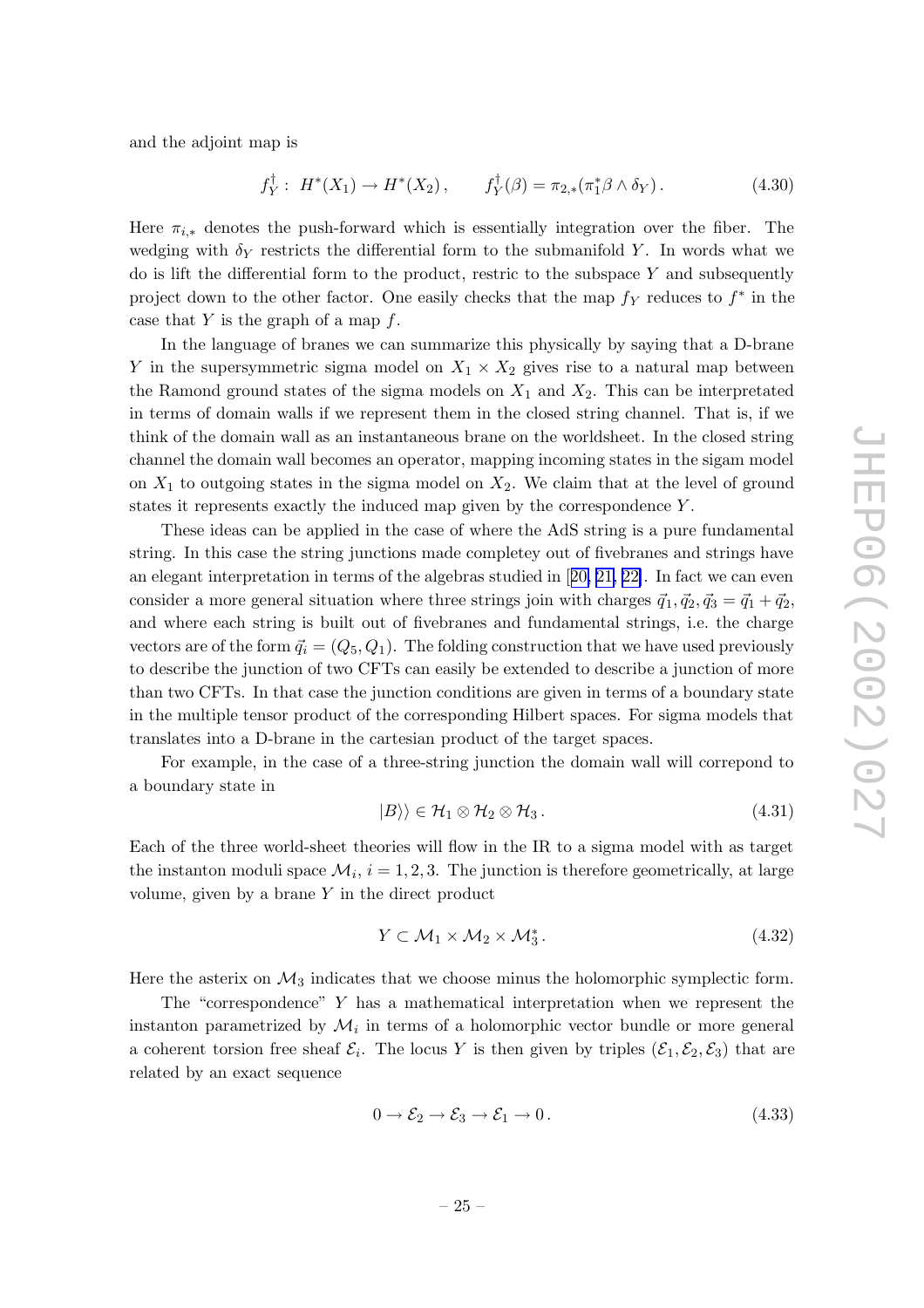<span id="page-26-0"></span>That is, the sheaf  $\mathcal{E}_3$  can be obtained by an extension of  $\mathcal{E}_1$  by  $\mathcal{E}_2$  (or vice versa taking duals). The locus Y is a complex lagrangian submanifold in the given complex symplectic form. It therefore corresponds to a D-brane that preserves the diagonal  $\mathcal{N}=4$  superconformal algebra in the tensor product CFT.

Note that more generally the D-brane  $Y$  is classified by an element of the K-theory group associated to the product  $\mathcal{M}_1 \times \mathcal{M}_2 \times \mathcal{M}_3^*$ . Domain walls in the 1-brane/5-brane system are therefore a natural place where the K-theory of instanton moduli spaces occurs within string theory .

As w e explained, a correspondence of the form ([4.32](#page-25-0) ) naturally leads to linear maps on the level of the cohomology of the moduli spaces  $\mathcal{M}_i$ . More precisely in this case we get a map

$$
\varphi: H^*(\mathcal{M}_1) \times H^*(\mathcal{M}_2) \to H^*(\mathcal{M}_3). \tag{4.34}
$$

This map given again by pull-back of a differential form on  $\mathcal{M}_1 \times \mathcal{M}_2$  to the triple product, followed by restriction to the D-brane locus  $Y$  and push-forward (integrating over the fiber) to  $\mathcal{M}_3$ . In a formula

$$
\varphi(\alpha,\beta) = \pi_{3,*} \left( \pi_1^* \alpha \wedge \pi_2^* \beta \cdot \delta_Y \right). \tag{4.35}
$$

The adjoin t is given b y following this series of maps in the other direction.

If  $\vec{q}_2 = (0, n)$  is built only out of strings and no fivebranes, the moduli space  $\mathcal{M}_2$ parametrizes skyscraper sheaves that hav e there support at one poin t of the four-manifold M, so the moduli space is simply given by M itself. Therefore for every element  $\alpha \in H^*(M)$ the map  $\varphi$  defined above reduces to a map

$$
\alpha_n: H^*(\mathcal{M}_1) \to H^*(\mathcal{M}_3) \tag{4.36}
$$

with

$$
\mathcal{M}_1 = \mathcal{M}_{Q_5, Q_1}, \qquad \mathcal{M}_3 = \mathcal{M}_{Q_5, Q_1 + n}.
$$
 (4.37)

Its adjoint  $\alpha_{-n} = \alpha_n^{\dagger}$  is defined similarly. These maps have been studied extensively in the mathematical literature. In particular for the case  $M = \mathbb{C}^2$  Nakajima [[22](#page-31-0)] has shown that the operators  $\alpha_n$  give rise to a Heisenberg algebra

$$
[\alpha_n, \beta_m] = n \delta_{n+m,0} \int_M \alpha \wedge \beta.
$$
 (4.38)

We already remarked that these maps get a natural interpretation in the context of CFT domain walls that are the subject of this paper. Consider suc h a domain wall on the cylinder in the closed string channel labeled b y some index I . That is, consider the domain wall along a space-lik e slice where it is interpreted as a euclidean instantaneous brane. Since this brane connects  $CFT_1$  and  $CFT_3$ , it gives rise to a map on the level of Hilbert spaces

$$
\varphi_I: \mathcal{H}_1 \to \mathcal{H}_3. \tag{4.39}
$$

(This map will strictly speaking not exist at the level of proper Hilbert spaces since it will map normalizable states to unnormalizable states.) If we restrict the map  $\varphi_I$  to ground states w e expect to find a generalization of Nak ajima's map. This suggest that there is an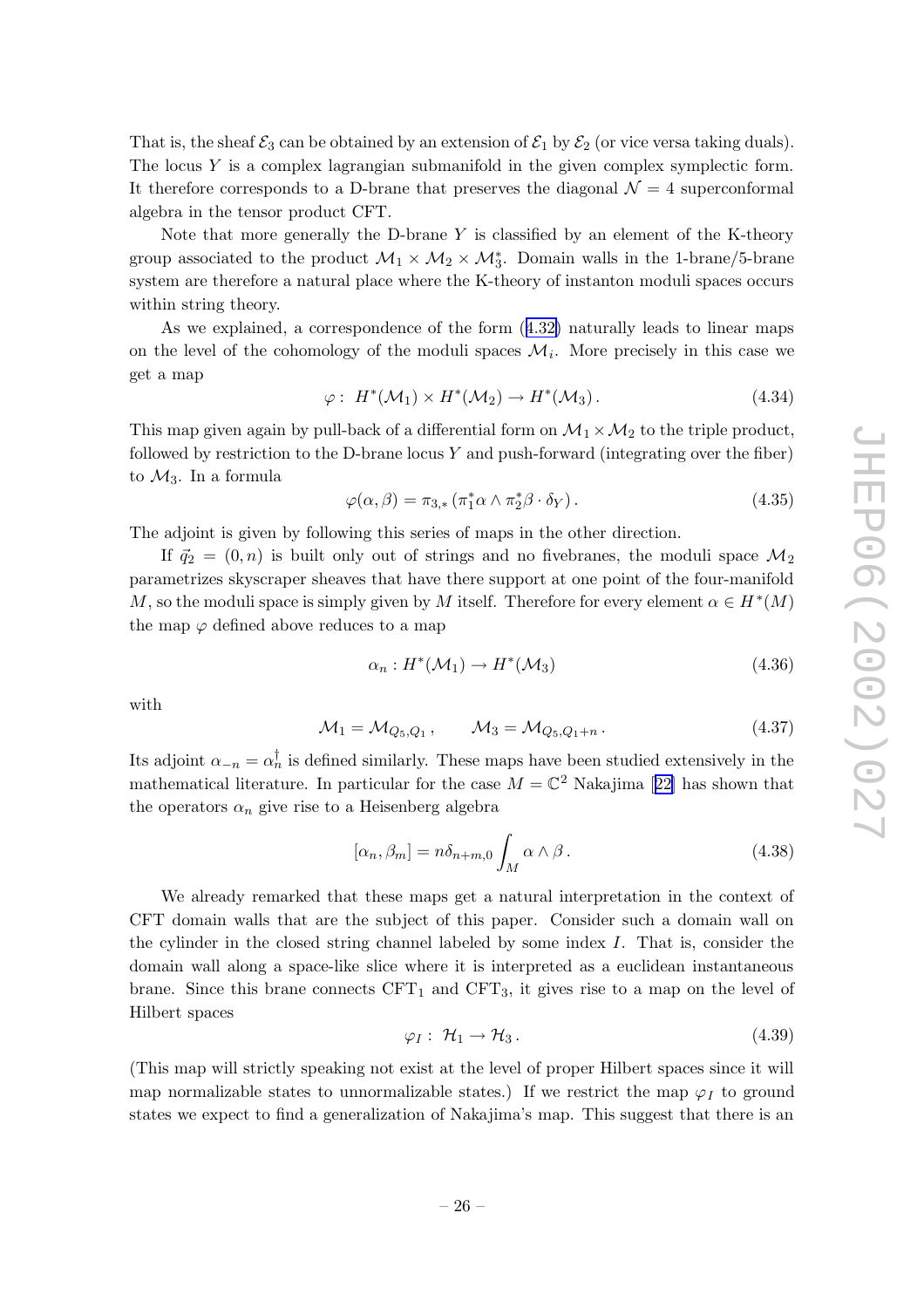<span id="page-27-0"></span>interesting exchange algebra of suc h domain walls that should giv e rise to the commutation relations ([4.38](#page-26-0) ) in the quantum mechanics approximation. These relations hav e also been studied b y Harvey and Moore in the context of the algebra of BPS states in [[43\]](#page-32-0). It would b e very interesting to connect these t w o points of view more directly .

To b e concrete, w e giv e the expression in the muc h simpler case of the free-field domain wall that we studied in section [2](#page-3-0). For a given  $\vartheta$  the corresponding operator

$$
S_{\vartheta}: \mathcal{H} \to \mathcal{H}, \tag{4.40}
$$

with  $H$  the free-boson Fock space, is given by (in the same canonical normalization as in section [2](#page-3-0) )

$$
S_{\vartheta} = \prod_{n>0} \exp\left(-\frac{1}{n}\cos 2\vartheta a_n \bar{a}_n\right) \prod_{n>0} (\sin 2\vartheta)^{a_n a_{-n} + \bar{a}_n \bar{a}_{-n}} \prod_{n>0} \exp\left(-\frac{1}{n}\cos 2\vartheta a_{-n} \bar{a}_{-n}\right).
$$
\n(4.41)

One easily verifies that for  $\vartheta = \frac{\pi}{4}$  $\frac{\pi}{4}, \frac{\pi}{2}$  $\frac{\pi}{2}$  (that is  $\lambda = 1, \infty$ ) this gives the correct expression for a completely permeable, or completely reflectiv e wall

$$
S_{\frac{\pi}{4}} = \mathbf{1}, \qquad S_{\frac{\pi}{2}} = |0\rangle\langle 0| \,. \tag{4.42}
$$

# 5. Outlook

An interesting problem for future work is to construct explicit models of permeable interfaces between strongly-coupled conformal field theories. As explained in section [3.2,](#page-13-0) one needs to find boundary states of tensor-product theories, whic h cannot b e expressed in terms of Ishibashi states of the individual factors. One could try , for example, to em bed WZW D-branes as 'non-factorizable' states in the  $G/H \otimes H$  theory. Another place where to look for such defects is in the product of two WZW models with different Kac-Moody levels, for which K-theoretic arguments predict more charges than those that can be accounted for by elementary WZW D-branes.<sup>8</sup> Besides their intrinsic mathematical interest, suc h examples, if they exist, could find applications in condensed-matter physics.

Another natural question raised b y our work is whether one can construct a string theory whose worldsheet contains permeable defects. One immediate difficult y with this idea is that if both  $CFT_1$  and  $CFT_2$  contain time coordinates in their target spaces, we need two Virasoro symmetries in order to remove all the negative-norm states from the spectrum. But the generic permeable walls only preserv e one symmetry , as w e hav e explained. One can try to circum ven t this problem b y asking, say , that CFT <sup>2</sup> hav e a euclidean target space. The no-ghost theorem requires, ho wever, in this case that the total central charge of  $CFT_1 \otimes CFT_2$  be 26. Thus, in the product theory one has a single time coordinate, a central charge 26, and a con ventional conformal boundary state. This looks lik e a standard open-string theory on a regular D-brane! Whether there could b e loopholes in the ab o v e argumen t is a question that deserves further thought.

<sup>8</sup> We thank Volker Schomerus for pointing out these arguments.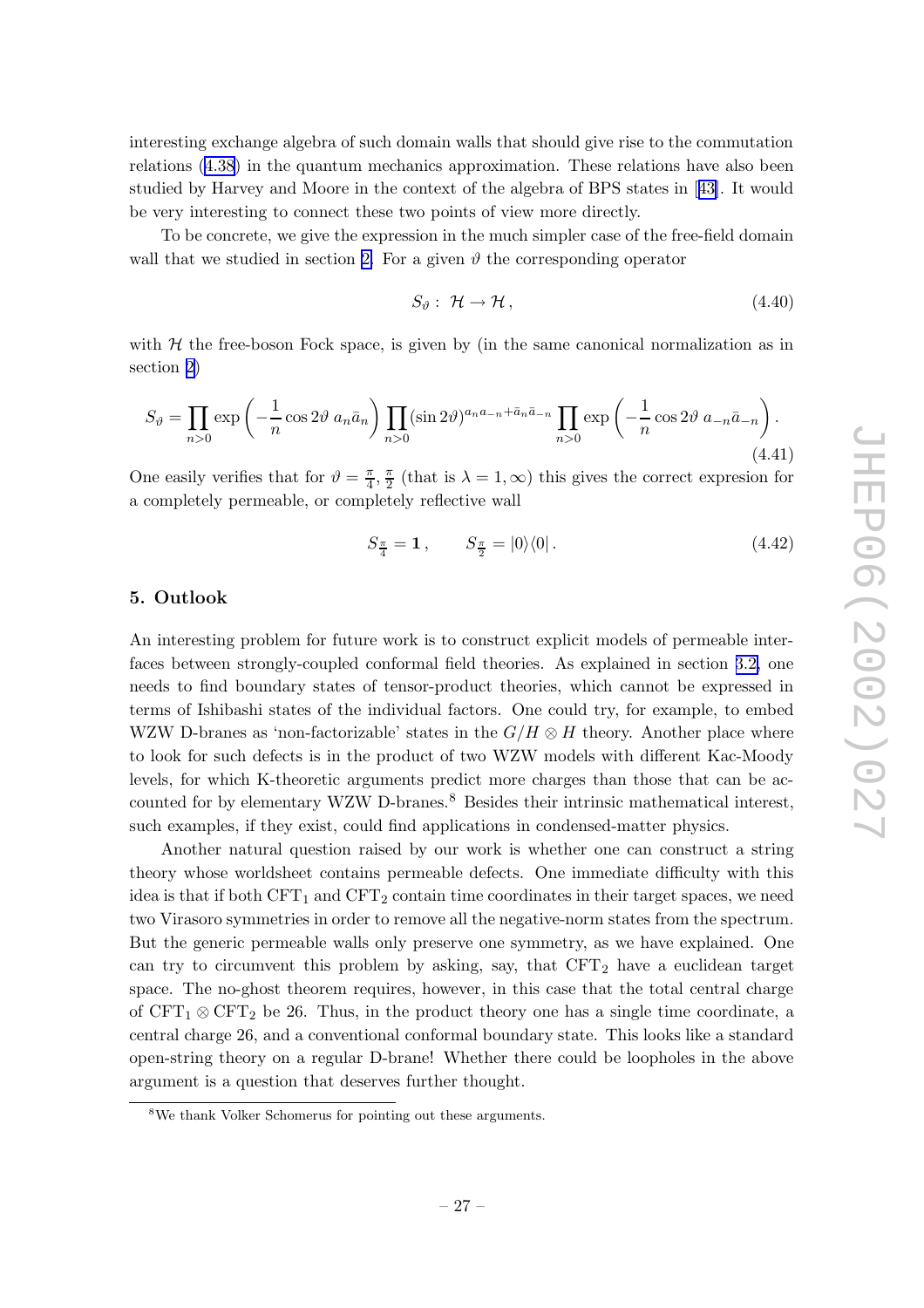## <span id="page-28-0"></span>Acknowledgments

We thank the ITP at Santa Barbara and the organizers of the 'M-theory' program for their kind hospitalit y during the initial stages of this work. We are also grateful to C. Albertsson, C. Callan, O. DeWolfe, D. Freedman, J. Fröhlich, D. Kutasov, U. Lindström, A. Ludwig, J. Maldacena, E. Martinec, G. Moore, N. Reed, R. Russo, V. Schomerus, J. Sc h warz, E. Verlinde and M. Zabzine for useful con versations. Finally w e thank the JHEP referee for his careful reading of the paper, and for constructive criticisms. This research is supported in part b y the European net works "Superstring Theory" HPRN-CT-2000-00122 and "The Quantum Structure of Spacetime" HPRN-CT-2000-00131, and b y DOE gran t DE-AC03- 76SF00098.

## A. Calculation of Casimir energy

In this appendix we calculate the Casimir energy for the set up described in section [2.2](#page-4-0). We consider a real, massless scalar field  $\tilde{\phi}$  in the interval  $[-L, L]$ , with Dirichlet boundary conditions at the endpoints. This is a choice of convenience that does not affect our final result. The action of  $\tilde{\phi}$  is rescaled inside the subinterval  $[-d, d]$ , where  $d < L$ . This rescaling amounts to a change in radius, as discussed in the main text. The general planewave solution is of the form:

$$
\phi(x,t) = e^{i\omega t} \times \begin{cases} A_1 \sin(\omega x + \delta_1) & \text{for } x \in [-L, -d] \\ A_2 \sin(\omega x + \delta_2) & \text{for } x \in [-d, d] \\ A_3 \sin(\omega x + \delta_3) & \text{for } x \in [d, L]. \end{cases}
$$
(A.1)

The Dirichlet boundary conditions at  $x = \pm L$  imply:

$$
\delta_1 = \omega L \pmod{\pi} \quad \text{and} \quad \delta_3 = -\omega L \pmod{\pi}. \tag{A.2}
$$

The gluing conditions ([2.1](#page-3-0) ) at the t w o domain walls, on the other hand, read:

$$
\tan(-\omega d + \delta_1) = \lambda^2 \tan(-\omega d + \delta_2), \qquad (A.3)
$$

and

$$
\tan(\omega d + \delta_3) = \lambda^2 \tan(\omega d + \delta_2). \tag{A.4}
$$

Putting together (A.2), (A.3) and (A.4) leads to a transcendental equation for the allowed frequencies,

$$
\tan\left[\omega(d-L)\right] = \lambda^2 \tan(\omega d + \delta_2) \quad \text{with} \quad \delta_2 = 0 \quad \left(\text{mod } \frac{\pi}{2}\right). \tag{A.5}
$$

We can solve this equation analytically in the limit  $L \to \infty$  with d held fixed. Let us write

$$
\omega_n \equiv \frac{\pi}{2L}(n - \epsilon_n).
$$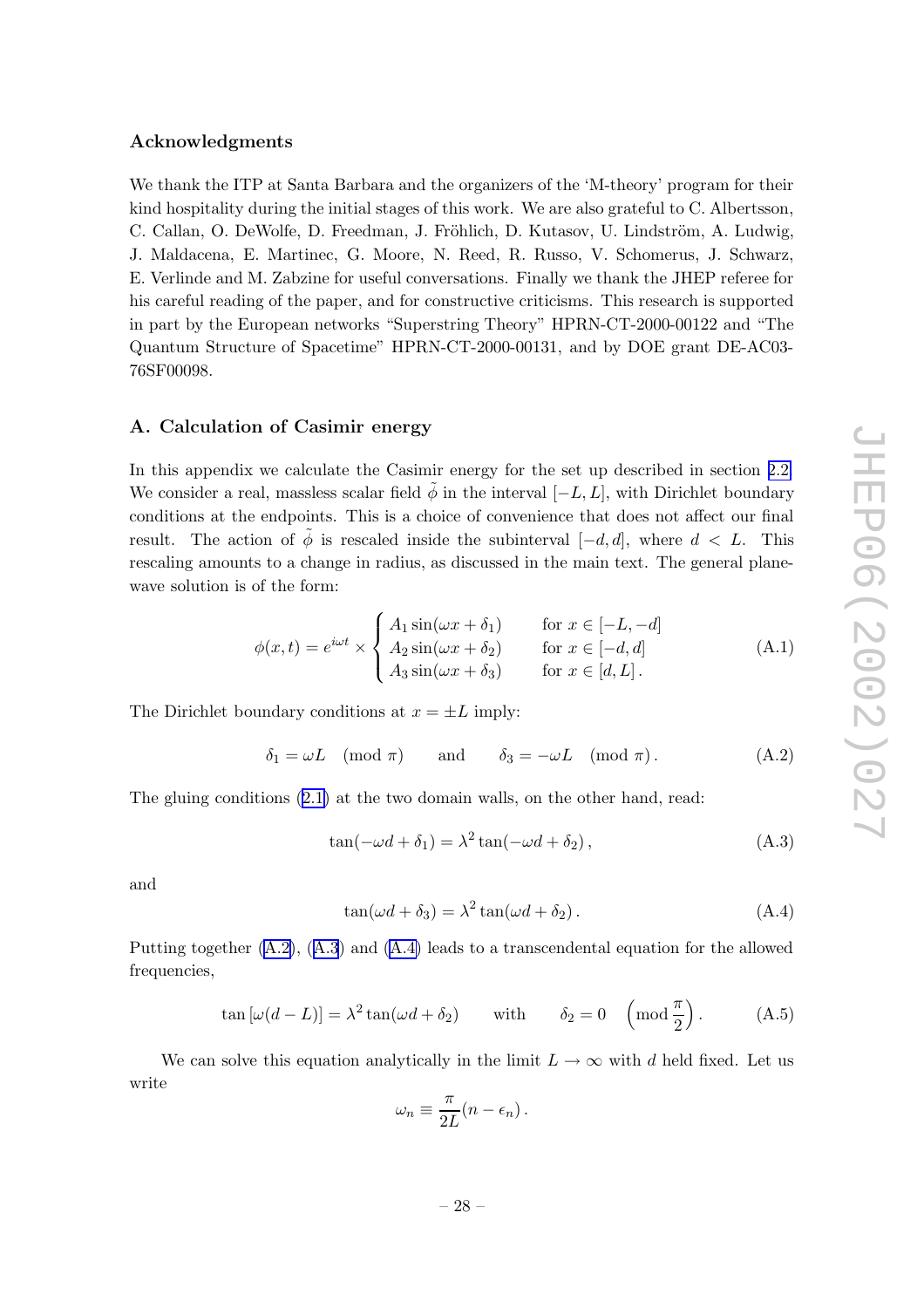<span id="page-29-0"></span>The 'unperturbed' spectrum, in the absence of walls, has  $\epsilon_n = 0$ . Assuming that  $\epsilon_n$  stays bounded, so that we can neglect terms of  $o(\epsilon_n/L)$  in the equation, we find:

$$
\epsilon_n = \begin{cases} \left(\frac{2}{\pi}\right) \arctan\left[\lambda^2 \tan\left(\frac{n\pi d}{2L}\right)\right] - \frac{nd}{L} \pmod{2} & \text{for } n \text{ even,} \\ \left(\frac{2}{\pi}\right) \arctan\left[\lambda^{-2} \tan\left(\frac{n\pi d}{2L}\right)\right] - \frac{nd}{L} \pmod{2} & \text{for } n \text{ odd.} \end{cases}
$$
(A.6)

We have chosen  $\delta_2 = 0$  for even n, and  $\delta_2 = \pi/2$  for odd n, so that  $\epsilon_n$  vanishes when  $\lambda = 1$ (no walls). We will also choose the branch of the arctangent such that  $-1 \leq \epsilon_n \leq 1$ . This ensures that  $\omega_n$  is closest to its 'unperturbed' value (and is consistent with our assumption of bounded  $\epsilon_n$ ).

Since  $\omega_n$  and  $\omega_{-n}$  correspond to the same wavefunction, the Casimir energy reads:

$$
\mathcal{E} = \sum_{n=1}^{\infty} \frac{1}{2} \omega_n \,. \tag{A.7}
$$

The result is of course UV divergent, so w e must perform the summation with great care. We will use the standard regularized formula (see for example [[44\]](#page-32-0)):

$$
\sum_{n=1}^{\infty} (n - \alpha) = -\frac{1}{12} + \frac{1}{2}\alpha(1 - \alpha).
$$
 (A.8)

The trick is to pick  $L = Nd/2$  for integer N (which we will send eventually to infinity). If the limit  $L \to \infty$  exists it should not matter how we approach it. With this choice the frequency shifts are periodic:

$$
\epsilon_n = \epsilon_{n+N} \,, \tag{A.9}
$$

Expressing the arbitrary positive integer *n* as follows:  $n = lN - k$  with  $l = 1, ..., \infty$  and  $k = 0, 1, \ldots, N - 1$ , we decompose the Casimir energy into N sums regularized separately as in (A.8). <sup>9</sup> The result after some algebraic rearrangements is

$$
\mathcal{E} = -\frac{\pi}{48L} - \frac{\pi}{4d} \sum_{k=0}^{N-1} \frac{\epsilon_k}{N} \left( 1 - \frac{2k}{N} - \frac{\epsilon_k}{N} \right). \tag{A.10}
$$

The first term is the 'unperturbed' Casimir energy, which vanishes in the  $L \sim N \to \infty$ limit. The term quadratic in  $\epsilon_n$  is also subleading, so we may drop it in this limit, as well. For  $0 \le k \le N/2$ , the shift  $\epsilon_k$  is in the desired range (between -1 and 1) and we can perform the remaining sum in (A.10) as it stands. The other half-range,  $N/2 \leq k \leq N$ , contributes an equal amount to the energy, as can be seen by changing variable to  $\tilde{k} = N - k$ , and using the fact that  $\epsilon_{N-\tilde{k}} = -\epsilon_{\tilde{k}}$ .

Defining finally the continuous variable  $2y = \pi(1 - 2k/N)$ , and using standard trigonometric identities, leads to the integral expression for the Casimir energy:

$$
\mathcal{E} = \frac{1}{\pi^2 d} \int_0^{\pi/2} dy \, y \, \left[ 2y - \arctan(\lambda^2 \tan y) - \arctan(\lambda^{-2} \tan y) \right]. \tag{A.11}
$$

<sup>&</sup>lt;sup>9</sup>The reader can be reassured about this manipulation of divergent sums by checking, for instance, that the formal identity  $\sum_{1}^{\infty} n = \sum_{k=0}^{N-1} \sum_{l=1}^{\infty} N(l - \frac{k}{N})$  stays valid after regularization of the *n*- and *l*-sums as in (A.8).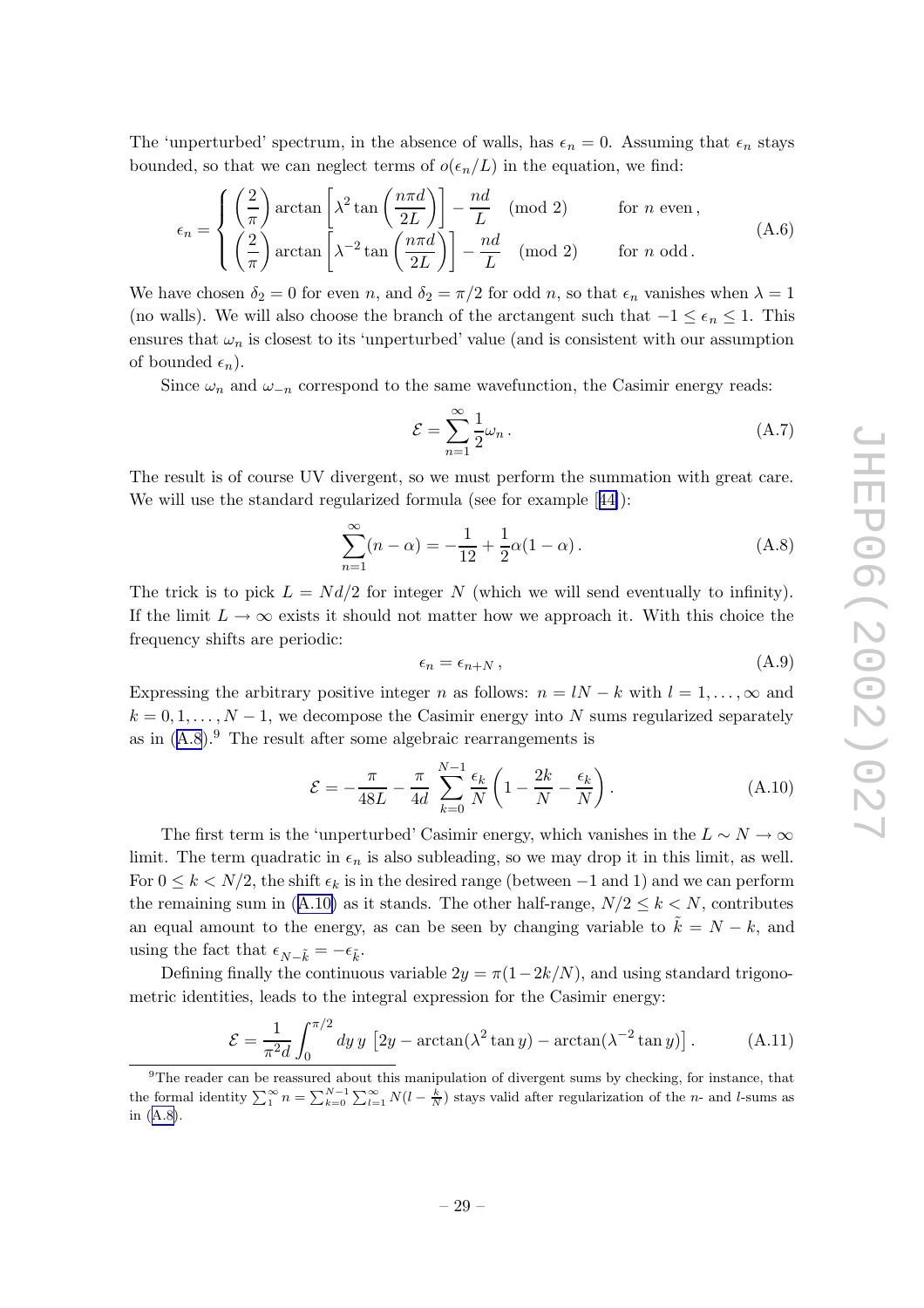<span id="page-30-0"></span>This formula passes several consistency checks: it vanishes for  $\lambda = 1$ , it has manifest symmetry under inversion of  $\lambda$  (which is equivalent to a T-duality transformation), and it gives the expected Casimir energy,  $\mathcal{E} = -\pi/48d$ , in the case of perfectly-reflecting walls  $(\lambda = 0).$ 

We can perform the integral  $(A.11)$  $(A.11)$  explicitly by using the dilogarithm function  $Li_2(z)$ . This has the series and integral representations (for  $z < 1$ )

$$
\text{Li}_2(z) = \sum_{1}^{\infty} \frac{z^m}{m^2} = -\int_0^z \frac{\log(1-w)}{w} \, dw \,. \tag{A.12}
$$

Man y of its properties can b e found in ref. [[23\]](#page-31-0). It obeys, in particular, the identit y

$$
\text{Li}_2(z) + \text{Li}_2(-z) = \frac{1}{2}\text{Li}_2(z^2). \tag{A.13}
$$

We also need the integration formula [[23](#page-31-0) ]

$$
\int_0^{\pi/2} \frac{y^2 dy}{1 - P \cos(2y)} = \frac{1 + p^2}{1 - p^2} \left[ \frac{\pi^3}{24} + \frac{\pi}{2} \text{Li}_2(-p) \right]
$$
 (A.14)

where

$$
P = \frac{2p}{1+p^2}, \qquad \text{with } p^2 < 1. \tag{A.15}
$$

Integrating the right-hand-side of  $(A.11)$  $(A.11)$  $(A.11)$  by parts, and using the above equations, puts the Casimir energy in the compact form quoted in the main text:

$$
\mathcal{E} = -\frac{1}{8\pi d} \operatorname{Li}_2(\mathcal{R}^2) \qquad \text{with } \mathcal{R} = \frac{1 - \lambda^2}{1 + \lambda^2}.
$$
 (A.16)

Here R is the reflection coefficient. For total reflection  $\mathcal{R} = \pm 1$ , and since  $\text{Li}_2(1) = \pi^2/6$ , w e find indeed the standard Casimir energy of a scalar field. For weak reflection, the energy vanishes quadratically:  $\mathcal{E} \simeq -\mathcal{R}^2/8\pi d$ .

The dilogarithm function has appeared in CFT and integrable models, in various contexts (see for example [[26](#page-31-0)]). The above interpretation as free-field Casimir energy is, to the best of our knowledge, new.

# References

- [1] J.L. Cardy, *Boundary conditions, fusion rules and the verlinde formula, Nucl. [Phys.](http://www-spires.slac.stanford.edu/spires/find/hep/www?j=NUPHA%2CB324%2C581)* **B 324** [\(1989\)](http://www-spires.slac.stanford.edu/spires/find/hep/www?j=NUPHA%2CB324%2C581) 581 .
- [2] J. Polchinski, Dirichlet-branes and Ramond-Ramond charges , Phys. Rev. Lett. 75 [\(1995\)](http://www-spires.slac.stanford.edu/spires/find/hep/www?j=PRLTA%2C75%2C4724) 4724 [[hep-th/9510017](http://xxx.lanl.gov/abs/hep-th/9510017)].
- [3] M.R. Douglas, *Topics in D-geometry, Class. and [Quant.](http://www-spires.slac.stanford.edu/spires/find/hep/www?j=CQGRD%2C17%2C1057) Grav.* **17** (2000) 1057 [[hep-th/9910170](http://xxx.lanl.gov/abs/hep-th/9910170)].
- [4] C. Bachas, *D*-branes in some near-horizon geometries, [hep-th/0106234](http://xxx.lanl.gov/abs/hep-th/0106234).
- [5] M. Oshikawa and I. Affleck, *Boundary conformal field theory approach to the critical* two-dimensional ising model with a defect line, Nucl. Phys. **B 495** [\(1997\)](http://www-spires.slac.stanford.edu/spires/find/hep/www?j=NUPHA%2CB495%2C533) 533 [[cond-mat/9612187](http://xxx.lanl.gov/abs/cond-mat/9612187)].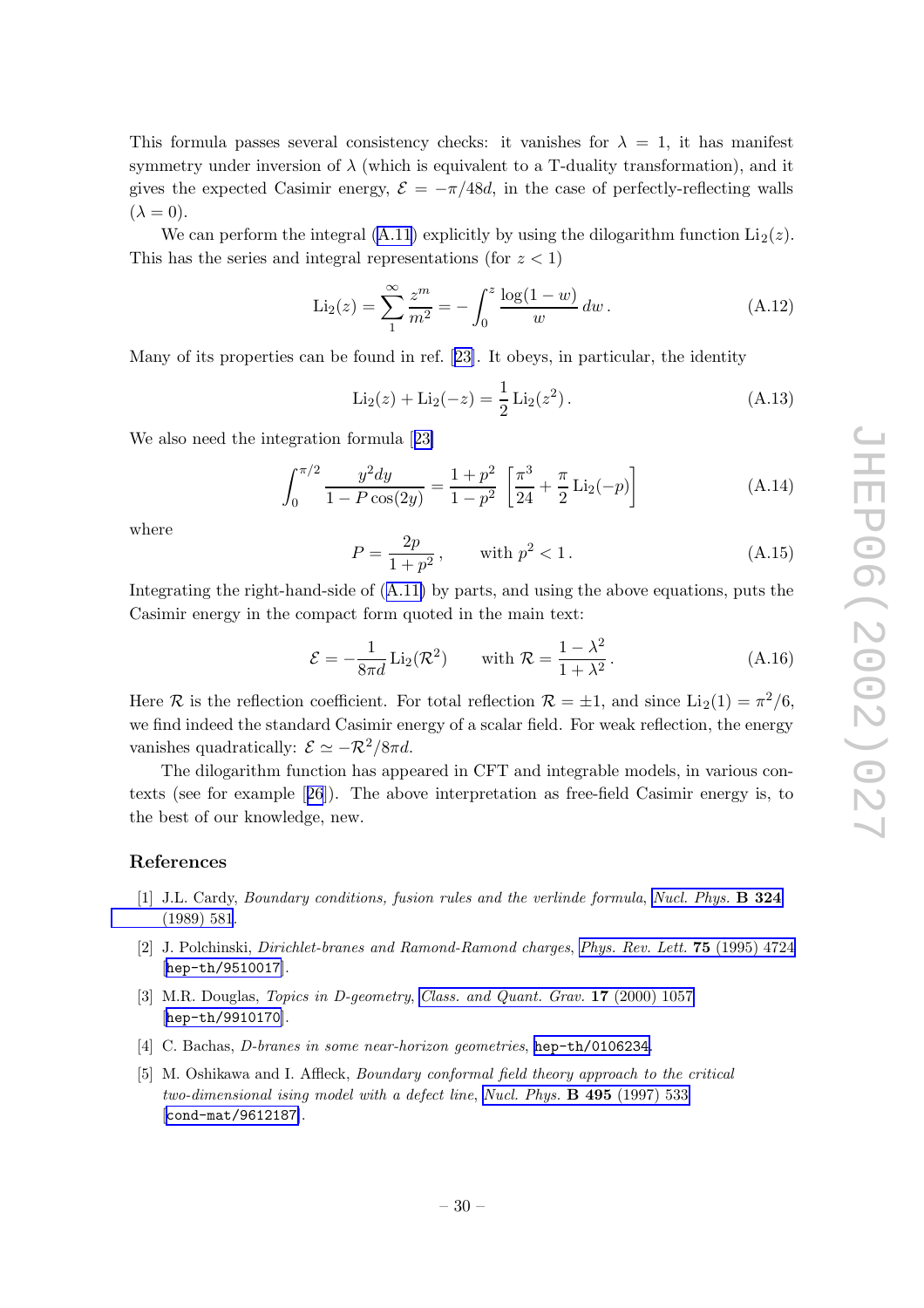- <span id="page-31-0"></span>[6] A. LeClair and A.W.W. Ludwig, *Minimal models with integrable local defects*, *Nucl. [Phys.](http://www-spires.slac.stanford.edu/spires/find/hep/www?j=NUPHA%2CB549%2C546)* **B** 549 [\(1999\)](http://www-spires.slac.stanford.edu/spires/find/hep/www?j=NUPHA%2CB549%2C546) 546 [[hep-th/9708135](http://xxx.lanl.gov/abs/hep-th/9708135)].
- [7] C. Na yak, M. Fisher, A.W. Ludwig and H.H. Lin, Resonant multilead point-contact tunneling, Phys. Rev. **B 59** [\(1999\)](http://www-spires.slac.stanford.edu/spires/find/hep/www?j=PHRVA%2CB59%2C15694) 15694.
- [8] H. Saleur, L ectures on non perturbative field theory and quantum impurity problems , [cond-mat/9812110](http://xxx.lanl.gov/abs/cond-mat/9812110); Lectures on non perturbative field theory and quantum impurity problems, 2, [cond-mat/0007309](http://xxx.lanl.gov/abs/cond-mat/0007309).
- [9] C. Bachas and M. Petropoulos, Anti-de Sitter D-branes, J. High [Energy](http://jhep.sissa.it/stdsearch?paper=02%282001%29025) Phys.  $\mathbf{02}$  (2001) 025 [[hep-th/0012234](http://xxx.lanl.gov/abs/hep-th/0012234)].
- [10] [J.](http://jhep.sissa.it/stdsearch?paper=12%281998%29005)M. Maldacena and A. Strominger,  $AdS_3$  black holes and a stringy exclusion principle, J.  $High Energy Phys. 12 (1998) 005 [hep-th/9804085].$  $High Energy Phys. 12 (1998) 005 [hep-th/9804085].$  $High Energy Phys. 12 (1998) 005 [hep-th/9804085].$  $High Energy Phys. 12 (1998) 005 [hep-th/9804085].$  $High Energy Phys. 12 (1998) 005 [hep-th/9804085].$
- [11] E.J. Martinec, *Matrix models of AdS gravity*, [hep-th/9804111](http://xxx.lanl.gov/abs/hep-th/9804111).
- [12] J. de Boer, Six-dimensional supergravity on  $S^3 \times AdS_3$  and 2d conformal field theory, [Nucl.](http://www-spires.slac.stanford.edu/spires/find/hep/www?j=NUPHA%2CB548%2C139) Phys. **B 548** [\(1999\)](http://www-spires.slac.stanford.edu/spires/find/hep/www?j=NUPHA%2CB548%2C139) 139 [[hep-th/9806104](http://xxx.lanl.gov/abs/hep-th/9806104)].
- [13] A. Giveon, D. Kutasov and N. Seiberg, *Comments on string theory on AdS*<sub>3</sub>, Adv. [Theor.](http://www-spires.slac.stanford.edu/spires/find/hep/www?j=00203%2C2%2C733) Math. Phys. 2 [\(1998\)](http://www-spires.slac.stanford.edu/spires/find/hep/www?j=00203%2C2%2C733) 733 [[hep-th/9806194](http://xxx.lanl.gov/abs/hep-th/9806194)].
- [14] R. Dijkgraaf, Instanton strings and hyper-Kähler geometry, Nucl. Phys.  $\bf{B}$  543 [\(1999\)](http://www-spires.slac.stanford.edu/spires/find/hep/www?j=NUPHA%2CB543%2C545) 545 [[hep-th/9810210](http://xxx.lanl.gov/abs/hep-th/9810210)].
- [15] J. de Boer, H. Ooguri, H. Robins and J. Tannenhauser, *String theory on AdS*<sub>3</sub>, J. [High](http://jhep.sissa.it/stdsearch?paper=12%281998%29026)  $Energy Phys. 12 (1998) 026 [hep-th/9812046].$  $Energy Phys. 12 (1998) 026 [hep-th/9812046].$  $Energy Phys. 12 (1998) 026 [hep-th/9812046].$  $Energy Phys. 12 (1998) 026 [hep-th/9812046].$
- [16] A. Karch and L. Randall, Open and closed string interpretation of SUSY CFT's on branes with boundaries, J. High [Energy](http://jhep.sissa.it/stdsearch?paper=06%282001%29063) Phys. 06 (2001) 063 [[hep-th/0105132](http://xxx.lanl.gov/abs/hep-th/0105132)].
- [17] O. DeWolfe, D.Z. Freedman and H. Ooguri, *Holography and defect conformal field theories*, [hep-th/0111135](http://xxx.lanl.gov/abs/hep-th/0111135) .
- [18] S.-J. Rey and J. Yee, Macroscopic strings as heavy quarks in large-N gauge theory and anti-de Sitter supergravity, Eur. Phys. J.  $C$  22 [\(2001\)](http://www-spires.slac.stanford.edu/spires/find/hep/www?j=EPHJA%2CC22%2C379) 379 [[hep-th/9803001](http://xxx.lanl.gov/abs/hep-th/9803001)].
- [19] J.M. Maldacena, Wilson loops in large-N field theories, Phys. Rev. Lett. 80 [\(1998\)](http://www-spires.slac.stanford.edu/spires/find/hep/www?j=PRLTA%2C80%2C4859) 4859 [[hep-th/9803002](http://xxx.lanl.gov/abs/hep-th/9803002)].
- [20] I. Grojnowksi, Instantons and affine algebras, 1. The Hilbert scheme and vertex operators , [alg-geom/9506020](http://xxx.lanl.gov/abs/alg-geom/9506020) .
- [21] H. Nakajima, *Heisenberg algebra and Hilbert schemes of points on projective surfaces, Ann. of* Math. 145 (1997) 379 [[alg-geom/9507012](http://xxx.lanl.gov/abs/alg-geom/9507012)].
- [22] H. Nakajima, *Instantons and affine Lie algebras, Nucl. Phys.* **46** (*Proc. Suppl.*) (1996) 154 [[alg-geom/9510003](http://xxx.lanl.gov/abs/alg-geom/9510003)].
- [23] L. Lewin, Polylogarithms and associate d functions , Elsevier North-Holland, 1981.
- [24] P. Di Vecchia and A. Liccardo, *D*-branes in string theory, 1, [hep-th/9912161](http://xxx.lanl.gov/abs/hep-th/9912161).
- [25] M.R. Gaberdiel, Lectures on non-BPS dirichlet branes, Class. and [Quant.](http://www-spires.slac.stanford.edu/spires/find/hep/www?j=CQGRD%2C17%2C3483) Grav. 17 (2000) [3483](http://www-spires.slac.stanford.edu/spires/find/hep/www?j=CQGRD%2C17%2C3483) [[hep-th/0005029](http://xxx.lanl.gov/abs/hep-th/0005029)].
- [26] W. Nahm, A. Recknagel and M. Terhoeven, *Dilogarithm identities in conformal field theory*, Mod. Phys. Lett. A 8 [\(1993\)](http://www-spires.slac.stanford.edu/spires/find/hep/www?j=MPLAE%2CA8%2C1835) 1835 [[hep-th/9211034](http://xxx.lanl.gov/abs/hep-th/9211034)].